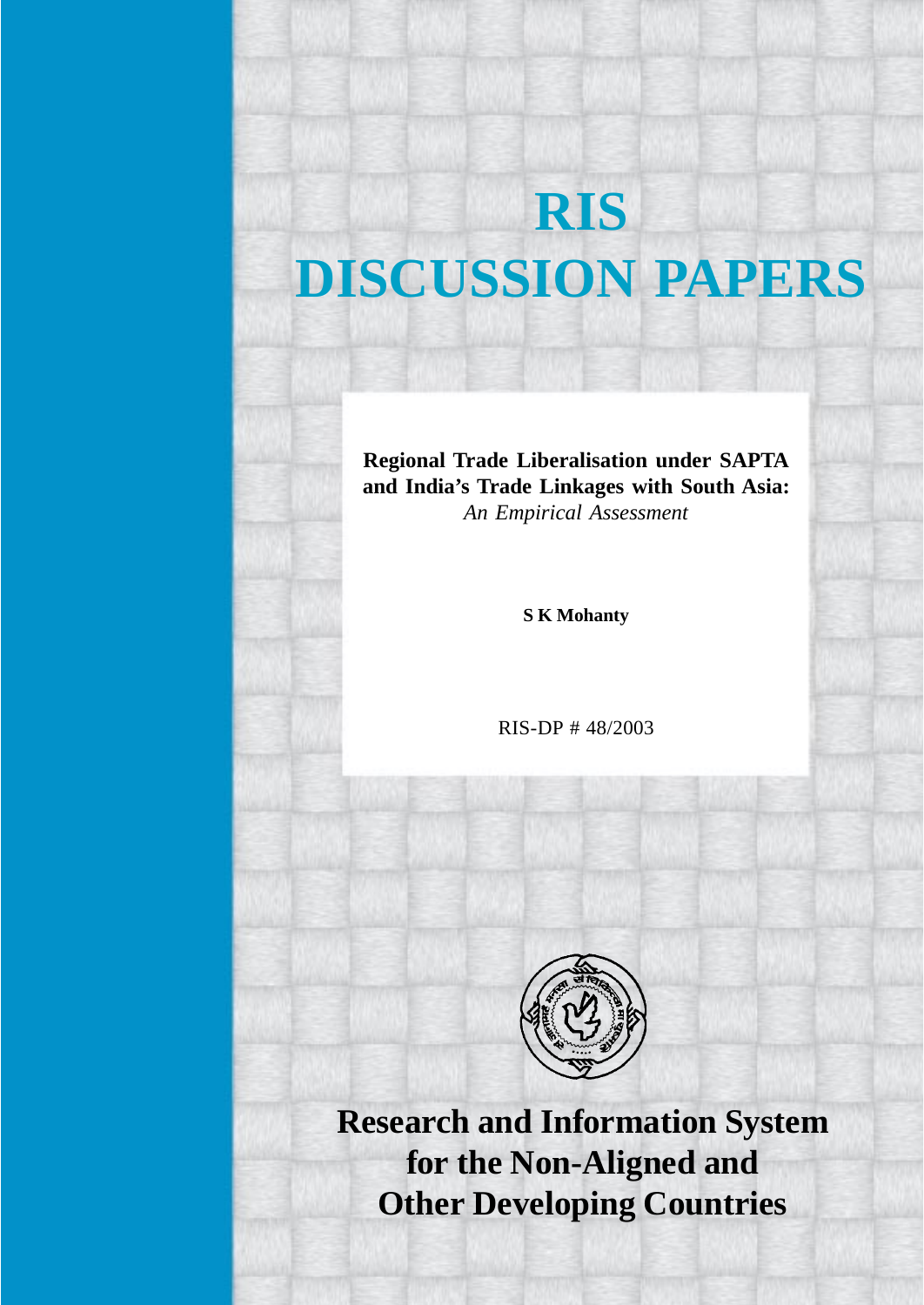## **Regional Trade Liberalisation under SAPTA and India's Trade Linkages with South Asia:** *An Empirical Assessment*

**S K Mohanty**

**RIS-DP # 48/2003**

May 2003

## **Research and Information System for the Non-Aligned and Other Developing Countries (RIS)**

Core IV-B, Fourth Floor, India Habitat Centre Lodi Road, New Delhi – 110 003 (India) Tel: +91-11-2468 2177 / 2180; Fax: 468 2173 / 74 Email: skmohanty@ris.org.in

RIS Discussion Papers intend to disseminate preliminary findings of the research carried out at the institute to attract comments. The feedback and comments may be directed to the authors(s).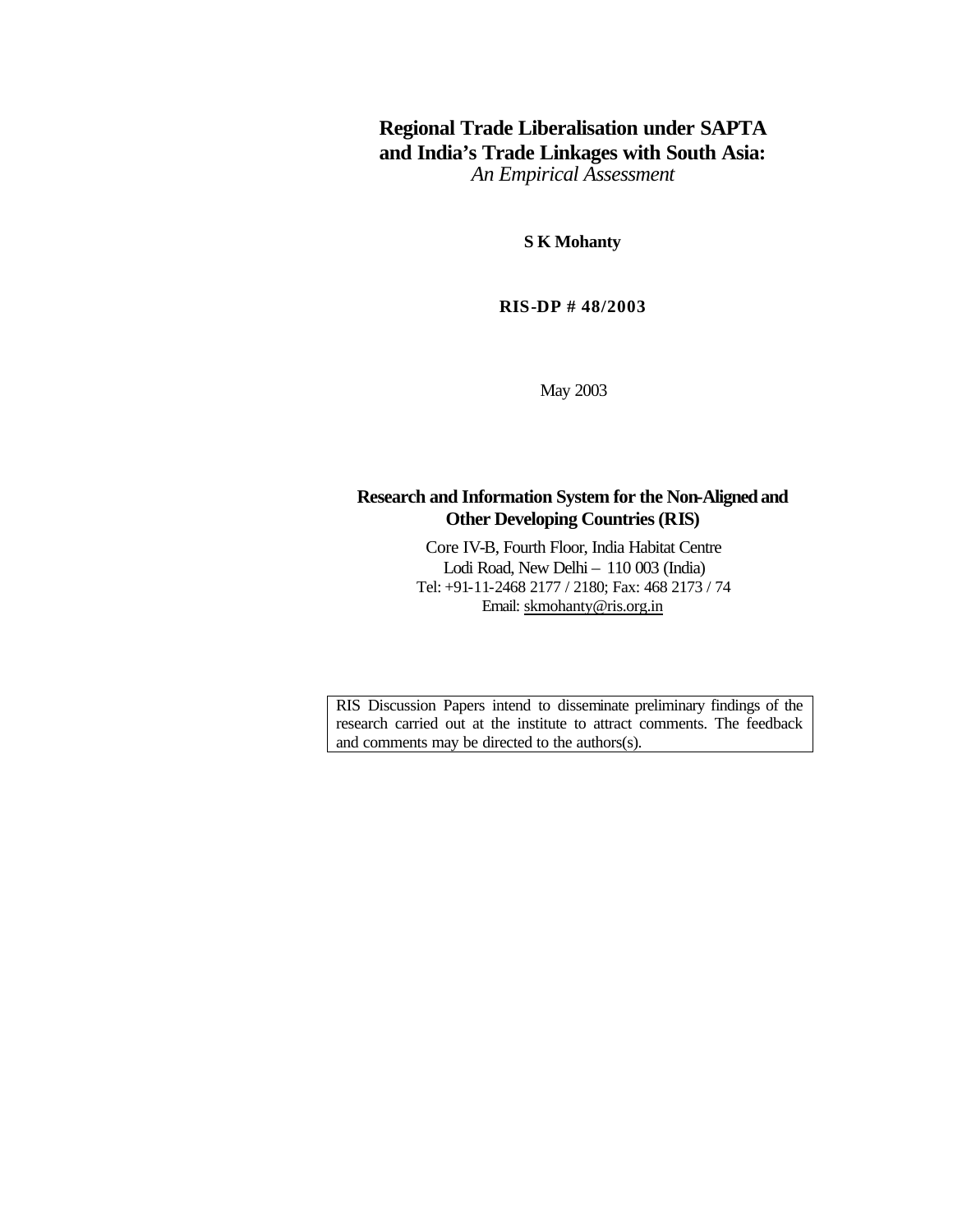# **Contents**

| $\mathbf{II}$ . |  |
|-----------------|--|
| III.            |  |
| IV.             |  |
| V.              |  |
| VI.             |  |
| VII.            |  |
|                 |  |
|                 |  |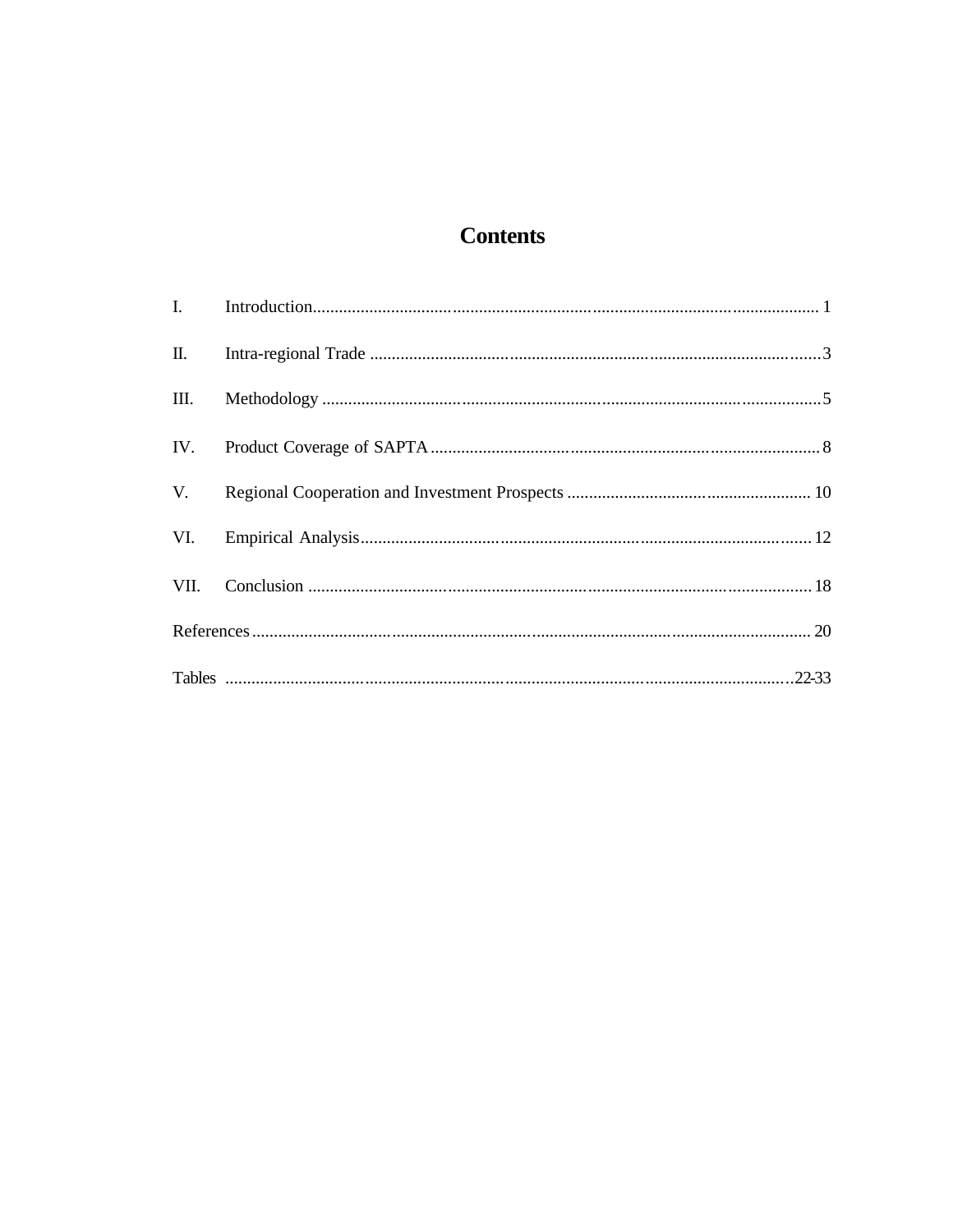## **Regional Trade Liberalisation under SAPTA and India's Trade Linkages with South Asia:**

*An Empirical Assessment\**

## **I. Introduction**

l

The twin forces of multilateralism and regionalism have brought radical trade liberalisation across the world during the 1990s. The Multilateralism has made a major stride with the successful conclusion of the Uruguay Round of Trade Negotiations and the beginning of the 'Millennium Round'. The renewed faith in multilateralism, has in no way undermined the process of regionalism, which is in its second phase.

The persistence of global asymmetries have strengthened the process of regionalism in different parts of the world. The inclusion of several issues, which were not initially part of the trade issue in the WTO, such as IPR, labour standard, environment, TRIPS, etc. have further denigrated the relevance of multilateralism as a source of enhancing national, regional and global welfare. The industrialised countries have taken recourse to regionalism in a bid to keep their market intact. At present more than 60 per cent of the global trade is channelised through bilateral and Regional Trading Arrangements (RTAs). In the process, the developing world was getting marginalised.

Much before the emergence of so-called 'second wave of liberalisation', the South Asian countries have realised that the long term interest of the countries in the region lies in the formation of a regional economic grouping. Exactly after a decade from the inception of the South Asian Association for Regional Cooperation (SAARC), the first phase of a preferential trading arrangement (SAPTA) was launched. The South Asian countries have increasingly realised that export-led growth may not be a feasible proposition, considering the restrictive approach to trade by developed countries (Chaturvedi and Nagpal, 2003; and Mohanty and Manoharan, 2002). A regional trading forum among South Asian countries would improve their trade prospects within the region itself. The achievements of the regional process in South Asia with respect to trade have been remarkable. Since end of 1995, four Rounds of SAPTA Negotiation are completed. The SAPTA-IV is just completed and Customs Notifications are to be issued by individual countries for its implementation. Since 1997, attempts have been made to clear the deck for the smooth transition of the region from SAPTA to SAFTA by 2001. Owing to geo-political situation in the region, the ambitious target of SAFTA implementation has been deferred to 2003.

Various studies have indicated that the SAPTA process is not very effective as compared to other RTAs like ASEAN, MERCOSUR, ANDEAN, CARICOM, etc., in augmenting intra-regional

<sup>∗</sup> This paper was prepared at the request of the United Nations (ESCAP). It is a part of a larger study, initiated by the ESCAP, to understand the functioning and depth of Regional Integration Arrangements (RIAs) in different parts of Asia and Pacific. The preliminary findings of the study were presented in 'the ESCAP Expert Group Meeting on Regional Trading Agreements in Asia and Pacific', on 30-31 January 2003 in Bangkok. This is a revised paper based on comments received in the Meeting.

<sup>\*\*</sup> The author is thankful to Dr. Nagesh Kumar, Mr. Harish Iyer, Dr. Sachin Chaturvedi and Dr. Saikat Sinha Roy for their insightful comments and suggestions.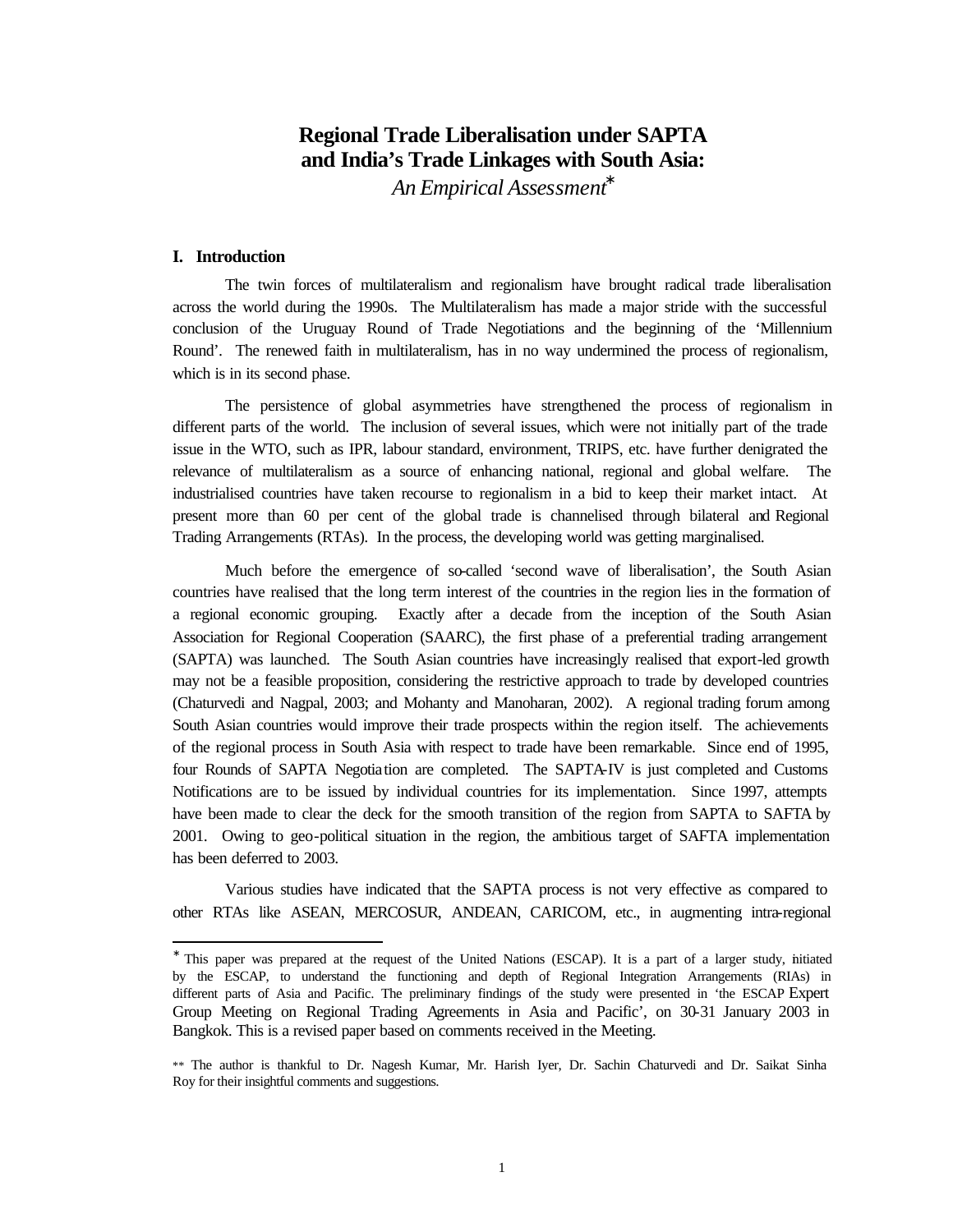trade to a respectable level (Wadhva, 1996 and Bhuyan, 1996, RIS, 2002). The implications of different Rounds of SAPTA for individual member countries are different. For number of countries bilateral concessional trade is much higher than the non-concessional trade based on present level of trade. Of course it is not so for large partners in the region. There are various reasons for the poor performance of the SAPTA process. It may be noted that the regional countries are undergoing trade liberalisation as a part of their multilateral commitments along with the SAPTA process as well as domestic economic reforms in the 1990s. With trade liberalisation taking place across the world on account of multilateral trade negotiations, concessions offered under SAPTA became very meager and less attractive. The series of global economic shocks in the form of East Asian crisis, September 11 terrorist attack on the US, volatility of US dollar, uncertainties in global crude oil prices, etc. have adversely affected the stability of regional currencies. The depreciation of regional currencies has outweighed the concessions provided under different Rounds of SAPTA. Besides, political factors in the region played their critical role in diluting the relevance of SAPTA process in the region.

Nevertheless, there are strong and positive developments in the region as well. These factors may be effective in strengthening economic ties between the member countries. The regional countries are strongly pursuing the implementation of SAFTA in the region. Simultaneously the policy of Bilateral Free Trade Agreements is taking momentum in the region. Following the successful implementation of India's bilateral FTA with Nepal, Bhutan and Sri Lanka, other regional partners are also pursuing similar kind of arrangements. Pakistan and Sri Lanka are likely to sign a FTA in the near future. Bangladesh is also actively engaged with both Pakistan and Sri Lanka to form bilateral FTAs within a very short period. Now, Pakistan is also showing its intention to forge a bilateral FTA with India on a reciprocal basis. Various other initiatives are in the process to make the region a free trade zone in the near future. Furthermore, the region has large trade potential to foster intra-regional and intra-industry trade, despite the fact that the regional partners have many similar products to export to the rest of the world. Combining growing interest of the regional economies for mutual cooperation and existing trade potentials, there are prospects for the region to grow in future.

Looking at the ground realities in the South Asian region, several issues may be raised to understand the future prospects of cooperation in the region. For instance, how efficient are regional and bilateral initiatives in strengthening regional trade? Is bilateral trade imbalance a serious issue for further trade liberalisation in the region? How effective is SAPTA in augmenting regional trade? Do these three Rounds of SAPTA differ in terms of their trade coverage in individual countries of the region? How effective is the SAPTA process in addressing the specific trade concerns of LDCs? What is the nature of products covered under the regional trade liberalisation? Can there be a short cut for bringing speedy liberalisation in the region? An attempt has been made to examine some of these issues in the paper.

In order to examine the efficacy of various rounds of SAPTA, the study attempts to link the contents in the regional PTA with other trade related issues. This would, in fact, through light on the prospects of trade liberalisation in the region. The scheme of the paper is as follows. Some of the methodological issues are discussed in Section II. The intra-regional trade flow is discussed in Section III. An overview of the convergence of products in different Rounds of SAPTA is presented in Section IV. The investment prospects of the region are discussed in Section V. The empirical findings of the paper are analysed in Section VI. The last Section concludes the paper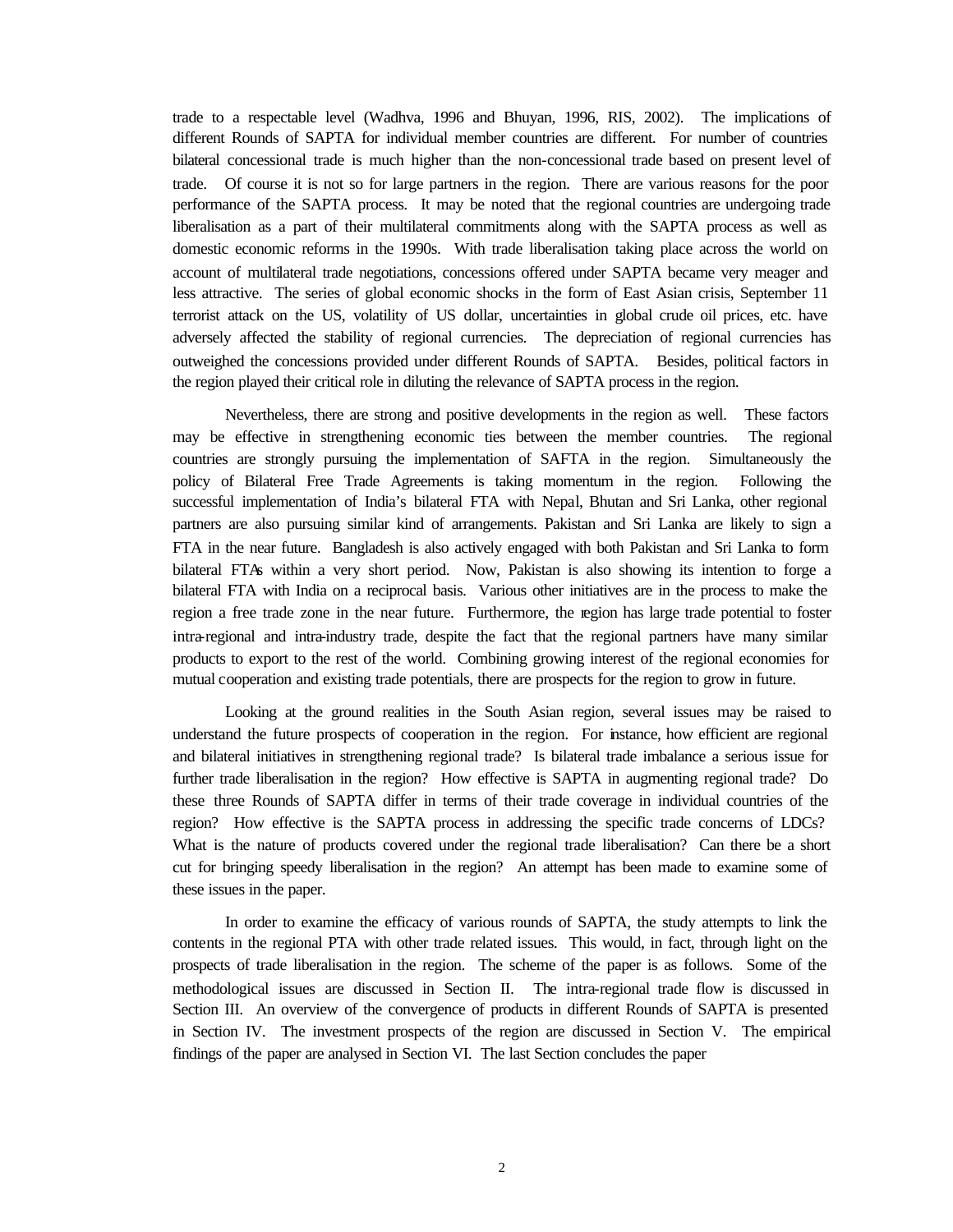#### **II. Intra-regional Trade**

Most South Asian countries resorted to comprehensive economic reforms during the 1990s. Besides, number of bilateral and regional agreements were signed and implemented on a priority basis. The switching of policy regime in these countries have significantly contributed to outward orientation of these economies as well as regions trade under the regional process.

The present level of intra-regional trade is low, but it increased significantly in the 1990s. Trade within the region increased at a faster rate as compared to that of the world. Further intraregional imports have been growing more rapidly than exports. However, the growth of regional trade is accompanied by high degree of instability (RIS, 2002).

Intra-regional trade performance of individual countries indicates that both exports and imports grew significantly during the last decade as shown in Table 1. During the period 1990-2000, regional trade of most of South Asian countries have made four-fold increase. The results indicate that there was a down turn in the trade activities of the region in 1991 and 1999. Except for Maldives, other countries faced marginal set back either in their exports or imports or both during these years. However, in the latter half of the 1990s, regional trade has not only been increasing but also becoming highly volatile. The instability in regional trade has an adverse impact on the regional trade balance.

The region has witnessed perpetual intra-regional trade deficit during the period. The trade deficit of the region increased between four to ten times during the period 1990-2000.

During the last decade, India continued to have favourable trade balance with the region. Pakistan also enjoyed the similar status except for a few years in the late 1990s as shown in Table 1. On the other hand, Bangladesh, Maldives, Nepal and Sri Lanka have significant level of trade deficit with the region. The nature of trade deficit in these countries is quite different from each other. In case of Maldives and Nepal, trade deficit with the region increased by around ten times during 1990- 2000, but their base-level trade deficit was very low. In 1994, the level of trade deficit of Bangladesh and Sri Lanka was almost similar. During the latter half of the 90s, Sri Lanka's trade balance continued to remain unfavourable, but showed a declining trend during 1996-99. In 2000, it again started rising but the magnitude of trade deficit was much lower than that of 1996 level.

On the other hand, the regional trade deficit of Bangladesh more than doubled during the same period. Exports from Bangladesh to the region constitutes about 2-3 per cent of its global exports, and the corresponding figure for imports is between 7 to 17 per cent in the 90s as shown in Table 2. The trade deficit of Bangladesh with the region constitutes between 10 to 33 per cent of its total trade deficit with the world. The bilateral trade performances of regional partners indicate that Bangladesh has bilateral trade imbalances with most of the regional partners during the last decade. In the mid-90s, Bangladesh had favourable trade with Nepal, but the trend is reversed in the latter years. As far as country's trade balance with Sri Lanka is concerned, it was either balanced or negative during the same period.

South Asia has become an important trade destination of India. Exports from the country to region constitutes between 3 to 6 per cent of its global exports, whereas import from the region is relatively lower than exports. India has maintained favourable balance of trade with the whole of South Asia. The level of positive trade balance is quite significant in case of Bangladesh and Sri Lanka; and moderate with Nepal and Maldives. However, India's bilateral trade balance remained adverse with Bhutan. Up to 1994, India had positive trade balance with Bhutan, but the trend reversed in the subsequent years due to significant rise in Bhutanese exports to India. The trade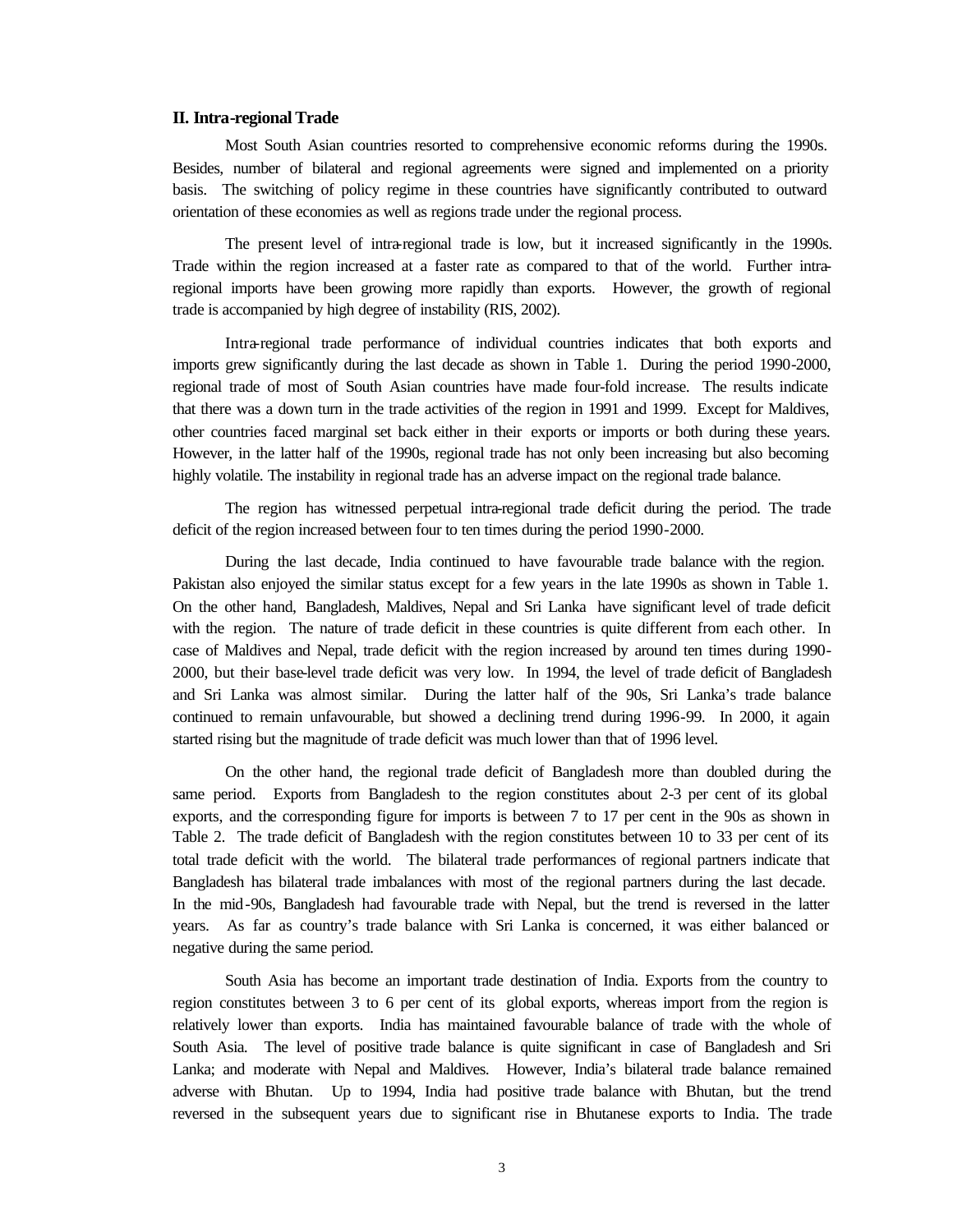surplus with Bangladesh is however subject to fluctuations and that with Nepal increased by four times between 1995 and 1996, largely due to its trade and transit treaty with India. In the subsequent years, the magnitude of trade imbalances with India started receding.

Pakistan exported 3 to 5 per cent of its total exports to the South Asia and imported between 2 to 4 per cent of the total imports from the region in the last decade. The most important export destinations of Pakistan in the South Asian region are Bangladesh, Sri Lanka and India. These three countries absorb about more than 95 per cent of country's exports to the region. India's share in the total imports of Pakistan from the region reached 72.4 per cent in 1996, and started declining to touch the rock bottom of 42.8 per cent in 2000. The declining share of Pakistan's imports from India has resulted in surge in Sri Lanka's exports to Pakistan in a significant manner. Pakistan continued to maintain favourable trade with the region, except for that in 1996-99. In 2000, country's adverse trade balance with the region increased to more than 7 per cent of its total trade deficit with the world.

Sri Lanka has been depending on the South Asian region more on imports than exports. The regional exports of Sri Lanka are about 2 to 4 per cent of its total exports. Though Sri Lanka's import from the region is very high as compared to other non-LDCs of the region, country's dependence on the region has been gradually declining in recent years. Sri Lanka's largest trading partner is India in the region, and other important partners are Maldives, Pakistan, Bangladesh and Nepal. The magnitude of country's trade deficit with the region is much larger than that with global trade in the 1990s. With the reduction of imports from the region, the trade imbalances with the region have declined significantly. The bilateral trade balance of the country remains favourable with Maldives and Bangladesh; and continues to be adverse with other South Asian countries in the region.

The economy of Maldives is highly dependent on regional trade. Its exports depend on the region to the extent of 13 to 25 per cent of its global exports whereas dependence for imports varies between 10 to 21 per cent in the 90s. The trade imbalance of the country is almost proportionate to its regional trade.

The most important trading partner of Maldives is Sri Lanka, and the trade deficit with the country is increasing alarmingly in recent years. With high dependence on India for its domestic import requirements, trade deficit with India, is high in the late 1990s. Maldive's trade with Pakistan shows no significant improvements in the 1990s.

Nepal's dependence on South Asia has increased substantially following the Indo-Nepal Trade and Transit Treaty in 1996. The share of Nepal's regional exports to total export increased from 9.3 per cent in 1995 to 36.5 per cent in 1998. Similarly the share of imports from the region jumped up from 17.5 per cent in 1995 to 33.1 per cent in 2000. India is the largest regional trading partner of Nepal, and other important trade partners are Bangladesh and Sri Lanka. The surge of economic ties with the region has widened its trade imbalances with the region. It has large adverse trade balance with India. With Bangladesh and Sri Lanka, the nature of trade balance varies from one year to another.

#### **Trade Imbalance Issue**

Trade Imbalance between India and some of the regional trade partners has been one of the most contentious issues in the regional process. It may be noted that India's export and import baskets are highly diversified as compared to smaller partners of the region. Moreover, India's scale of production is high, partly due to its vast domestic market and partially to meet export requirements at the global level. Therefore, production and export bases of India, which are larger than other regional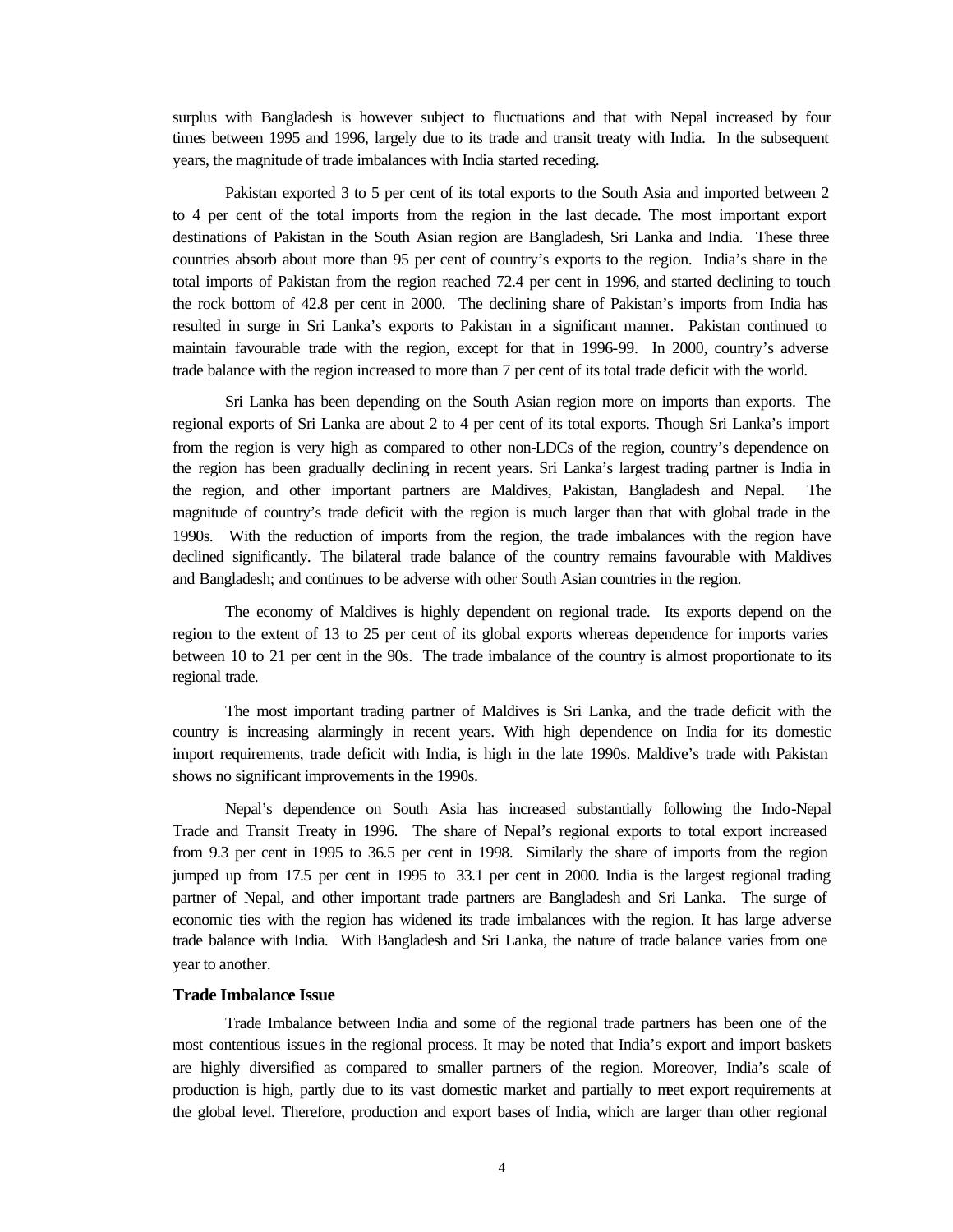trade partners, are effectively used by the regional countries to overcome their short term problems concerning production inadequacies in their respective domestic economies. It may be noted that the Nepalese economy was entangled with steep inflation following temporary closure of some of the transit points after the expiry of the Indo-Nepal Trade and Transit Treaty in the 1990s. Similar situation occurred in other neighbouring countries also. We bring home the point that the occurrence of trade imbalances is a natural phenomenon where the dependence on the larger countries is so much. The situation is similar in case of South Africa as compared to other states in the SACU and SADC regions. In the era of interdependent world, the domestic demand cannot be contained due to lack of production, but, 'basic and essential imports' are to be made either from the neighboring country or from the rest of the world. In both the cases, the importing country is likely to have adverse trade balance. During a completely free trade regime, the production deficient countries are likely to face chronically trade imbalances. Attempts should be made to augment exports to trade-surplus country to reverse the trend of the trade balance. The trade surplus countries should also devise some suitable instruments to compensate the trade deficit countries and to support them in augmenting their export capabilities.

However, the large country like India has its own requirements. It is primarily a trade deficit country with respect to rest of the world. Considering the level and varieties of import requirements, the regional partners can take advantage from the large market in India particularly in commodity trade. Even the demand for certain type of specialised services is very much required in India. The regional partners, particularly the trade deficit regional partners should tap such opportunities.

Indo-Bhutan trade relationship should be taken as a model example for the regional cooperation in South Asia. It may be noted that Bhutan was chronically a trade deficit country with India, where bilateral trade was taking place primarily in goods. The export basket of the country was not only small but also lacked supply capabilities. With the support of India, Bhutan developed its hydro-electricity project and exported energy to India. At present, the Indo-Bhutan trade imbalance problem is effectively addressed.

Very often, The trade imbalance problem at the regional level remains unresolved because of political interventions. For a long period, Bangladesh continued to have adverse bilateral trade balance with India. In the 1990s, the bilateral unfavourable balance of trade of Bangladesh had declined substantially due to surge of Urea export to India, which has a large demand for the product. However, the political decision to hike the gas tariff in Bangladesh had resulted in making the sector uncompetitive vis-à-vis other international supplies. India opted for switching of its source of supply of urea and Bangladesh's bilateral trade deficit went up again with India. At present, a large gas reserve is found in the eastern coast of India, which can meet India's large demand for gas. In this changed situation, Bangladesh may have to look for new products to gain wider market access in India. .

#### **III. Methodology**

The issues concerning regional trade liberalisation are many, and to understand the ground realities, there is a need for having varieties of databases and adoption of number of suitable approaches. In this study we have attempted to examine intra-regional trade over a period of time. In the context of existing intra-regional trade, attempt has been made to examine coverage and effectiveness of each Round of SAPTA on individual member countries. With about 5550 products subject to different levels of tariff and non-tariff concessions during different Rounds of SAPTA, an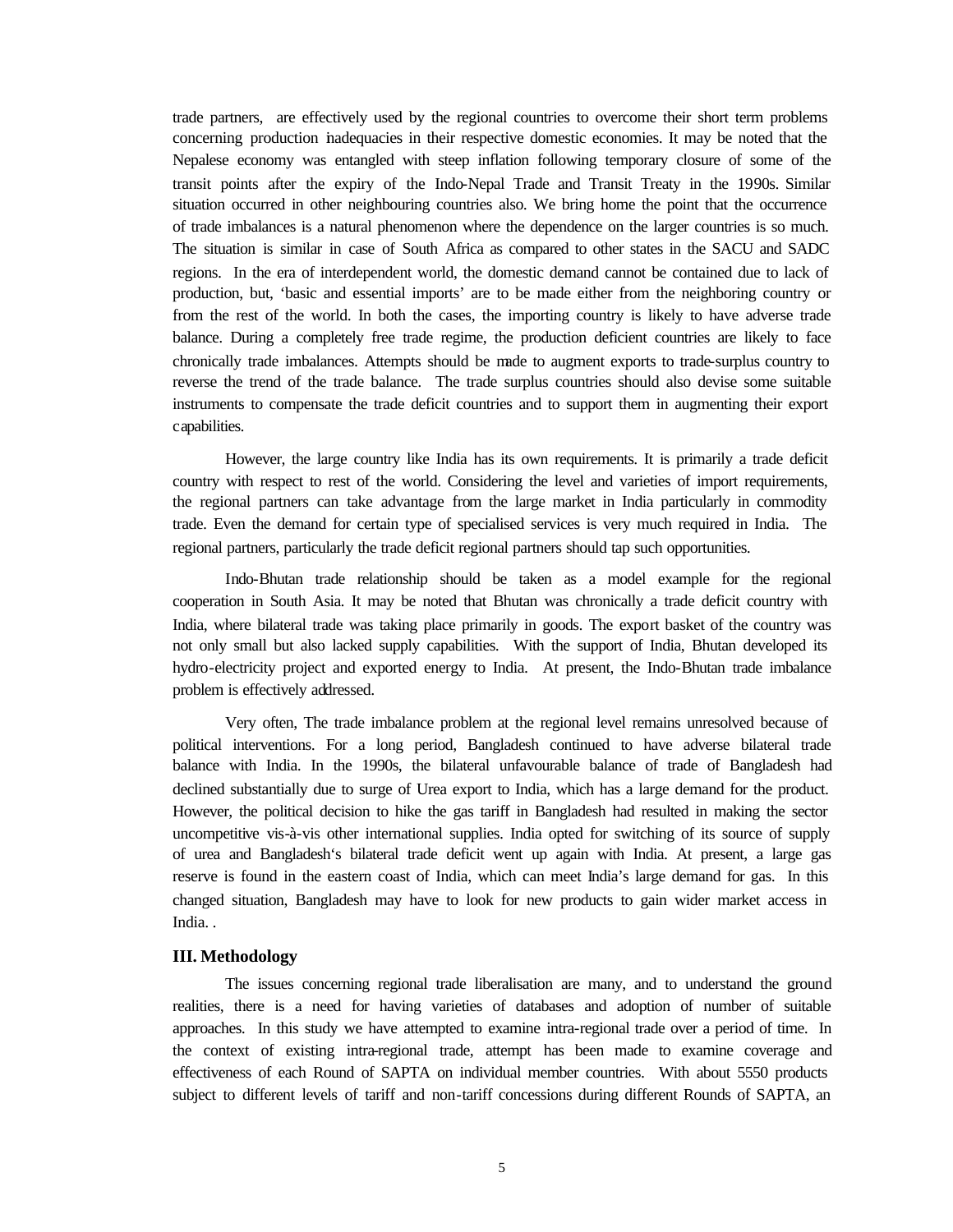attempt has been made to examine the nature of these concessional products under SAPTA. The preparedness of the region to undertake future trade liberalisation is discussed in the light of existing trade potentials of the region. Some of the issues outline above are discussed below.

#### **Database**

l

For examining intra-regional trade among SAARC member countries (SMCs), we have used data provided by Direction of Trade Statistics (DoT), IMF. To trace the bilateral and intra-regional trade behaviour, we have used time series data for the period 1990-2000. The DoT does not report data for Bhutan, and therefore, the contribution of the country to the regional trade is not directly reported in the study. We have also analysed the trade imbalance issue.

For data on tariff and NTB concessions, the information provided by the SAARC Secretariat is use. However, the SAARC Secretariat has not publicly notified the last Round. While offering tariff concessions, uniform level of commodity disaggregation is not followed. After reviewing offers of different countries in the first three Rounds, one can find that tariff cuts are offered between two to eight digit HS level. For analysing the impact of the SAPTA process, we need data not only at 8-digit HS level but also on a time series basis.

It may be noted that different Rounds of SAPTA were signed and implemented at different points of time. In each time an exclusive set of commodities are subject to tariff cut by each member country. Trade in the region is often subject to year-to-year fluctuations, it is very often seen that a product may be heavily traded in one year and may not be traded at all in the other year. Similar situation at the bilateral level is further precarious. We have to examine total trade in each Round country rather than concentrating on individual products. Therefore, to examine the effectiveness of different rounds of SAPTA we need bilateral time series data at 8-digit level for each member country. Considering the data requirement of the study and availability of consistent data, we have taken India's data as a test case in the absence of detailed time series data for other regional partners.

We have taken India's export and import data for the period  $1994/95-2000/01$  at 8-digit HS. The country imported and exported as many as 7132 and 8171 products respectively at 8-digit during the period mentioned above. While India relied on imports from 201 countries, it exported to 218 countries during this period.

#### **Evaluating Effectiveness of Different Rounds of SAPTA**

India's import and export data are used separately to examine effects of SAPTA on India. While dealing with India's imports, we try to identify the products which are imported by India from the South Asian partners. From these products, we separate countries on the basis of their status as LDCs and non-LDCs. Then we try to identify products which are offered concessions in specific round of SAPTA negotiation. India's import from each regional country is further grouped into four categories (i.e. imports of India in three different Rounds and trade in non-concessional products). We use "before and after" approach to examine the effectiveness of each round on India from the specific supplying partner country.

Similarly in dealing with export data of India, we select all India's exports to South Asian Countries. We take each country's National Concession Schedule and examine their offer to non-LDCs. For instance, we identify India's export items to a country and marked the products which are offered concessions in different Rounds. The non-concessional products are kept separately. The

<sup>1</sup> Similar kind of methodology is used to examine effectiveness of SAP. For details see Khan, 1990.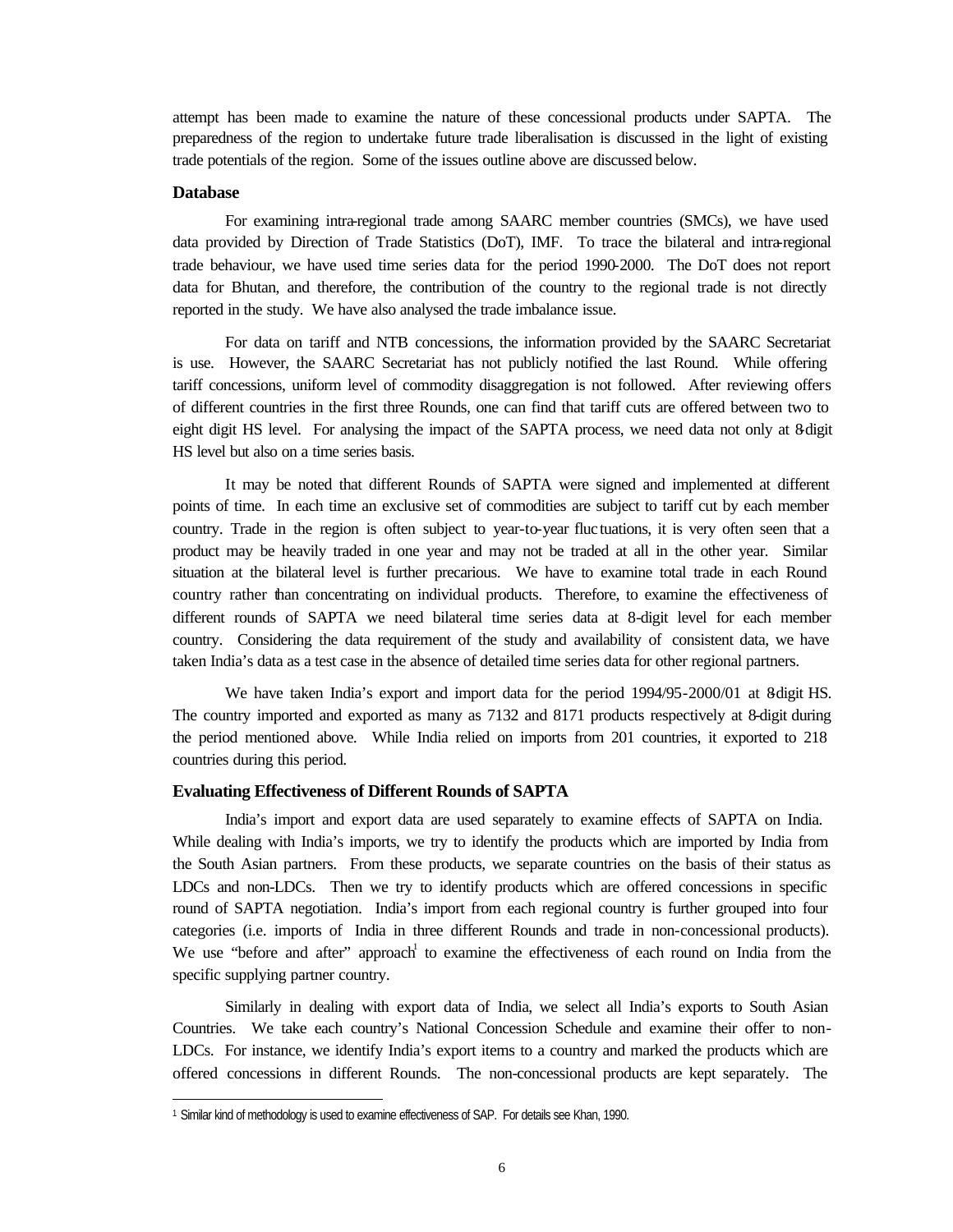same procedures are applied to other countries as well. Like import data, similar approach is followed to examine the effectiveness of SAPTA.

#### **Technology-Intensive Products Under SAPTA**

It is generally believed that South Asia's import and export baskets are very narrow. But the trade structure of the region does not support this hypothesis. The region is not only having an enlarged trade basket but also resort to intra-industry Trade (IIT). However, the region is more significantly dependent on rest of the world then the region as such. The question comes whether the regional countries can depend upon the region? What kind of products are traded in the region and world by the regional partners? Primarily to understand technology-intensive characteristics of the regional trade capabilities, we have developed a product classification based on Lal's (2001) product classification. In this exercise, broad product groups are unchanged, but the classification is modified in two different ways. Firstly, Lal's classification was made on the basis of SITC Revision-3, but now it is redefined using HS trade classification. Lastly, there are number of products, which are not classified in the original product class by Lal, but we have accommodated these products within the existing product classification. A detailed classification of products is presented in Annexure-I.

For exploring the possibilities of trade cooperation in a region, there is a need for examining the export potentials of individual regional partners in the region. In this context we have examined the export potential of South Asian countries.

For empirical analysis, data remain a major constraint. For the present exercise, we need bilateral trade flow data of individual countries at a very disaggregated level. In the absence of country-source data for individual countries, we had to depend upon international sources.

Considering appropriate international trade classification and coverage of countries, we have chosen TRAINS database for estimating trade potentials. TRAINS provides data on bilateral import trade. We have generated export data series from TRAINS for each South Asian country by scanning through 116 countries' bilateral import data at 6-digit HS for 1998. Now export data are available for all regional countries, whereas import data are available for five of them excepting Bhutan and Pakistan.

In Balassa's RCA index, it is argued that if a country exports a product relatively substantial to its domestic production, and if this performance index is better than the internationally practiced norms, the product is assumed to be competitive. We have used the same logic to identify the potential product for each country. Similar to Balassa's argument, it may be argued that a country has competitiveness in those products, which are exported substantially as compared to other products in the export basket of the country.

For identifying export potentials of South Asian countries in the region, export earning of each product at 6-digit HS is calculated for each country separately. For separating out most important export items for each country, we have used varying cut off points for different countries of the region. The use of different cut off points across countries can be justified on the basis of varying level and coverage of exports for each country. For a country, export earning of products above the cut off point, are considered potential export for the country. The cut off point of Nepal and Maldives is chosen as US\$ 100,000; and that for India, Bangladesh, Pakistan and Sri Lanka is US\$ 1000,000. All the export items of Bhutan are taken as potential export for the country because the export basket of the country is very small.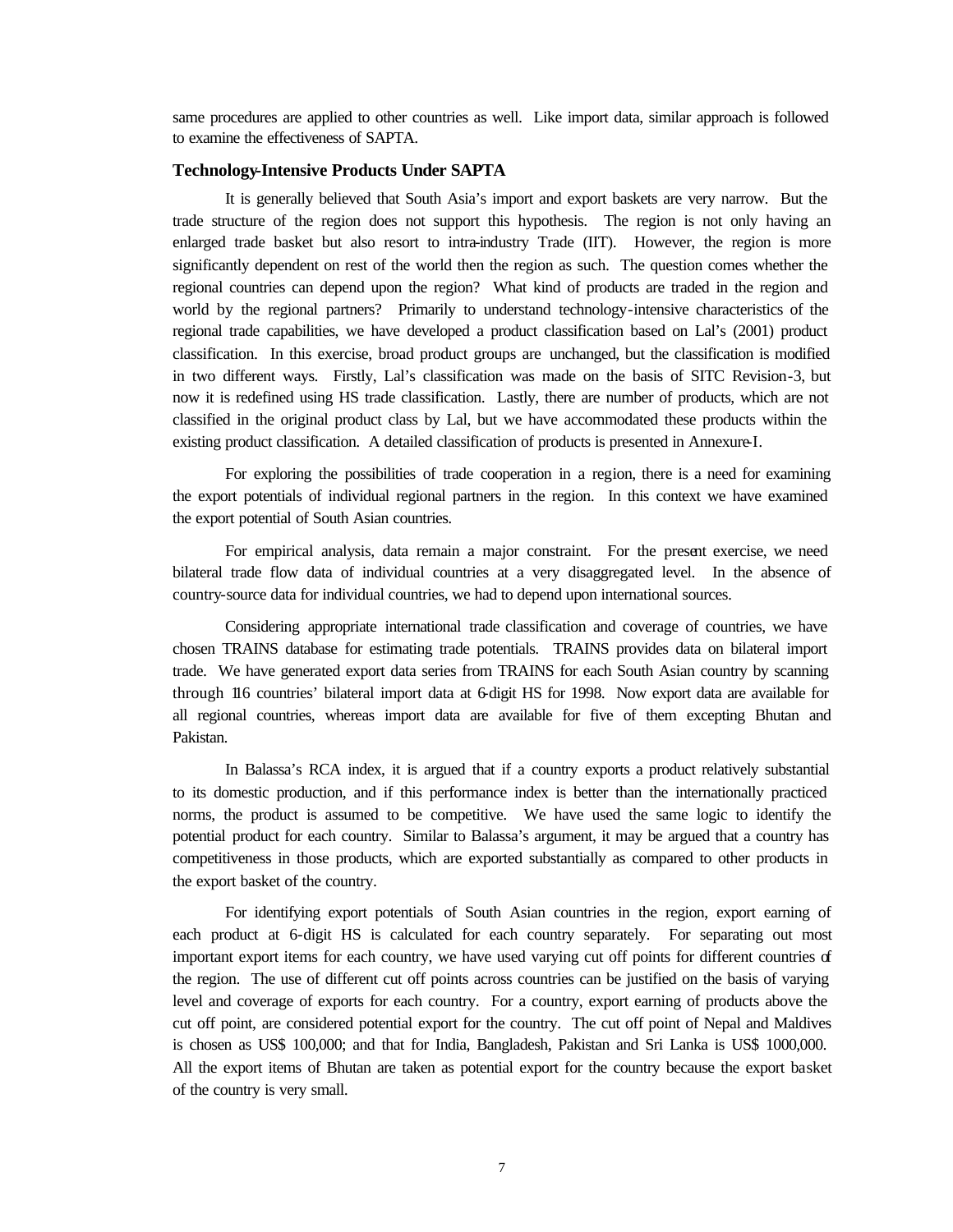While estimating export potential of the region at individual product levels, the supply capabilities of the regional countries are examined along with demand for those commodities in the region. The export potential is estimated at a point where equilibrium between demand and supply of the region conform to each other.

In order to ensure that there is demand for a particular product in the region, a cut off point is used after estimating regional import for individual items at 6-digit HS level. The cut off point for regional imports is US\$ 300,000.

The minimum of supply and demand of regional trade at 6 digit product level is considered as potential trade for the region. This will balance the demand and supply position of the region. Finger and Kreinin (1979) proposed similar arguments in the context of trade similarities between the countries.

We found that the regional countries are trading in more than 5000 products at 6-digit HS. More than 2000 products are considered as important export of either one or more countries in the region. Taking both regional demand and supply considerations, more than 1500 products are identified as potential items for trade in the region and the region is capable of absorbing them.

#### **IV. Product Coverage of SAPTA**

The first phase of SAPTA was operational since  $\ddot{\tau}$  December 1995, about a decade after the inception of the regional association. The SAPTA process grew step by step to complete four Rounds of Negotiations and proceeding towards SAFTA by 2003. The brief history of the Association is highly fascinating. The idea of forming a regional Association in South Asia was mooted in May 1980. The First Summit was held on  $7-8<sup>th</sup>$  December 1985 in Dhaka to launch the regional association. For deepening economic cooperation among member countries and widening institutional network, two bodies were created namely intra-Governmental Group (IGG) and Committee on Economic Cooperation (CEC) in 1991. These two bodies were crucial for the inception and formalisation of SAPTA. In the New Delhi Summit, held in May 1995, the SAPTA Agreement was formally approved. With the ratification of SAPTA Agreement by the respective contracting States (CS), the Agreement came into force by end of 1995. The Second Round of SAPTA was initiated in 1996 by the IGG, and entered into force by  $f<sup>st</sup>$  March 1997. Following the implementation of the Second Round, initiative for SAPTA III was initiated in July 1997 and India became the first CS to issue Customs Notification (No.105/990) on August  $10<sup>th</sup>$  1999. The Fourth Round of SAPTA was scheduled to be concluded in July 1999. Recently SAPTA IV is concluded. In a recent study, Mukherjee (2002), has provided statistics about details of customs notification by individual contracting states for the first three Rounds of SAPTA.

Along with the SAPTA process, parallel initiatives were made to implement South Asia Free Trade Area (SAFTA) at the beginning of the new millenium. In the Male Summit in May 1997, an ambitious target was set to implement SAFTA by 2001. Considering the geo-politic realities in the region, adoption of SAFTA is deferred to 2003. In the Colombo Summit in 1998, a decision was taken to set up a committee of experts to prepare a draft treaty for SAFTA.

One of the important features of the SAPTA process is that there is no compulsion on the part of the member countries to liberalise their trade for regional partner in a definite format. The contracting states have adopted product-by-product approach to promote regional trade. It was left to individual contracting States to open up their economies to the region depending on their priorities. Therefore, there has been no uniformity in the liberalisation of products under the SAPTA process. In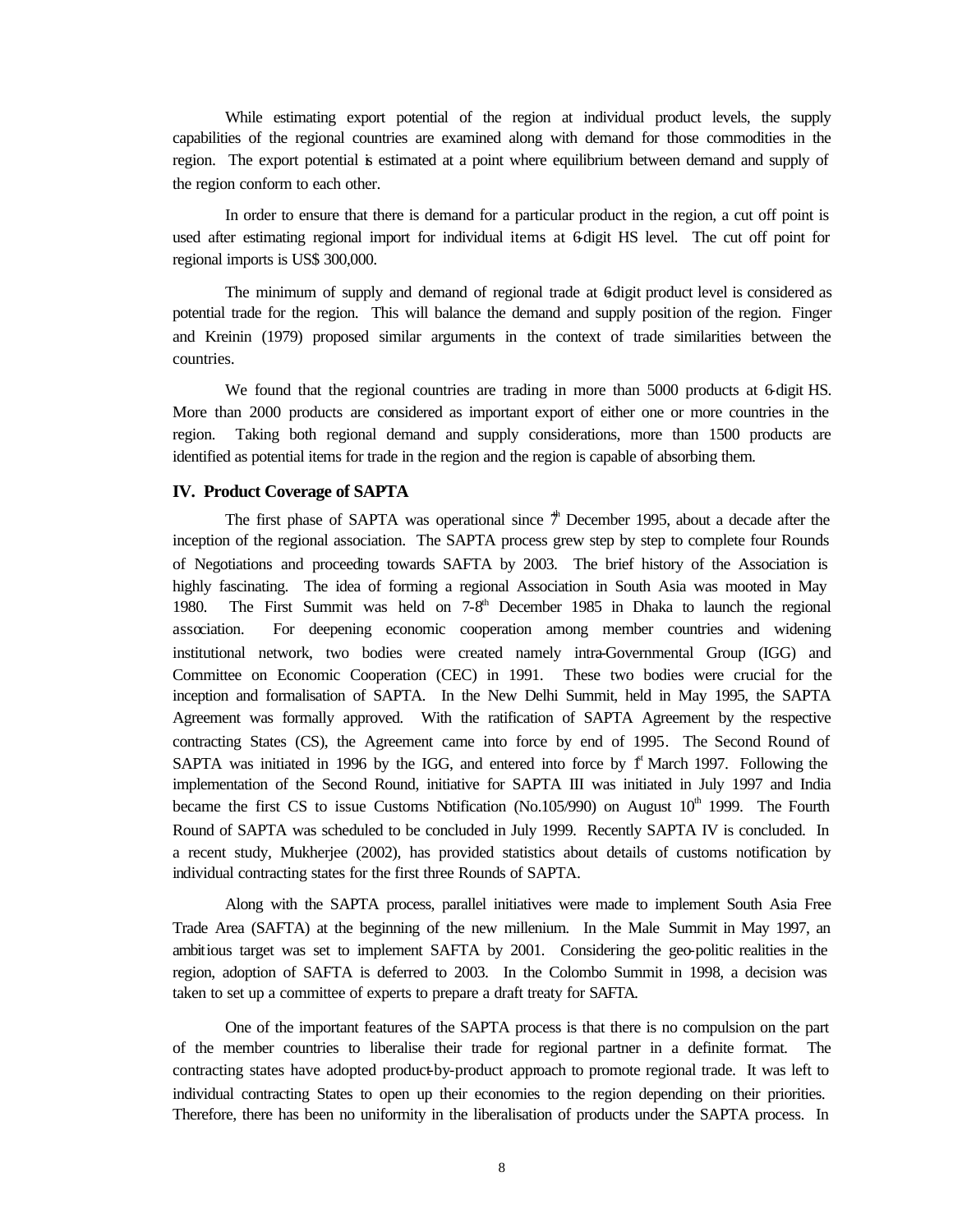the schedule of tariff concession, no uniform approach is followed with respect to the level of product aggregation for tariff concessions. In different Rounds of SAPTA, concessions are granted to commodities, which are defined at the level of chapter, heading, subheading and national lines. The member states have also adopted various combinations of commodity aggregations in HS while conferring concessions to other member countries in the region. Therefore, number of commodities put under SAPTA by individual countries should be read with caution. Another significant progress is that concessions on NTBs are being considered since the Second Round of SAPTA.

In the South Asian region, majority of this countries are LDCs. Out of seven countries in the region, four of them, viz., Bangladesh, Bhutan, Maldives and Nepal, belong to LDC. In the SAPTA process, there is special preference for these countries. In terms of coverage of commodities under concessions and depth of tariff cuts, these countries are given special treatment vis-à-vis non-LDCs. Actual market access of these countries in the region following SAPTA will show the extent to which these countries have benefited from the PTA process.

A broad overview of concession conferred in different Rounds of SAPTA is presented in Table 3. In SAPTA-I, 226 products were chosen for tariff concessions and 100 products were earmarked for LDCs. The number of products under SAPTA-II and SAPTA-III were 1868 and 3456 items respectively. In the three rounds of negotiations under SAPTA, 5550 items are subject to tariff reduction, and 3449 items are exclusively meant for LDCs in the region. Among the South Asian countries, India made sizeable amount of trade liberalisation under SAPTA. Out of the 5550 products liberalised in the first three rounds of SAPTA, India alone liberalised 2927 products, which is constituting about 52.7 per cent of the total commodities liberalised at the regional level. In terms of coverage of liberalisation the order is as follows: India, Bangladesh, Pakistan, Nepal, Sri Lanka, Bhutan and Maldives.

The depth of tariff cuts under SAPTA varies across countries. Between LDCs and non-LDCs, the level of tariff concession is relatively more in case of LDCs. The level of tariff cuts is the deepest in case of India than other regional partners. In case of India, the tariff cut ranges between 25 to 100 per cent for LDCs, and 10 to 90 per cent for non-LDCs in the region. Sri Lanka's tariff reduction is also very sharp, ranging between 10 to 75 per cent for LDCs. Other countries in the region provide very nominal level of concessions to other regional partners. It ranges between 7.5 per cent to 30 per cent for LDCs and 7.5 per cent to 20 per cent for non-LDCs.

The efficacy of the SAPTA process depends upon: (a) coverage of commodities under concessions, (b) importance of the product in the import basket of the concession granting country, (c) the extent of tariff cutting, and (d) the extent of NTBs removal. The present trade practices in the region indicate that many products, which are subject to SAPTA concessions, are not imported by concession offering countries. The reasons for the anomalies in the regional trade need to be explored.

In the Second Meeting of the IGG on Trade and Liberalisation, the Fourth Round of SAPTA Negotiation was concluded at Kathmandu during  $30<sup>th</sup>$  October – 1<sup>st</sup> November, 2002. Selected products considered for tariff concessions in this Round are negotiated at the HS Section, Chapter and across-the-board levels. The coverage of products include those that are either currently traded or have the potentiality for future trade. The date of National Consolidated Schedule of each countries is yet to be finalised and it is to be sent to the Secretariat by  $30<sup>th</sup>$  November 2002.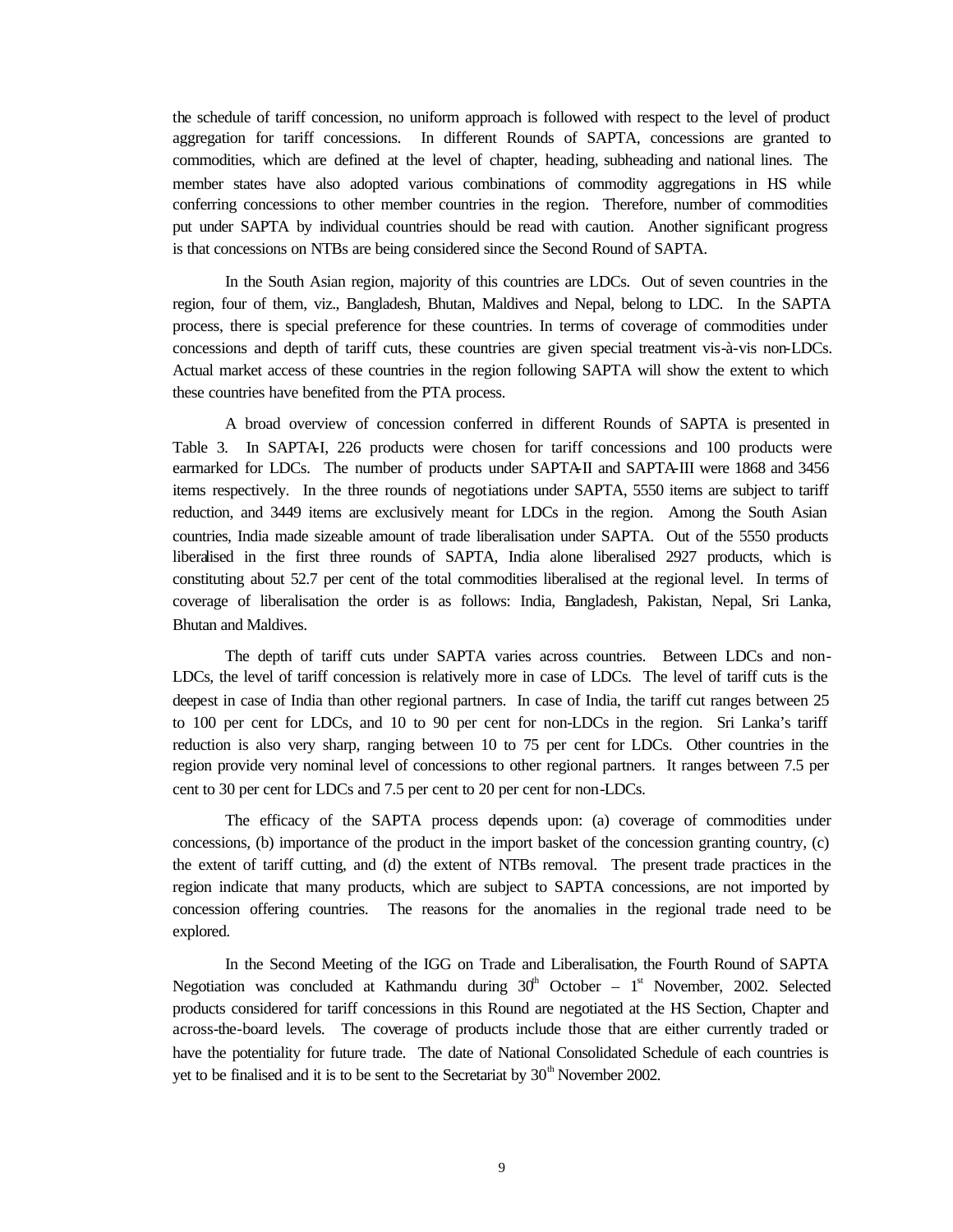#### **V. Regional Cooperation and Investment Prospects**

The South Asian region is one of the capital scarce region of the world. Low capacity of the region to raise domestic resources and low inflow of FDI, have made the region a capital deficient region. In the 90s, the region economies have initiated aggressive reforms to correct domestic distortions as well as creating conditions for attracting FDI. Despite aggressive policy switching, South Asia continues to be a marginal host of global FDI flows. A few MNEs have chosen the region as a base to produce and export manufactured products to other parts of the world. In this regard, the East and South-East countries have gone ahead of South-Asia in hosting MNEs. Looking at the determinants of FDI flows, Kumar (1998) has identified a few factors such as level of development, urbanisation, poor quality of infrastructure, geographic and cultural distances with major source countries of FDI, etc. The MNEs are also chosen vibrant RTAs, for their level of operations. In order to attract FDI at a large scale, the region has to prepare it self to compete with other vibrant FTAs around the globe.

To meet the investment requirements of the region, there is a need for promoting regional joint venture to expand economic activities in other partner countries. This would help in transferring resources and technology as a part of regional cooperation. One of the characteristics of western technology is that they mostly support mass scale production and the break-even point is set at a higher level of production. The indigenous technology, which is called as 'appropriate technology' of developing countries operates at a lower scale, using local raw materials. The regional joint ventures are generally linked with buy-back policy. The promotion of regional JVs has not only improved production capabilities of host countries but also their export capabilities. Very often it is observed that increase in exports from such source have improved trade imbalances of regional partners. It may be noted that South Asia has in fact benefited by promoting regional JVs, and it is the outcome of regional/bilateral trade liberalisation between the SMCS.

During the last decade, there is surge in the number of Indian JVs in several South Asian countries like Bangladesh, Nepal and Sri Lanka. It is difficult to say whether increase in the number of such JVs is due to trade liberalisation at the regional level or bilateral Free Trade Agreements. These JVs are engaged with varieties of production activities in different parts of the region.

#### **Indo-Sri Lanka JVs and Investment Cooperation**

Sri Lanka is the first country to start countrywide economic liberalisation in South Asia. The present investment regime in Sri Lanka is highly liberal than many countries in the region. Almost all sectors of the economy is opened for FDI, and foreign ownership is extended upto cent per cent level. There has been no barrier on repatriation of earnings, fees, foreign exchange, etc. relating to the current account. The country has evolved a strong legal and regulatory procedure to resolve any dispute between contracting parties. Unlike many countries in the region, Sri Lanka has an Arbitration Centre in Colombo, and affiliated to Arbitration Institute of Stockholm Chamber of Commerce (Mukherjee, 2000). The Arbitration Centre follows similar norms and standards as the Stockholm Institute to maintain its credibility in the international community.

India and Sri Lanka have engaged in close economic relations since the second half of the 90s. In 1997, both the countries have signed an important Agreement, known as Investment Protection Agreement. The Bilateral Free Trade Agreement between these two countries was signed in 1998. The favourable economic climate between both the countries has promoted many Indian joint ventures to set up their production units in Sri Lanka. There are about 90 Indian joint ventures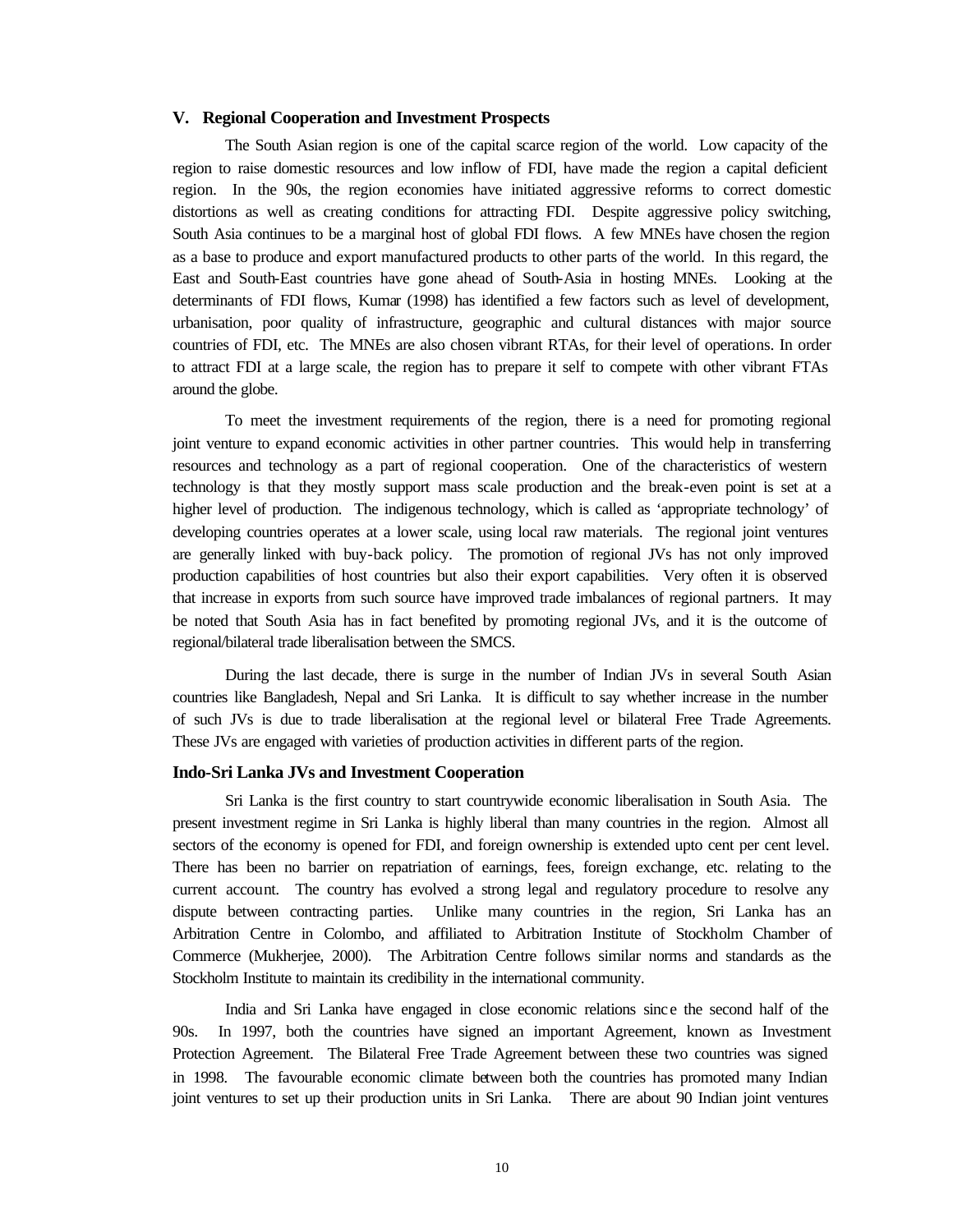operating in Sri Lanka, and a total investment of US\$109 million is made by these JVs. The these JVs are operating in several sectors such as textiles, cement, steel mills, light engineering, rubber & plastics, pharmaceuticals, agriculture, dairy, food processing, hotel, computer software, etc.

Many Indian companies have benefited by undertaking JVs in Sri Lanka. An Indian company, Ceat India limited, engaged in the production of automotive tyres in Sri Lanka. The abundant and cheap rubber in the host country has provided a competitive base to the company over other competitions in the sector. The company is not only exporting to all the regional countries in South Asia but also many other countries in the world. Using its brand name, it is exporting tyres to countries like Bangladesh, India, Nepal, Mauritius and some parts of South America. It is very likely that the Indian JVs with buy-back provisions would help Sri Lanka in accessing large market in India (Kelegama, 1998).

#### **Indo-Nepal JVs and Investment Cooperation**

Under the Indo-Nepal Trade and Transit Treaty 1996, Nepal can export manufactured products without any Customs duty. In order to serve the northern Indian market, several Indian companies have relocated their production bases to Nepal. For number of agro and herbal based manufacturing industries, Nepal is an attractive destination. The duty free provision of the Agreement has further induced Indian JVs to operate from Nepal. From a total of 214 foreign ventures in Nepal, there are 72 Indian JVs. The total investment of these Indian outfits constitute about 53 per cent of the total investment of foreign ventures (RIS, 2002). Performances of some of the Indian JVs in Nepal are worth mentioning.

The Colgate-Palmolive Indian Ltd., a subsidiary of Colgate-Palmolive, has initiated a joint venture in Nepal to capture North India market. It has an authorised capital of Rs.540 million to produce 12,000 tonnes of toothpaste and toothpowder per annum. The export of toothpaste from Nepal to India shoot up from US\$11 million in 1997-98 to US\$61 million in 1998-99. According to the Federation of Nepalese Chambers of Commerce and Industry (FNCCI, 2000), the export of toothpaste is the most important Nepalese exports to India. The Dabur India Group, another domestic Indian group, has been engaged in ayurvedic and herbal medicinal preparations. It has initiated a joint venture in food processing sector, particularly in the preparations of fruit juices for the North Indian market. At present the share of Dabur Nepal exports to India constitutes 15 per cent of the total bilateral exports from Nepal. Another important case of Indian JV is Kodak India, which is again a subsidiary of Eastman Kodak, USA. The Kodak Nepal is exporting to north India as a result of shifting its production base from India. There are many such firms which are expanding their operations in neighbouring countries as a result of Free Trade bilateral Agreements.

#### **India's Investment Linkages with other Regional Countries**

In recent years, there is a surge investment and JV activities between India and Bangladesh. The latter country has a large reserve of natural gas and this source of energy has attracted many JVs to work on diversified production sectors, particularly in energy-intensive ventures. As a test case, one can review the experience of Shinepukur ceramics, which is engaged in the production of fine ceramics. This company came up as a result of collaboration between Abheesht Exports of New Delhi and Beximo of Bangladesh. The production of the Shinepukur ceramics is exported to India in the brand name of DEOL. More than 90 per cent of its production is exported to various countries of the world. The firm has absorbed about 1500 employers in the joint venture. The energy base of the plant is gas, and kilns of the plant are operated using such energy. The firm has not only helped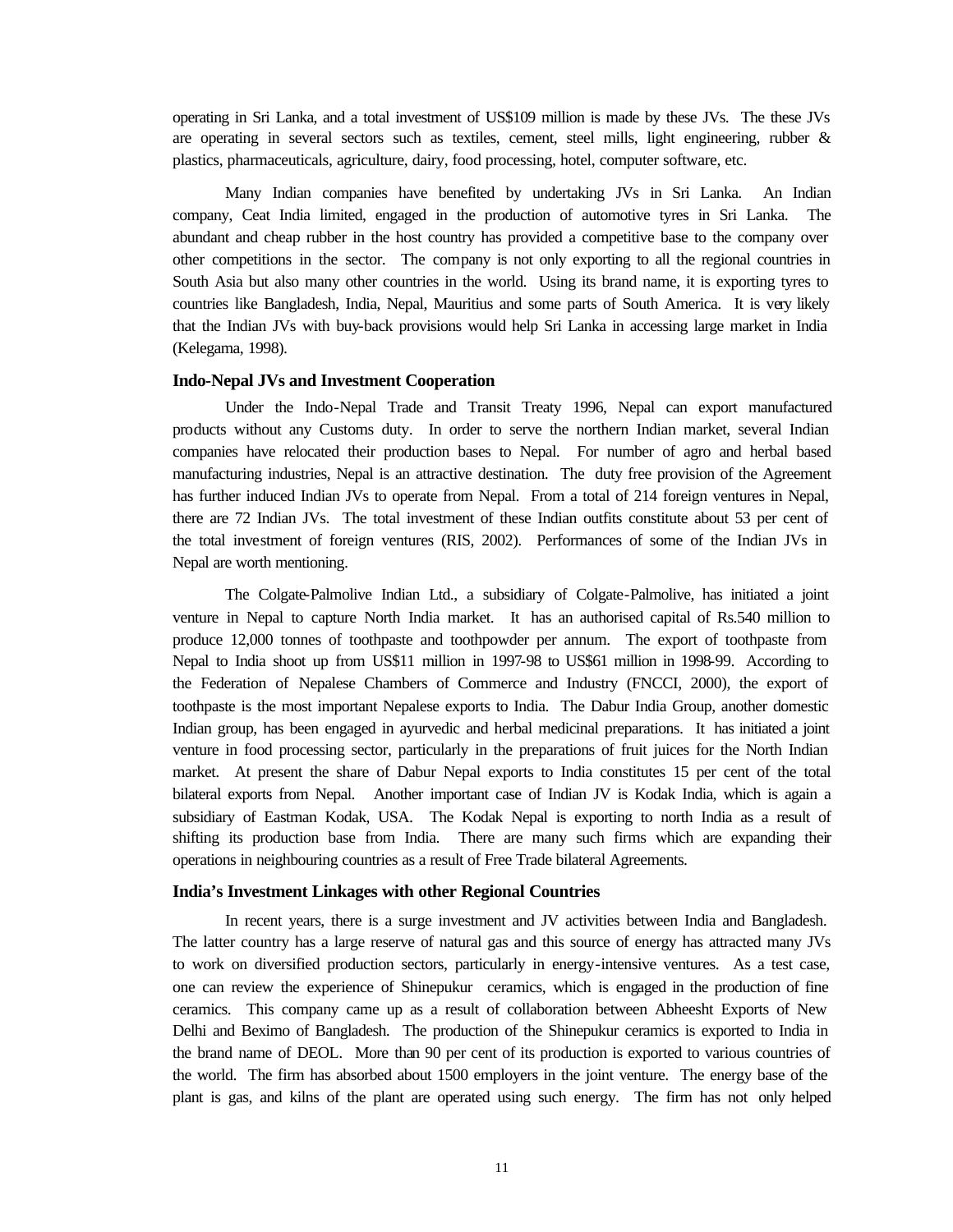Bangladesh in promoting its exports but also expanding its capabilities to export to the rest of the world. The export of the firm reaches countries in Europe and America. Exports to these countries alone constitute 70 per cent of its total exports.

Bhutan has built hydro-electricity ventures by collaborating with India with buy-back facility. With this arrangement India is now a net deficit country with Bhutan.

The above trend indicates that bilateral FTA has picked up in the South Asia. The speedy trade liberalisation at the bilateral level has spur trade, investments and technology flows within the region. The bilateral FTAs initiated by India have been working satisfactorily. Other regional partners are also initiated similar negotiation with regional countries. Such activities would ultimately end up with SAFTA. The experience of South Asia indicates that bilateral cooperation complements regionalism in a more effective manner. Other RTAs in the world can share this experience.

#### **VI. Empirical Analysis**

The existing literature provides mixed responses on the implications of different rounds of SAPTA on regional trade. The study of Wadhva (1996) observed that very small number of products are considered for tariff concessions in SAPTA I for regional trade liberalisation. In this situation the size of gains in terms of additional regional trade could be very minimal. In another study, Bhuyan (1996) concluded that the effectiveness of SAPTA I could have improved with the inclusion of tariffs and para-tariffs in the concessions of national schedules. In order to make the SAPTA process effective there is a need for granting deeper cuts in the concessional rates.

Number of studies have attempted to examine the implication of SAPTA on intra-regional trade. The shortcomings of many of these studies are on various grounds, particularly in the choice of appropriate methodology to examine impact analysis. Srinivasan and Canonero (1993) study attempted to examine the consequences of tariff liberalisation at the regional level using gravity model approach. They used various criteria to categorise the regionally traded commodities into nine broad commodity groups. From policy making point of view, these product groups are so aggregative and the nature of these products is so divergent within each group that application of similar tariff elasticities for non-homogeneous products may be inappropriate in simulating implications of tariff removal on bilateral trade flows. The simulation exercise based on these elasticities may not lead us towards valid policy conclusion.

In another study, Mehta and Bhattacharya (2000) examined the implications of first three Rounds of SAPTA on four large economies of the region, namely India, Bangladesh, Pakistan and Sri Lanka. For the simulation exercise they used gravity model estimates of Srinivasan and Canonero (1993). They used data for the year 1993/94 and 1994 for this purpose, which may not be appropriate to predict the actual effects of SAPTA I, II and III on regional trade. SAPTA was first implemented in December  $7<sup>th</sup>$  1995 and the effect of the agreement might be felt after 1995. The study has concluded based on their empirical results that the SAPTA process would promote intra-regional trade, particularly in the manufacturing sector.

Examining the trade structure of South Asian trade, the empirical study of Srinivasan (1994) found that the unilateral trade liberalisation may result in substantial gains to the region. Using the gravity model approach, the study observed that complete removal of tariff is likely to result in increase in GDP of India by 3 per cent and that of Nepal by 59 per cent. Similar benefits for other regional partners could be between these two values. If the regional partners propose to undertake a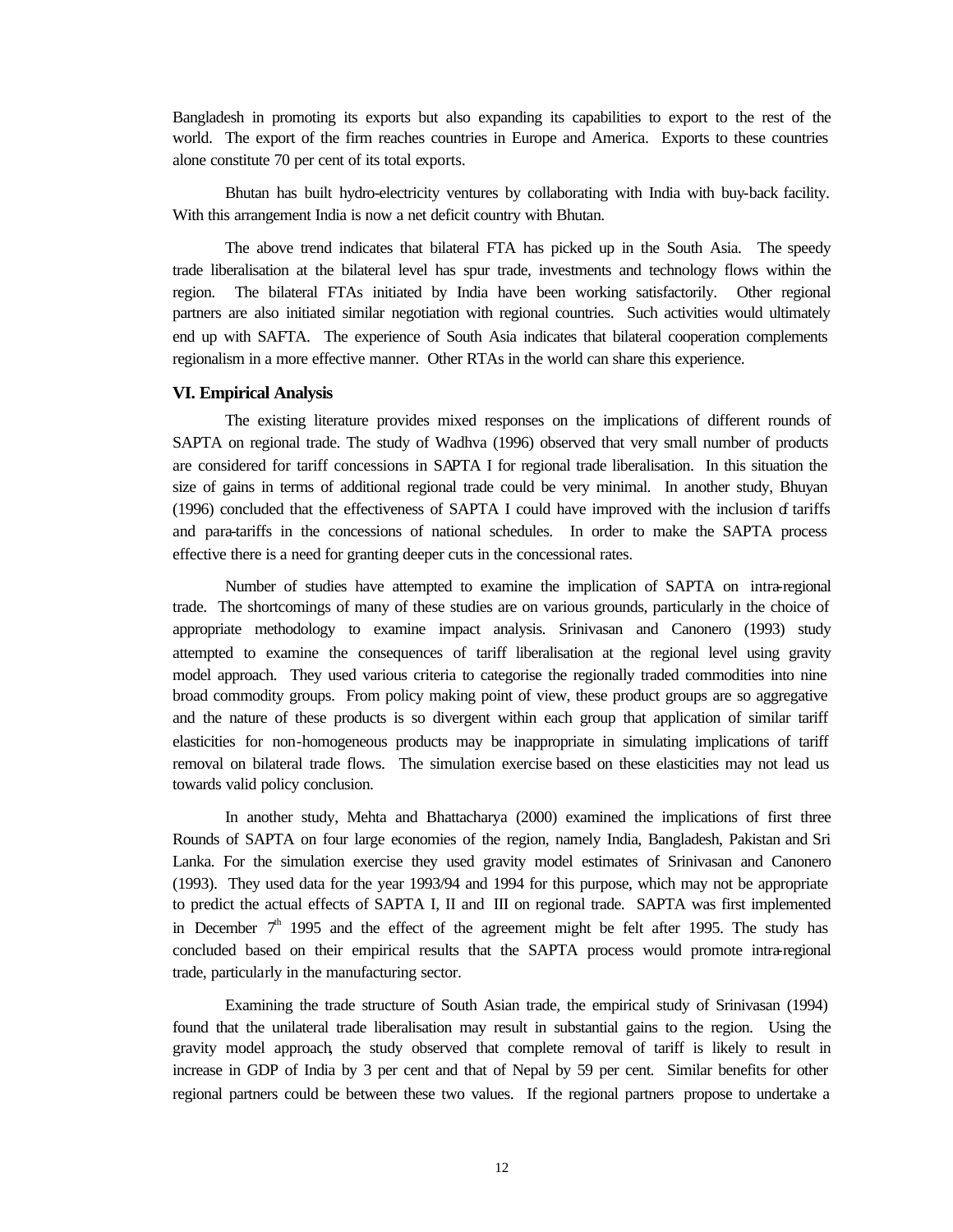50 per cent tariff reduction, India's GDP is likely to go up by 1 per cent and Nepal by 9 per cent. The gains for other regional partners could be substantial.

Bhattacharya (2001) attempted to analyse the effects of first three rounds of SAPTA on the region as a whole. Examining all the three Rounds of SAPTA, it is found that the net increase in the regional trade after the conclusion of the third round is very small. Deeper tariff cuts and selection of highly traded products for trade liberalisation within the region could have improved the trade prospects of the region.

The implication of three rounds of SAPTA Agreements on the Indian economy is examined by Mukherjee (2002). Using time series bilateral trade flow data, the study examined the implications of SAPTA on India's exports and imports. The study tried to examine the combined effects of SAPTA I, II and III to understand the impact of regional tariff liberalisation on India's external sector. As discussed earlier, different rounds of SAPTA were launched at different points of time in the latter half of the 90s. In order to study the efficacy of each round, there is a need for examining their effects separately. The study observed that the Second and Third Round were effective in boosting intraregional trade.

In the present study, an attempt has been made to examine the impact of different rounds of SAPTA on Indian imports and exports. We have not only taken note of trends in trade of cencessional products but also performance of other trade falling outside the purview of the SAPTA process since the mid-90s. An attempt has been made to identify the type of products considered by the South Asian countries for regional trade liberalisation.

For examining the effects of SAPTA I, II and III, we need disaggregated, time series bilateral trade flow data for individual countries. The national schedules of concessions are such that very often the chosen products are identified at national lines. For this reason, disaggregated data at 8-digit HS are required for this kind of analysis. Since concessions are country specific (i.e., LDCs or non-LDCs), bilateral trade flow data is also required. Different rounds of SAPTA are implemented in phases over a period of time. To understand the efficacy of each round on individual member countries in the region, there is a need for using time series data.

The existing international databases are inadequate<sup>2</sup> in providing desired data for the study. We, therefore, chosen Indian database for this analysis primarily for three reasons. Firstly, India is the largest country in this region with largest trade base with rest of the. The product range of India for export and imports is quite broad based. Secondly, India has strong economic ties with most of the countries of the region. Examination of India's trade data may provide some light about the performance of other countries in the region. Lastly, the desired level of disaggregated data are available to examine the regional trade with more precision.

In different rounds of SAPTA, mutually exclusive bundles of products were chosen for invoking tariff concessions. We have estimated the volume of trade in the concessional group of products in different rounds. The volume of trade in three different SAPTA Rounds is presented in Table 4. The shaded regions indicate the years in which the Agreements are, in fact, implemented. If

l

<sup>2</sup> Bilateral trade flow data are generally available in TRAINS, PCTAS and COMTRADE. While trade data in HS are available in TRAINS, similar data in SITC are provided in PCTAS and COMTRADE. Since, different Rounds of SAPTA used HS classification for tariff concessions, we preferred to use TRAINS. TRAINS data provide bilateral trade flow data at a aggregative level, i.e. 6-digit HS, where are we required similar data at 8-digit level. Therefore, we resorted to India's country source data for analysing SAPTA implications on regional partners.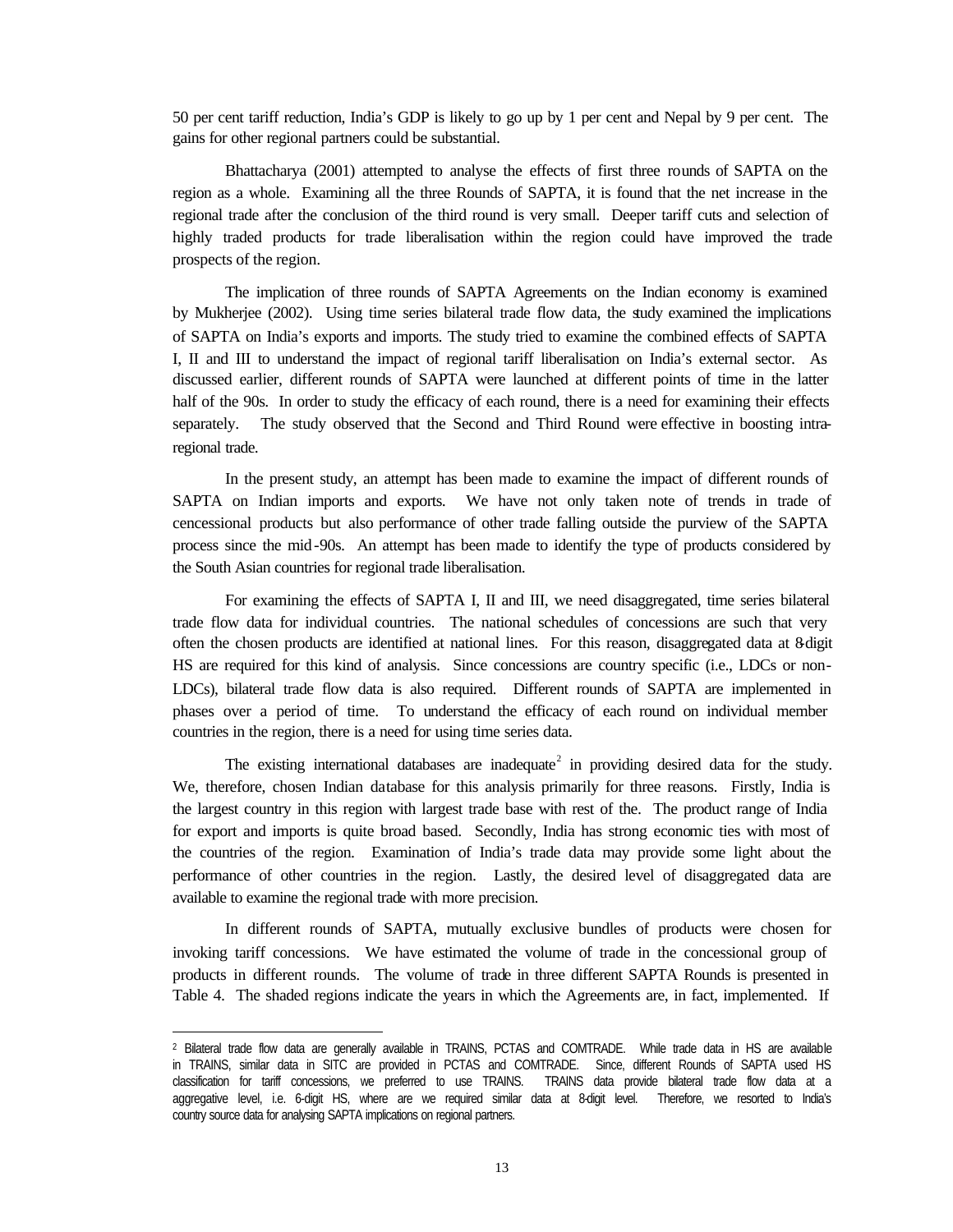the volume of trade is substantial and the trade flow is growing or stayed level without substantial decline, one can conclude that the specific SAPTA round is effective for the concerned member country.

The results indicate that SAPTA I was less effective in augmenting India's import from regional partners. The volume of trade in SAPTA I is very low as compared to other two rounds. Except for Nepal, other LDCs have failed to access Indian market. In the Second Round, the volume of Indian imports increased substantially as compared to the First Round. The LDCs of the region gained more market access than non-LDCs in this Round. Among the non-LDCs, the depth of Pakistan's market access in India was much deeper than that of Sri Lanka in the Second Round. The SAPTA process received the maximum gain in the Third Round. In the Third Round, the volume of India's imports increased significantly from Bangladesh, Nepal and Pakistan. Both Bhutan and Maldives have also significantly benefited from the Third Round in accessing Indian market.

The effectiveness of the SAPTA process can be examined by comparing trade flows in the concessional group of commodities to that of non-concessional trade. If the quotient is hundred per cent or more, it means that trade concessions are granted for significant level of trade. The results indicate that the volume of India's import under first three rounds of SAPTA is much higher than the volume of trade outside SAPTA in case of Bangladesh, Bhutan, Nepal and Pakistan. In case of Maldives, almost fifty per cent of its exports to India is covered under SAPTA in 2001.

Examining growth rate India's bilateral imports from regional partners by different Rounds of SAPTA, it may be observed that India's imports responded favourably to its tariff offer to some regional partners. If we compare growth rates of trade before implementation of SAPTA I to that after, some of the countries such as Sri Lanka, Pakistan and Nepal have benefited by accessing Indian market. In case of Nepal, it is very difficult to say that whether the surge in trade in SAPTA I products are due to SAPTA or Indo-Nepal treaty for trade and transit. In the Second Round, some regional partners have responded immediately (Bangladesh and Nepal) and others responded after a lag of two years (Sri Lanka and Pakistan) in terms of augmenting their exports to India. In the Third Round, India's imports from regional partners have increased significantly except for Sri Lanka. During this period, India's imports from Sri Lanka increased significantly in Non-SAPTA product groups. There are possibilities that India's import might have diverted towards non-SAPTA product groups due to Indo-Sri Lanka trade.

#### **Commodity Composition of India's Imports under SAPTA**

The imports of India under first three Rounds of SAPTA made a six-fold increase between 1994-95 to 2000-01 as shown in Table 5. Except for three sections (gems and jewelleries, vehicles and arms & ammunitions), India is importing sizable number of products covering all other broad product segments from the region. Agricultural imports constitutes about one-third of India's total imports from the region under the SAPTA process in 2000-01. Traditionally import of vegetable products (Section 2) is the most important import, but currently import of fats and oils are becoming important for India. Imports are quite substantive in case of chemicals (Section 6) and textiles (Section 11). Besides, it has sizable imports in broad product groups like animal products (Section 1), prepared food stuffs (Section 4), plastic products (Section 7), wood products (Section 9), Base metal (Section 15)) and mechanical appliances (Section 16).

The results show that SAPTA process has augmented India's imports not only in manufactured products but also in agricultural products from the region. While concessional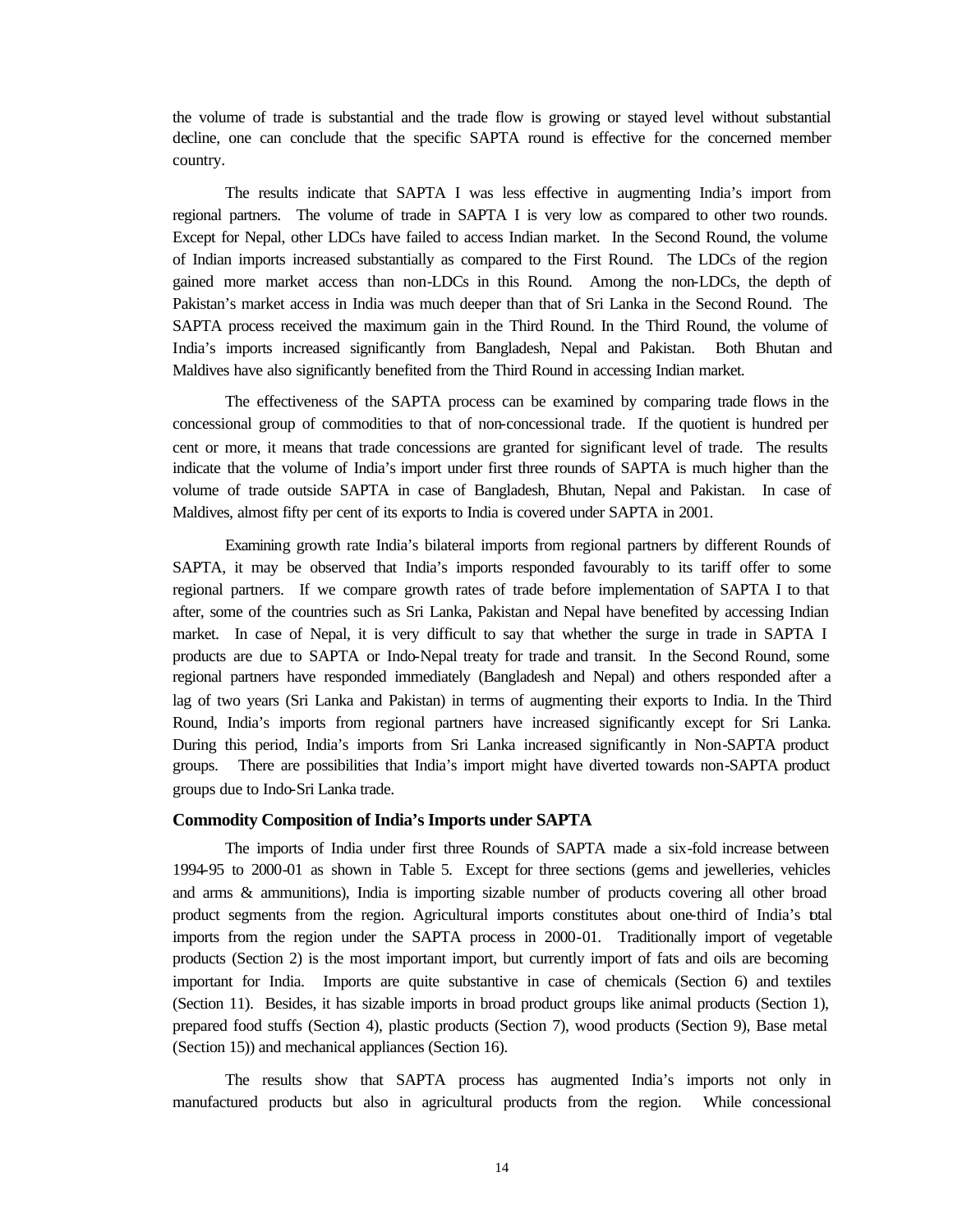agricultural imports are concentrated in a few specific product groups, the manufactured products are more diversified.

#### **India's Technology Intensive Imports under SAPTA**

It is generally believed that South Asian countries are generally trading in primary and low technology products. India's specific imports from the regional partners, having SAPTA concessions, are further classified into their technology intensities. The study by Lal (2001) has classified tradable products into primary, resource intensive, low tech, medium tech and high tech products, depending upon the type of technologies involved in the production process (see Table 6). India has offered concessions to regional member countries in almost all broad areas of products. Majority of India's concessional imports from the region is falling in the group of primary and resource based agromanufactured products. Other heavily imported product groups under SAPTA are low-tech textile and footwear products and medium technology processed products.

The trend in the composition of India's imports of these products indicates that the quality of India's imports from the region is improving under the SAPTA process. The share of primary and resource based agro-manufactured products constituted nearly 87 per cent of India's imports in 1994- 95, which more than halved in 2000-01. It is interesting to note that large share of India's trade is drifting towards almost all segments of low and medium technology products and also some segment of high tech products.

#### **India's Exports to South Asia under SAPTA**

The impact of trade concessions offered by regional countries on India's trade relationship with SMCs very small as compared to India's total trade with the region. The implications of trade concessions to India in different Rounds of SAPTA were different for India's exports to the region as shown in Table 7. As discussed earlier, the bundle of commodities in each Round of SAPTA by individual country is different from other. One can examine the nature of commodities traded in each Round over a period of time for each country separately.

The results indicate that the first two Rounds of SAPTA are, rather, more important than the Third Round in terms of volume of commodity trade. From the first three Rounds, the Second Round remained more important form the point of India's exports to the region.

The use of 'before-after approach' on the implementation of different episodes of SAPTA indicate that the trade liberalisation process in the region was not very promising for India's exports to the region. If we compare growth of India's exports and after the commencement of each Round of SAPTA in Specific SMCs, it was quite significant in case of Bangladesh, Sri Lanka and Nepal. On the contrary, it may not be very favourable in case of Bhutan, Maldives and Pakistan.

The level of preferential trade is very little in comparison with other trade, which is outside the preview of SAPTA. The ratio of concessional to non-concessional trade remained very high for Pakistan, Sri Lanka and Nepal and low for Bangladesh, Bhutan, and Maldives. This ratio is increasing over time in many countries.

#### **Commodity Composition of India's Exports under SAPTA**

India's exports to the region under the SAPTA process have been heavily concentrated in a few sectors as shown in Table 8. Agricultural exports played a very important role in India's total exports to the region under the regional PTA. Exports for oils and fats, the export of other agricultural products have been quite impressive as compared to other broad sectors in the manufacturing sector.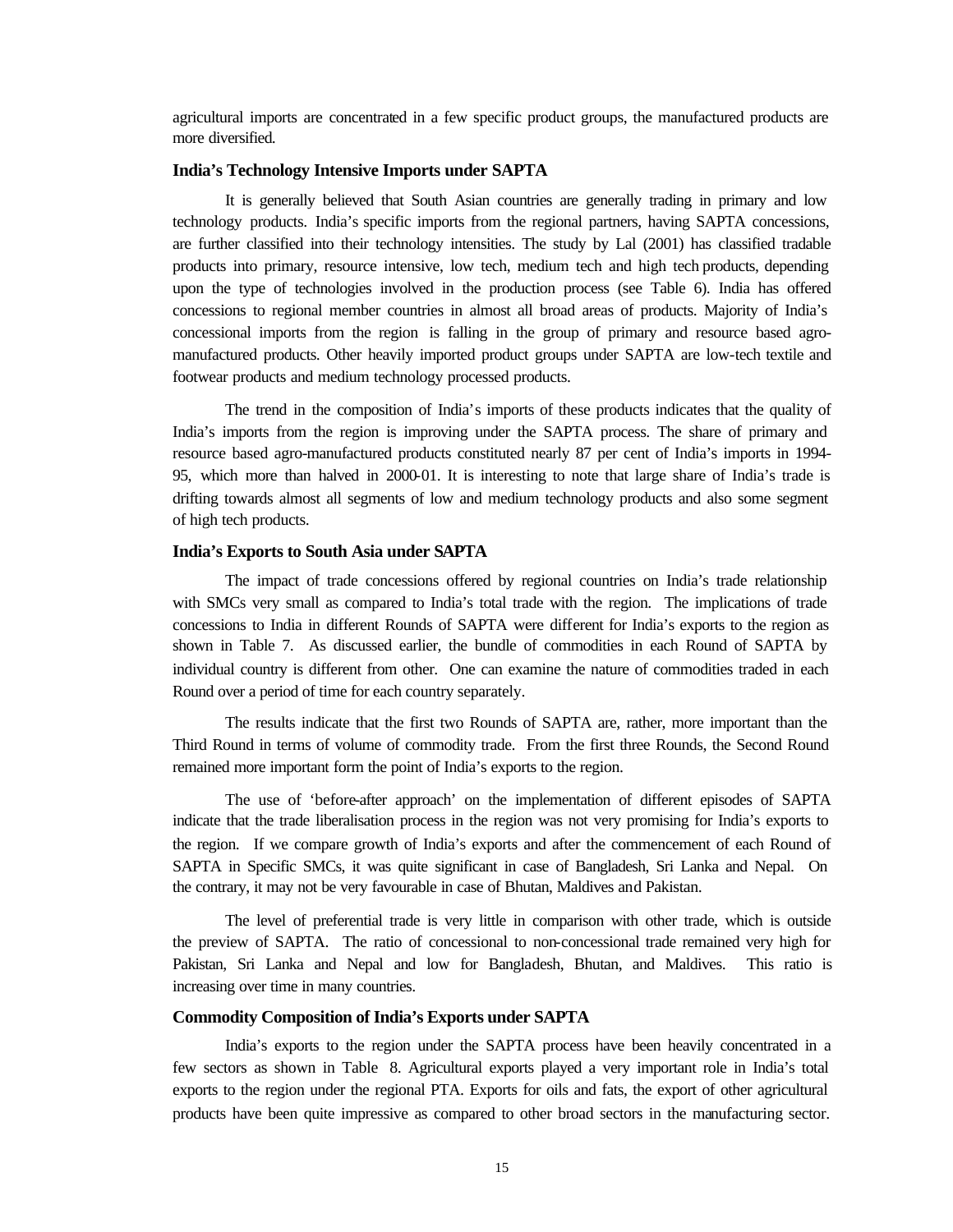The highly concentrated exporting areas are processed food products (Section 4), chemicals (Section 6), textile products (Section 11) and base metals (Section 15). In other areas, India's exports are quite substantial such as vegetable products (Section 2), mineral products (Section 5), and vehicles (Section 17). In other areas, the concession exports from India have been at a low-key level. They are animal products (Section 1), plastic products (Section 7), leather products (Section 8), mechanical appliances (Section 16), optical products (Section 18) and other manufactured items (Section 20).

In certain important product segments, India is consistently improving its market presence in the region. They are processed food products (Section 4), chemicals (Section 6), textile products (Section 11) and base metals (Section 15). In some other product segments, the export performance is quite alarming. Those areas are vegetable products (Section 2) and vehicles (Section 17).

India's exports to the region have been subject to high degree of fluctuations, particularly in those products, which are falling with in the purview of SAPTA. If we compare the growth rate of India's exports to the region in different product groups under the SAPTA process, only a few important product groups show relative stability in growth during the period 1994-95/2000-01. These are processed food products (Section 4), chemicals (Section 6), textile products (Section 11) and base metals (Section 15). India's exports to the region in the first three Rounds of SAPTA is growing since 1994-95 except for the period 1998-99/1999 –00.

#### **India's Technology Intensive Exports under SAPTA**

From the point of view of technology intensity of products covered under SAPTA, India's exports are more diversified than its imports. Indian export ranges from primary products to high technology products as shown by Table 9. The major chunk of India's exports is in the group of primary products, resource based agro-manufactures, Medium technology process-manufactures and high technology manufactures (other than electronic and electrical products). These broad groups of products constitute more than three-fourth of India's exports to the region under SAPTA. India is also exporting significant amount of exports in low tech and medium tech manufactures, particularly in automotive products.

 In some product groups, the export is consistently increasing over the years. Those broad group of products are high tech manufactures, low tech manufactures (textiles and footwear) and primary products. In case of some medium tech products (particularly, in process manufactures), the volume of exports was very high in 1994/95, but declined significantly during 1995/96-1999-00, and again picked up in 2000-01. The performance of some product groups over the years has been quite impressive. Some of these broad product groups are primary products, resource base non-agro manufactures, low tech manufacture products, medium tech processed manufactures and other high tech manufactures.

#### **Estiamting Trade Potentials**

The South Asian intra-regional trade is characterised by low volume of trade, instability, dependence on rest of the world and trade imbalances. In order to make the South Asian Regional Cooperation sustainable, there is a need for expanding regional trade by widening the regional trade basket. Explaining the low level of trade in the region, it is very often argued in the literature that the demand capabilities of the region are very small and supply capabilities are very much constrained by under development of the region.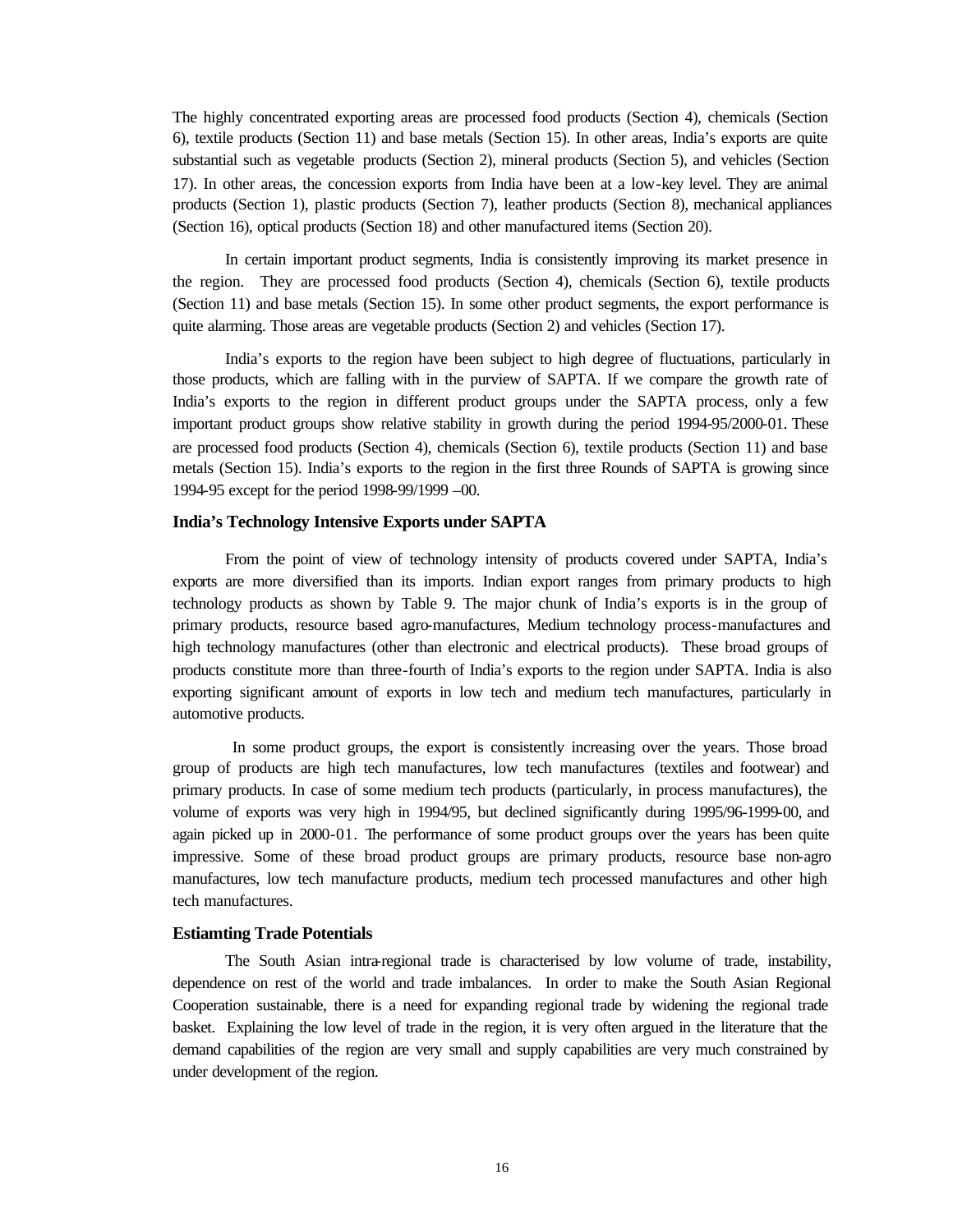The analysis of export potential of the regional answers some of these queries. The methodological issues about estimation of export potentials of the region are discussed in section II. The present level of intra-regional trade is much lower than the total export of the region to the world. The region is importing about more than 5,000 commodities at 6-digit HS with the global economy. The size of export basket of the region is marginally smaller than that of imports. If we take note of the tradable products, which are considered strategic from export point of view of South Asian Countries, the region is exporting more than 2000 products to the rest of the world. Of course, the number of strategic export products varies from one country to another.

The South Asian countries can significantly improve their export presence within the region. The regional countries can export about 1534 strategic items to the region. The strategic products are considered after examining the demand and supply conditions of these products in the region. The results dispel the hypothesis that the region lacks demand for the products, which are produced in the South Asian region. It is true that the region is critically dependent on large number of products on the rest of the world. Unfortunately, many of these products are exported by South Asian countries to rest of the world, but they find difficult to get a market within the region itself.

The trade basket of South Asia is so large that the region can absorb large exports in almost all broad product groups from the region. It is generally believed that South Asian countries are basically exporters of traditional commodities, such as textiles, leather products, minerals, agricultural products, etc., and, there may be very little scope for intra-industry trade within the region. The empirical analysis shows that this hypothesis is not correct. Though regional countries export substantial amount of such products, they also import these products from rest of the world. The magnitude of export potentials in these products is so large that perfect liberalisation of at least one broad sector can doubled the present level of intra-regional trade within a span of just one year. The results presented in Table 10 reveal that full exploitation of the existing potential of any such sector such as textiles, chemicals and machinery may significantly change the magnitude of intra-regional trade during a very short period.

There is a need for drawing lessons from the existing practices of trade liberalisation. The three Rounds of SAPTA failed to fulfil the basic mandate of regional PTA is generating significant amount of additional trade in the region. In fact, trade grew at a faster rate in non-concessional product segments. In this perspective, trade liberalisation with a framework of Free Trade Area could be more realistic in meeting the aspirations of chronically trade deficit countries in the region by widening the coverage of products within the region. The perpetually trade deficit countries of the region are likely to resist the proposal for wider close economic cooperation in trade at the regional level unless the trade deficit issue is addressed properly. The trade potential of the region is about US\$ 8.7 billion dollar per annum. In case the trade potential of the region is fully exploited, the intraregional trade can be increased by six times with a period of one year, comparing with the present level of trade within the region.

#### **Further Path of Trade Liberalisation**

Experiences of South Asian countries indicate that the long term interests of the region lie in regional trade liberalisation. The phrase 'trade liberalisation' does not refer to de-escalation of tariff levels alone but it includes reforms in other non-price factors that are detrimental to trade. The core question is about the choice of appropriate approach to undertake liberalisation programme.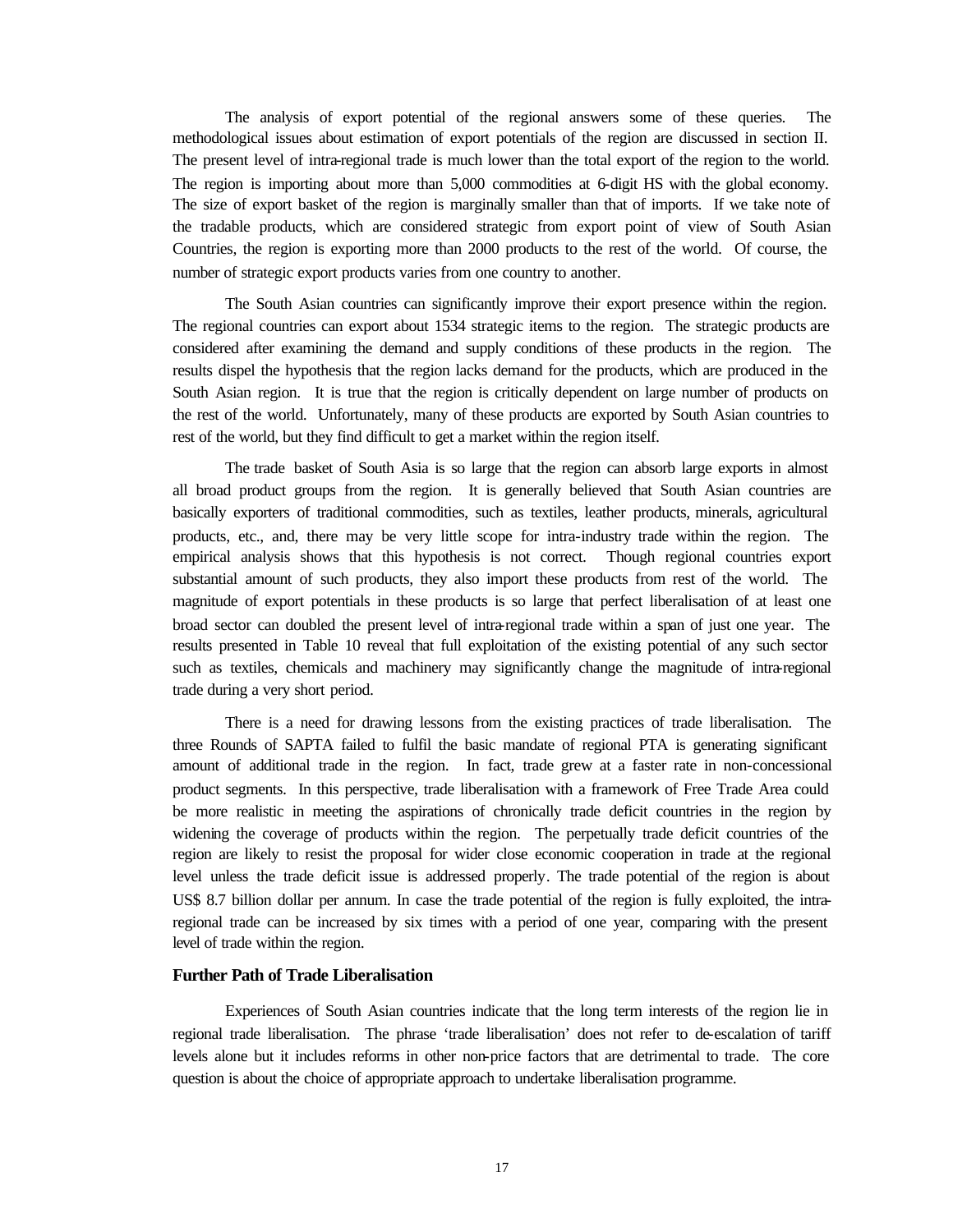The outcome of reform efforts would be radic al, if sectoral approach is chosen to product-byproduct approach. Under the sectoral approach, all products under a sector are indiscriminately liberalised. The pace of liberalisation is slow in product-by-product approach. Under this approach specific products are subject to concessional trade. In this approach certain strategic products can be kept out side the purview of trade concessions. However, both the approaches have their advantages and disadvantages. For making the liberalisation process speedier, sector approach is the most appropriate one. At present, we are discussing about the sectors, which are appeared to be important for the South Asian region as a whole. The priority sectors for individual countries of the regions will be discussed in the detailed study.

The present level of intra-regional trade is very low and there are possibilities of augmenting regional trade through intra-industry trade. At least in each of the four broad product segments namely textile products (Section XI), Chemicals (Section VI), vegetable products (Section II) and machinery  $\&$  mechanical appliances (Section XVI), the existing trade potential of the region is higher than that of the present level of intra-regional trade as shown in Table 10. For exploring the full benefit of the existing trade potentials, there is no need for liberalising the entire trade sectors. A few sub-sector with an important trade sector could be opened up to maximise the intra-regional trade. For example, opening up of three sub-sectors like cotton (Chapter 52), man-made filaments (Chapter 54) and man-made staple fibers (Chapter 55) can provide more than 80 per cent of the total export potentials of the textile sector. Similarly export potential of inorganic chemical compounds (Chapter 28), organic chemicals (Chapter 29), pharmaceutical products (Chapter 30) and tanning or dyeing extracts (Chapter 32) cover around 80 per cent of the chemical sector. Considering the magnitude of trade potential of the region, four most important sectors namely textiles, vegetable products, chemical and machinery should be considered for liberalisation in the first phase.

The second phase of liberalisation should include base metals (Section XV) and vehicles (Section XVII). The third phase of liberalisation may include products such as gems and jewellery (Section XIV), plastic products (Section VII), mineral products (Section V), prepared food stuffs and beverages (Section IV), and pulp of wood or fibers (Section X). The remaining product groups can be liberalised in the last phase. The order of liberalisation may be altered depending upon the request of members of the region, especially to provide adequate market access to net trade deficit countries of the region.

#### **VII. Conclusion**

Since the formation of SAARC in 1985, the South Asian economies have moved through various stages of regional cooperation. The First Round of SAPTA was implemented in December, 1995 and the Fourth Round was concluded in 2002 November. Though implications of different Rounds of SAPTA on regional economies are different, the overall effects of SAPTA on the region has been significant.

In the first three Rounds of SAPTA, 5500 products were liberalised and LDCs of the region are given more concessions than the non-LDCs. India has offered maximum number of 2927 products in the first three Rounds of SAPTA. The coverage and depth of tariff cuts vary across countries in the region. The regional process is likely to be strengthened with the implementation of SAPTA IV and SAFTA.

Intra-regional trade has been growing during the last one decade, with high degree of instability at the regional as well as at the bilateral level. The bilateral trade imbalances, particularly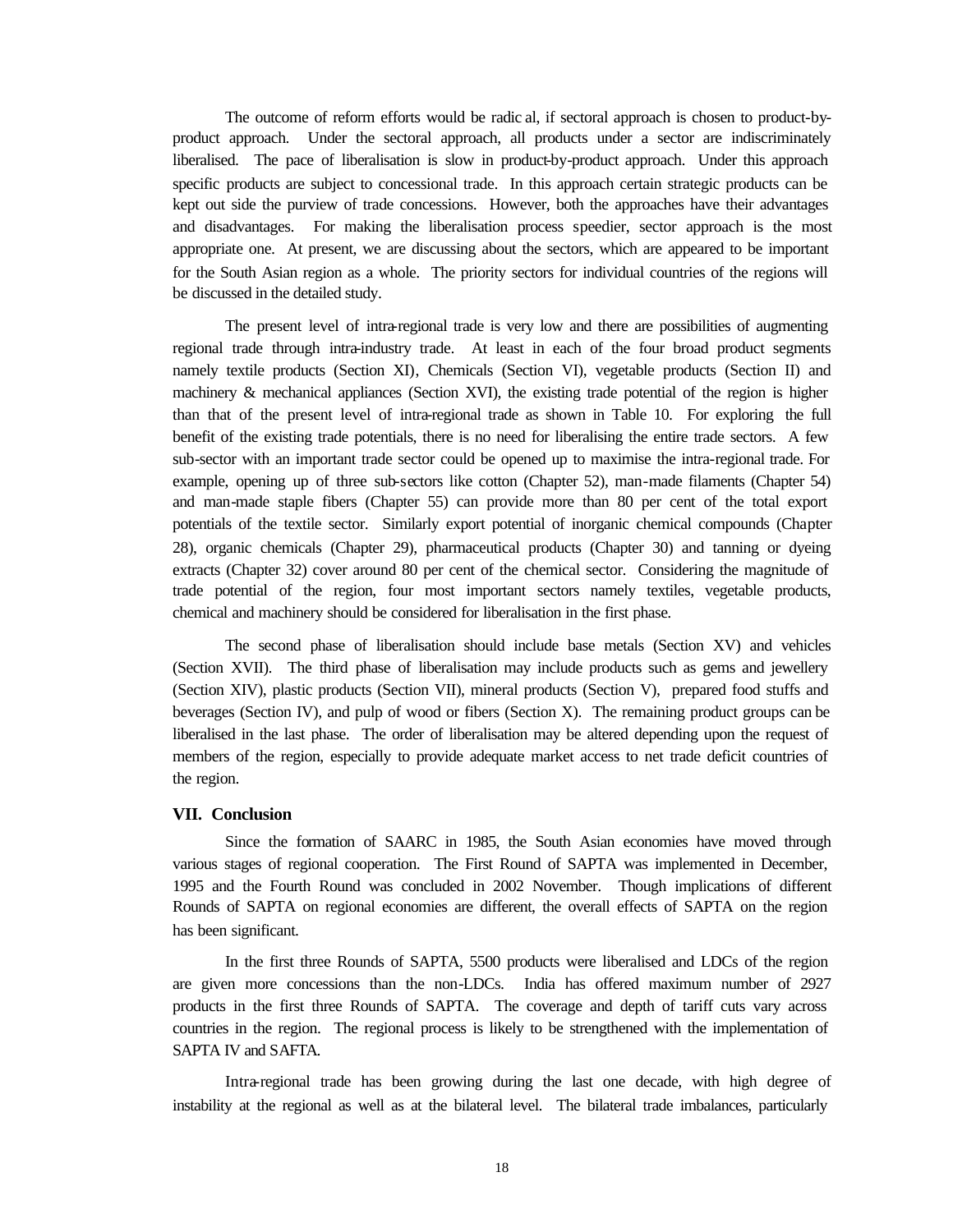with India, has been a core issue of discontent between some regional partners. Some efforts are made by India in the last SAPTA Round to address this issue.

In order to examine the efficacy of SAPTA, India's bilateral time series trade data are used in the absence of similar trade information for other regional countries. The low volume of India's import trade under SAPTA I increased sharply in the subsequent two Rounds. In case of small countries, India's volume of imports under SAPTA was much higher than other trade, which are falling outside the purview of SAPTA. Though India's preferential imports under SAPTA are rising very fast, the share of such imports in total imports of the region is declining steadily. This shows growth of India's normal imports with the regional partners. This may be partly due to bilateral Free Trade Agreements with some regional economies. The implementation of bilateral FTA has led to surge of bilateral investment activities in the region. This may be a reason for augmented trade activities of India with regional partners outside the SAPTA process.

India's preferential import basket under SAPTA is quite diversified. Some of the important import segments are vegetable products, chemical and textiles. It has been importing significant volume of other products such as prepared foodstuffs, plastic products, base metals and mechanical appliances from regional countries. Sizeable amount of such imports fall in the category of primary and resource based agro-manufactured products. Other important imports of India are in the broad product group of low technology (textile and footwear products) and medium technology products.

India's exports to the region is also very significant but a very small proportion of preferential exports fall under the SAPTA as compared to total exports to the region. Tariff preferences granted by regional partners to India in the Third Round is much lower than the earlier two Rounds. India's exports comprise mostly of processed food, chemical, textiles and base metals. Other important product categories for exports are vegetable products, minerals and vehicles. A large proportion of India's exports under SAPTA is in the category of primary, resource based agro-manufactures, medium technology manufactures and high technology manufactures (other than electronic and electrical products).

The region has substantial potentials for trade and investment. The study rejects the hypothesis that South Asian countries competes among themselves to export similar kind of products to the world market and therefore, the level of regional trade is very low. The study found that there is significant level of trade potential in the region to promote intra-regional trade. Complete harnessing of export potential of some important sectors may significantly improve the prospects of intra-regional trade. It is estimated that the trade potential of the region is more than six times than the present level of intra-regional trade.

There is a need for deeper and strategic trade liberalisation to foster intra-regional trade. The region should adopt sectoral approach as the basis for trade liberalisation. The liberalisation process can be made in phases. In the first phase broad product groups like textile, chemicals, vegetable products and machinery and mechanical appliances may be considered for trade liberalisation. The other important product groups may be chosen in subsequent phases. The implementation of SAPTA IV and SAFTA would lead to significant growth in regional trade and hence, improve welfare of the South As ian countries.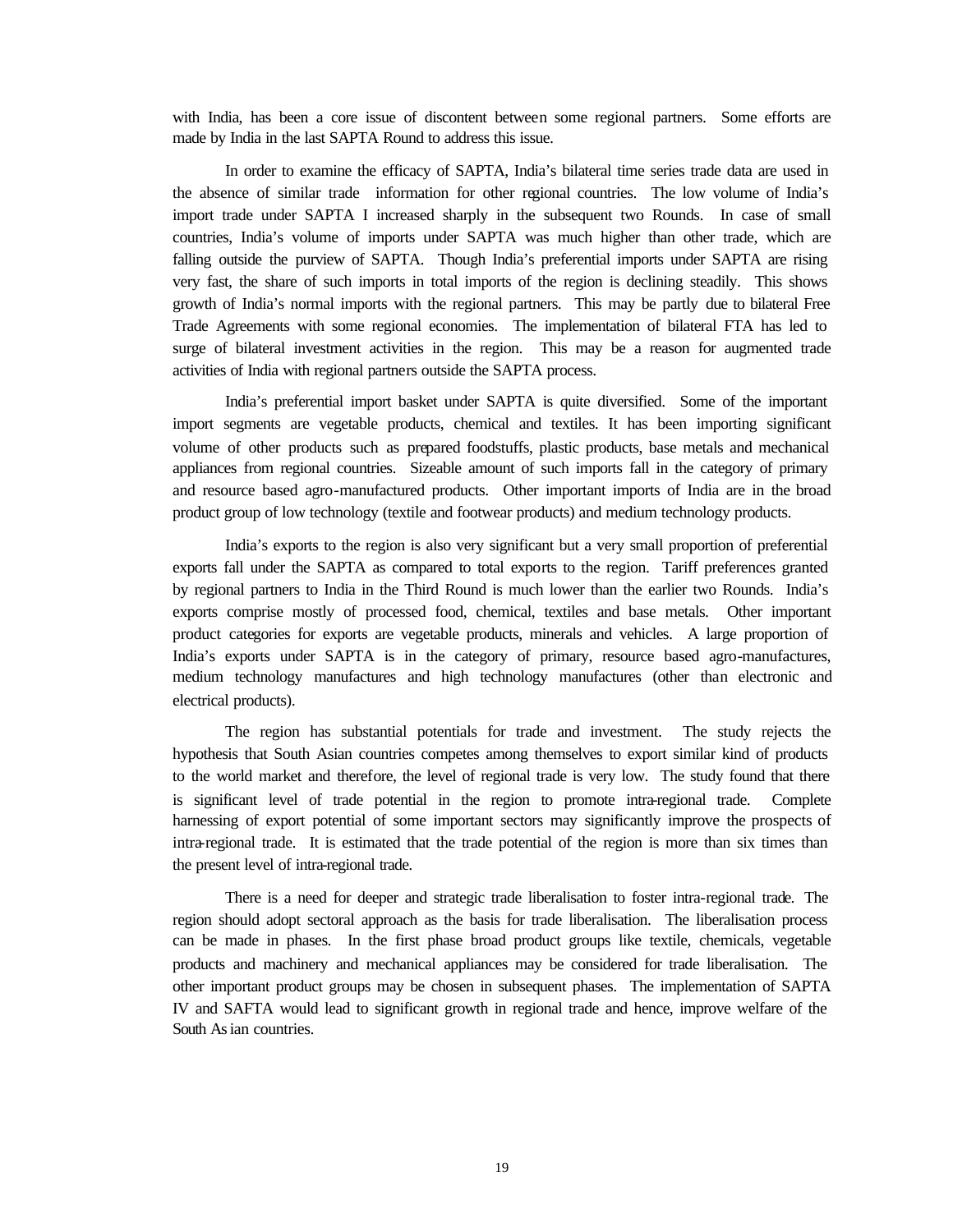#### **References**

- Bhattacharya, S.K. (2001), "Regional Trading Arrangements among SAARC Countries and India's Imports", *South Asia Economic Journal*, Vol.2(2), pp.281-312.
- Bhuyan, A.R. (1996), "Regional Cooperation in South Asia: Outlook and Prospects under SAPTA", *South Asian Survey*, Vol.3(1 & 2), pp.197-217.
- Chaturvedi, Sachin and Gunjan Nagpal (2003), "WTO and Product-related Environmental Standards: Emerging Issues and Policy Options", January 4, Economic and Political Weekly, pp.66-74.
- Finger, J.M. and M.E. Kreinin (1979), "A Measure of 'Export Similarity' and its Possible Uses", *Economic Journal*, Vol.89, December, pp.905-912.
- FNCCI (200), Nepal and the World A Statistical Profile 2000, Kathmandu, Federation of Nepalese Chambers of Commerce and Industry.
- Kelegama, Saman (1998), 'Indo-Sri Lanka Economic Relationship: Trends and Outlook', in LP Associates (ed.): Sri Lanka 50 years: In Commemoration of the 50th Anniversary of Independence of Sri Lanka.
- Khan, M.S. (1990), "The Macroeconomic Effects of Fund-support Adjustment Programmes", IMF Staff Papers, 37, June, pp.195-231.
- Kumar, Nagesh (1998), "Globalisation and Changing Pattern of Foreign Direct Investment: Has India's Relative Attractiveness as a host of FDI Improved?", Economic and Political Weekly, 30 May, pp.1321-29.
- Kumar, Nagesh, et al (1993), Indo-Sri Lanka Economic Cooperation, An Operational Programme, WIDER, Helisinki, Finland.
- Lal, Sanjaya (2001), Indicators of the Relative Importance of IPRs in Developing Countries, UNCTAD/ICTSD Capacity Building Project on *Intellectual Property Rights and Sustainable Development, November*, UNCTAD/ICTSD
- Mehta, Rajesh and S.K. Bhattacharya (2000), "The South Asian Preferential Trading Arrangement-Impact on Intra-regional Trade", *Asia Pacific Journal of Economics and Business,* June, Vol.4(1), pp.92-111.
- Mohanty, S.K. (2002), Feasibility of Extending Unilateral Tariff Preferences to Newer Members of the ASEAN: from an Indian Perspective, Report for the Ministry of External Affairs, Government of India, RIS, New Delhi.
- Mohanty, S. K., Sanjib Pohit and Saikat Sinha Roy (2002), Implication of Agricultural Trade Liberalisation in Selected Industrialised Countries on Trade Prospects of India: A CGE Modeling Analysis, Regional Conference on Globalisation and Agriculture- Challenge for South Asia, 4th-5t December, 2002, New Delhi.
- Mohanty, S.K. and T.R. Manoharan (2002), Analysis of Environment related Non-Tariff Measures in the European Union: Implications of South Asian Exports, RIS Discussion Paper No.38, RIS, New Delhi.
- Mohanty, S K (2001), Trade Prospects of India from IOR-ARC: Some Recent Evidences, in P V Rao (ed), *Regional Cooperation in Indian Ocean: Trends and Perspectives*, South Asian Publisher, New Delhi.
- Mukherjee, I.N. (2002), Towards a Free Trade Area in South Asia: Charting a Feasible Course for Trade Liberalisation with reference to India's Role, October.
- Pagato, N., et al. (1997), South Asia's Integration into the World Economy, World Bank, Washington D.C.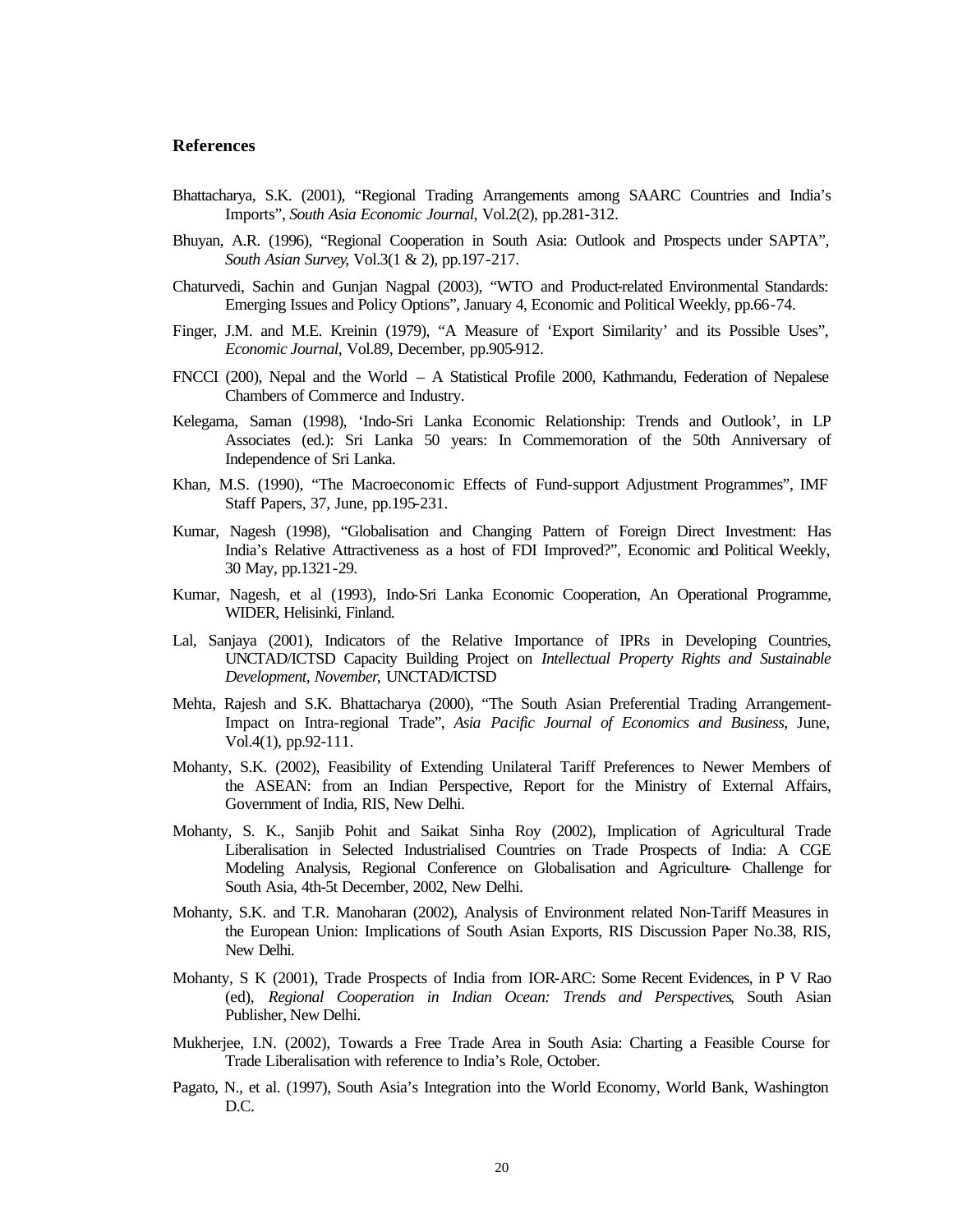- RIS (2002), South Asia Development and Cooperation Report 2001/02, Research and Information System for the Non-Aligned and Other Developing Countries, New Delhi.
- Srinivasan, T.N. (1994), Regional Trading Arrangements and Beyond Exploring Some Options for South Asia: Theory, Impirics and Policy, Report No.IDP-142, July, World Bank, Washington D.C.
- Srinivasan, T.N. and C.Canonero (1993), Preferential Trading Arrangement: Estimating the Effects on South Asian Countries, *World Bank Report*, South Asia Region, World Bank, Washington D.C., September.
- Wadhva, C.D. (1996), "Assessing SAARC Preferential Trading Arrangements (SAPTA)", *South Asian Survey*, Vol.3(1-2), pp.173-195.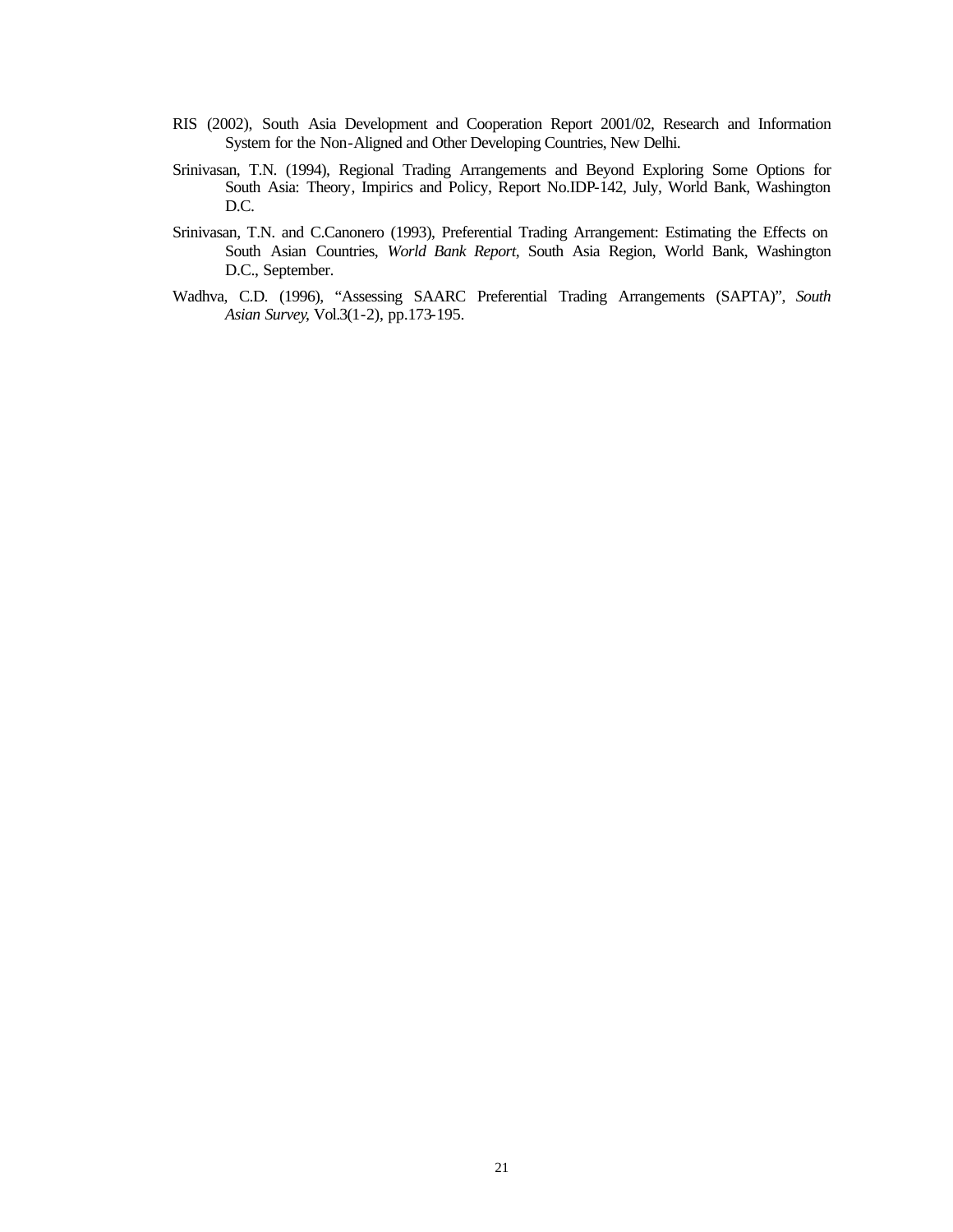|                   |                                 |        |         |         |        |         |         |        | (in Million US\$)                     |
|-------------------|---------------------------------|--------|---------|---------|--------|---------|---------|--------|---------------------------------------|
| Country           | <b>Export</b><br><b>Imports</b> | 1990   | 1995    | 1996    | 1997   | 1998    | 1999    | 2000   | Average<br><b>Growth</b><br>1991-2000 |
|                   | Import                          | 60     | 83      | 60      | 82     | 103     | 88      | 89     | 8.0                                   |
| <b>Bangladesh</b> | Import                          | 257    | 1151    | 1129    | 889    | 1278    | 1130    | 1056   | 19.5                                  |
|                   | TB                              | $-197$ | $-1068$ | $-1069$ | $-807$ | $-1175$ | $-1042$ | $-967$ | 23.6                                  |
|                   | Export                          | 487    | 1544    | 1650    | 1464   | 2030    | 1908    | 2019   | 16.7                                  |
| India             | Import                          | 97     | 198     | 198     | 184    | 484     | 375     | 381    | 27.2                                  |
|                   | TB                              | 390    | 1346    | 1452    | 1280   | 1546    | 1533    | 1638   | 17.0                                  |
|                   | Export                          | 7      | 11      | 11      | 11     | 13      | 12      | 30     | 21.4                                  |
| <b>Maldives</b>   | Import                          | 18     | 47      | 60      | 74     | 77      | 85      | 148    | 24.6                                  |
|                   | TB                              | $-11$  | $-36$   | -49     | $-63$  | -64     | -73     | $-118$ | 27.8                                  |
|                   | Export                          | 15     | 30      | 74      | 101    | 162     | 163     | 183    | 44.7                                  |
| <b>Nepal</b>      | Import                          | 52     | 132     | 457     | 450    | 454     | 475     | 539    | 38.9                                  |
|                   | TB                              | $-37$  | $-102$  | $-383$  | $-349$ | $-292$  | $-312$  | $-356$ | 46.5                                  |
|                   | Export                          | 223    | 252     | 240     | 225    | 415     | 301     | 286    | 8.0                                   |
| <b>Pakistan</b>   | Import                          | 121    | 169     | 293     | 228    | 225     | 200     | 423    | 18.7                                  |
|                   | TB                              | 102    | 83      | $-53$   | $-3$   | 190     | 101     | $-137$ |                                       |
|                   | Export                          | 69     | 101     | 109     | 120    | 113     | 144     | 190    | 11.6                                  |
| <b>Sri Lanka</b>  | Import                          | 184    | 545     | 647     | 620    | 647     | 630     | 707    | 16.0                                  |
|                   | TB                              | $-115$ | $-444$  | $-538$  | $-500$ | $-534$  | $-486$  | $-517$ | 20.2                                  |

**Table 1: Intra-Regional Trade of South Asian Countries in the 1990s**

*Data Source*: Direction of Trade Statistics, various issues, IMF.

*Note*: TB and SA refers to Trade Balance and South Asia respectively.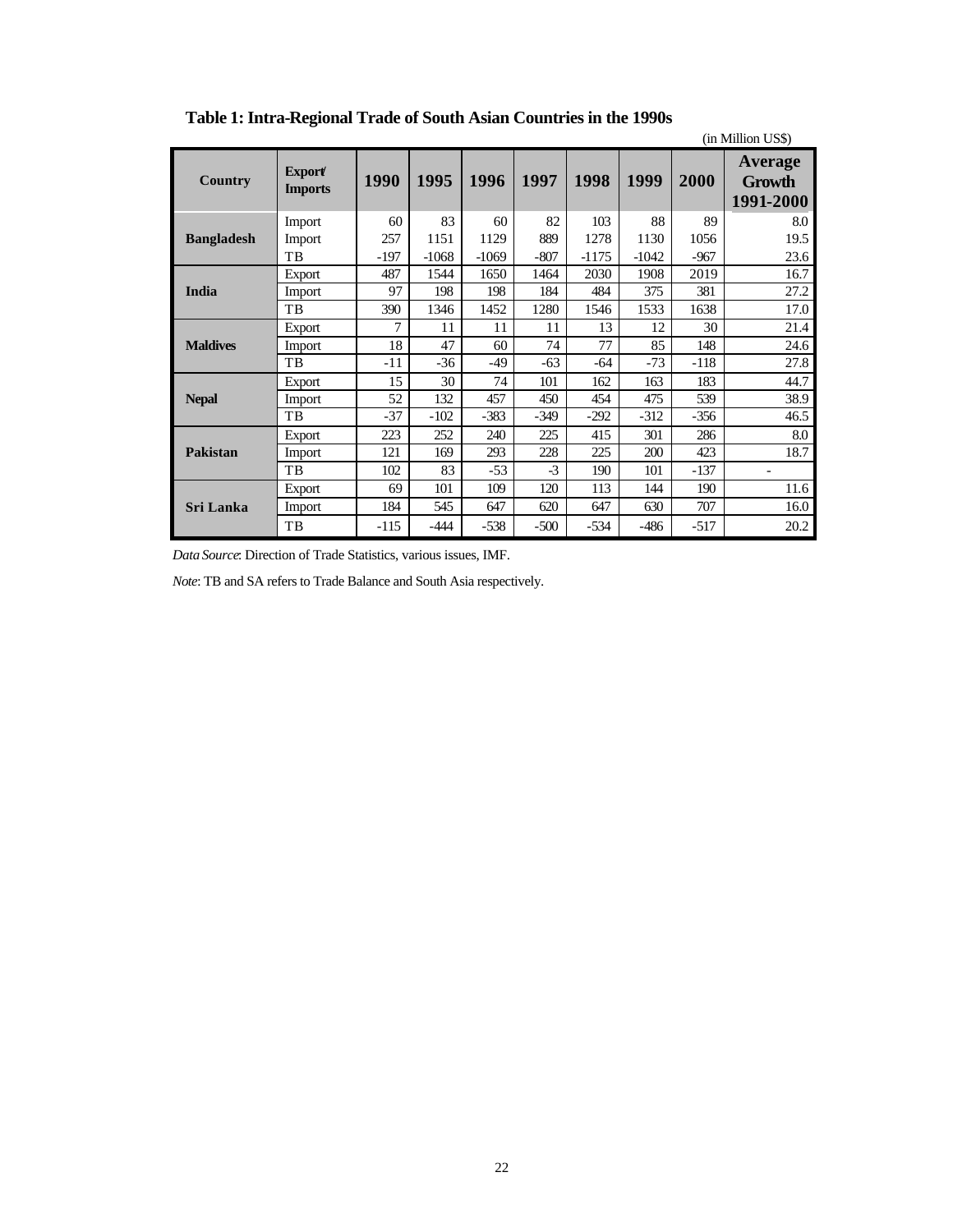|                                    |                                  |                  |                |                  |                  |                | un munon oov   |                  |
|------------------------------------|----------------------------------|------------------|----------------|------------------|------------------|----------------|----------------|------------------|
| <b>Reporting</b><br><b>Country</b> | <b>Partner</b><br><b>Country</b> | 1990             | 1995           | 1996             | 1997             | 1998           | 1999           | 2000             |
|                                    | World                            | $-1984$          | $-3367$        | $-3638$          | $-3235$          | $-3548$        | $-3832$        | $-3403$          |
|                                    | South Asia                       | $-197$           | $-1068$        | $-1069$          | $-807$           | $-1175$        | $-1042$        | $-967$           |
|                                    | <b>Bhutan</b>                    | $-7$             | -4             | $-5$             | -4               | $-5$           | $-3$           | -4               |
| <b>Bangladesh</b>                  | India                            | $-148$           | $-958$         | $-997$           | $-759$           | $-1124$        | $-974$         | $-895$           |
|                                    | Maldives                         | $\overline{0}$   | $\theta$       | $\overline{0}$   | $\overline{0}$   | $-1$           | $-1$           | $-1$             |
|                                    | Nepal                            | 5                | 6              | -6               | $-10$            | $\overline{4}$ | $-4$           | $-3$             |
|                                    | Pakistan                         | $-47$            | $-112$         | $-53$            | $-29$            | $-44$          | $-60$          | $-58$            |
|                                    | Sri Lanka                        | 0                | $\overline{0}$ | $\text{-}8$      | $-5$             | $-5$           | $\theta$       | -6               |
|                                    | World                            | $-6177$          | $-3947$        | $-3730$          | $-5769$          | $-5718$        | $-6461$        | $-5426$          |
|                                    | South Asia                       | 390              | 1346           | 1452             | 1280             | 1546           | 1533           | 1638             |
|                                    | Bangladesh                       | 282              | 881            | 774              | 608              | 973            | 877            | 804              |
|                                    | <b>Bhutan</b>                    | $\overline{0}$   | $-4$           | $-7$             | $-2$             | $-3$           | $-4$           | $-4$             |
| <b>India</b>                       | Maldives                         | 5                | 12             | 51               | 7                | 31             | 36             | 42               |
|                                    | Nepal                            | $\overline{25}$  | 80             | 109              | 76               | 177            | 186            | 214              |
|                                    | Pakistan                         | $-2$             | 33             | 102              | 165              | $-80$          | 26             | 100              |
|                                    | Sri Lanka                        | 80               | 344            | 423              | 426              | 448            | 412            | 482              |
|                                    | World                            | $-86$            | $-307$         | $-243$           | $-279$           | $-279$         | $-338$         | $-166$           |
|                                    | South Asia                       | $-11$            | $-36$          | -49              | $-63$            | $-64$          | $-73$          | $-118$           |
|                                    | Bangladesh                       | $\mathbf{0}$     | $\overline{0}$ | $\theta$         | $\boldsymbol{0}$ | $\Omega$       | $\overline{0}$ |                  |
| <b>Maldives</b>                    | India                            | $-7$             | $-31$          | $-36$            | $-41$            | $-39$          | $-40$          | $-46$            |
|                                    | Pakistan                         | $-1$             | $-1$           | $-1$             | $-1$             | $-2$           | $-2$           | $-2$             |
|                                    | Sri Lanka                        | $-3$             | -4             | $-12$            | $-21$            | $-23$          | $-31$          | $-71$            |
|                                    | World                            | $-236$           | $-429$         | $-988$           | $-1243$          | $-990$         | $-920$         | $-947$           |
|                                    | South Asia                       | $-37$            | $-102$         | $-383$           | $-349$           | $-292$         | $-312$         | $-356$           |
|                                    | Bangladesh                       | $-7$             | $-7$           | $-5$             |                  | 4              | $\overline{2}$ |                  |
| <b>Nepal</b>                       | India                            | $-29$            | $-93$          | $-375$           | $-344$           | $-294$         | $-311$         | $-357$           |
|                                    | Pakistan                         | $-1$             | $-3$           | $-2$             | -4               | $-5$           | -1             | $-1$             |
|                                    | Sri Lanka                        | $\boldsymbol{0}$ | 1              | $-1$             | $-2$             | $\overline{3}$ | $-2$           | $-1$             |
|                                    |                                  |                  |                |                  |                  |                |                |                  |
|                                    | World<br>South Asia              | $-1796$<br>102   | $-3470$<br>83  | $-2851$<br>$-53$ | $-2979$<br>$-3$  | $-875$<br>190  | $-1858$        | $-1893$          |
|                                    | Bangladesh                       | 65               | 118            | $\overline{73}$  | 48               | 71             | 101<br>78      | $-137$<br>104    |
|                                    | <b>Bhutan</b>                    | 0                | -1             | $\mathbf{1}$     | $\overline{0}$   | $\theta$       | $\overline{0}$ |                  |
| <b>Pakistan</b>                    | India                            | 3                | $-42$          | $-171$           | $-109$           | 49             | $-47$          | $-122$           |
|                                    | Maldives                         | $\mathbf{1}$     | 1              | 3                | $\overline{0}$   | $\overline{2}$ | 1              | 1                |
|                                    | Nepal                            | $\mathbf{1}$     | $\overline{c}$ | 6                | 3                | 7              | $\mathbf{1}$   | $\boldsymbol{0}$ |
|                                    | Sri Lanka                        | 32               | $\mathfrak{S}$ | 35               | 55               | 61             | 68             | $-120$           |
|                                    |                                  |                  |                |                  |                  |                |                |                  |
|                                    | World                            | $-741$           | $-680$         | $-651$           | $-653$           | $-1288$        | $-1633$        | $-1229$          |
|                                    | South Asia                       | $-115$           | $-444$         | $-538$           | $-500$           | $-534$         | $-486$         | $-517$           |
|                                    | Bangladesh                       | 1                | 6              | 10               | 9                | 9              | 7              | 6                |
| <b>Sri Lanka</b>                   | India                            | $-98$            | $-437$         | $-519$           | $-516$           | $-501$         | $-463$         | $-542$           |
|                                    | Maldives                         | 1                | $-3$           | $\overline{c}$   | 10               | 22             | 32             | 60               |
|                                    | Nepal                            | $\boldsymbol{0}$ | -1             | $\mathbf{1}$     | $-3$             | $\theta$       | $\overline{c}$ |                  |
|                                    | Pakistan                         | $-19$            | $-9$           | $-32$            | $\boldsymbol{0}$ | $-64$          | $-64$          | $-42$            |

**Table 2: Bilateral Trade Balance of Regional Countries in the 1990s** (in Million US\$)

*Data Source*: Direction of Trade Statistics, various issues, IMF. *Note*: IMF does not report Direction of trade of Bhutan.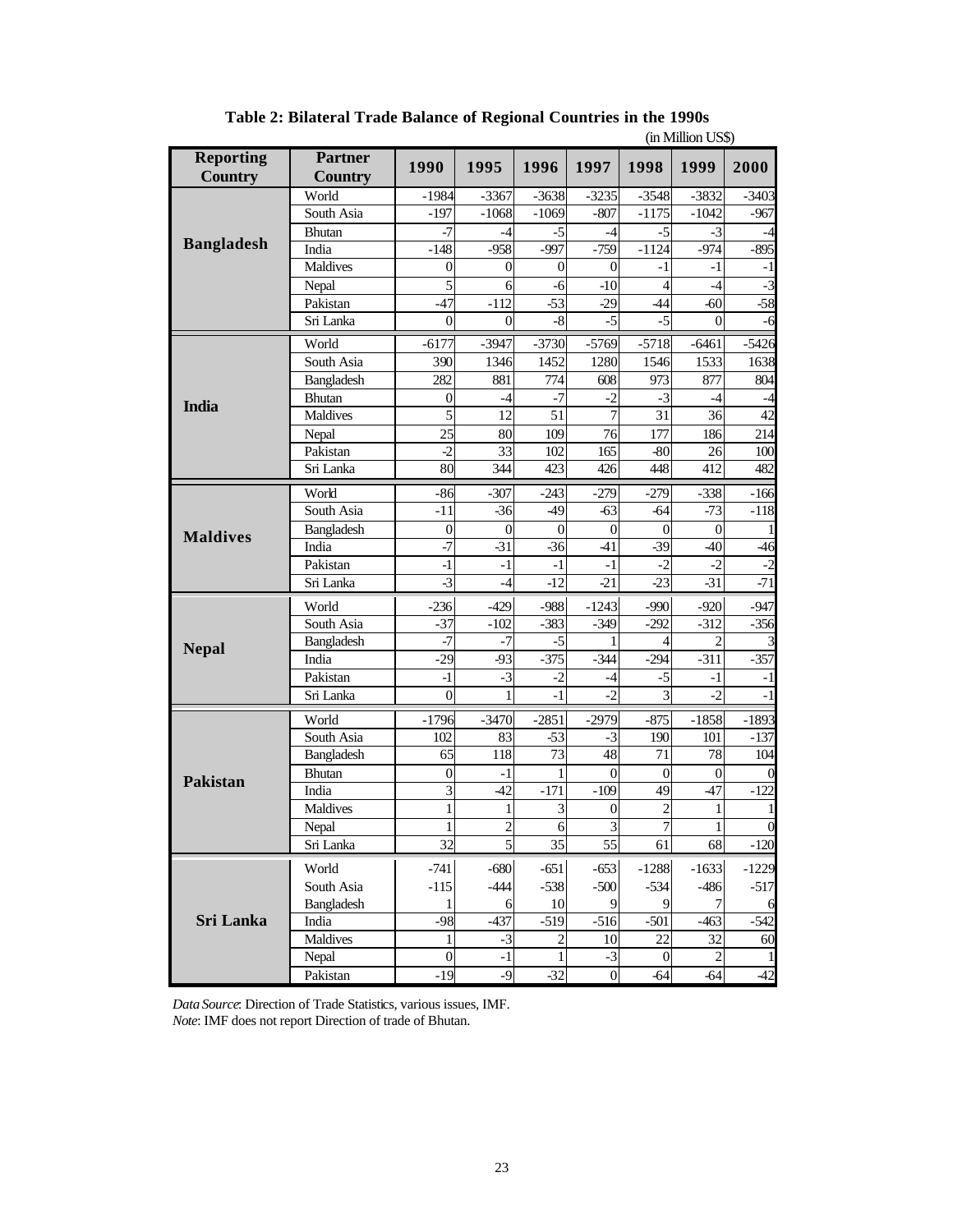| <b>Concession</b>       | <b>SAPTA</b> |                       | <b>No. of HS Lines offered</b> |                |  |  |  |  |
|-------------------------|--------------|-----------------------|--------------------------------|----------------|--|--|--|--|
| <b>Offering Country</b> | Round        | for all countries     | for LDCs                       | <b>Total</b>   |  |  |  |  |
|                         | $\mathbf I$  | $11(10)*$             | 1(10)                          | 12             |  |  |  |  |
| <b>Bangladesh</b>       | $\mathbf{I}$ | 215(10)               | 11(10)                         | 226            |  |  |  |  |
|                         | Ш            | 338 (10)              | 143 (10 $\&$ 15)               | 481            |  |  |  |  |
|                         | $\mathbf I$  | 4(15)                 | $7(10,13 \& 15)$               | 11             |  |  |  |  |
| <b>Bhutan</b>           | $\mathbf{I}$ | 37(10)                | 10(15)                         | 47             |  |  |  |  |
|                         | $\mathbf{m}$ | 23(10)                | 101 (10, 18 & 20)              | 124            |  |  |  |  |
|                         | I            | 44 (10,25,30,50 & 90) | 62 (50 & 100)                  | 106            |  |  |  |  |
| <b>India</b>            | $\mathbf{I}$ | 390 (10,15,25 & 40)   | 514 (25 & 50)                  | 904            |  |  |  |  |
|                         | III          | 43 (10 & 20)          | 1874 (50)                      | 1917           |  |  |  |  |
|                         | T            | 17(7.5)               | 17(7.5)                        | 34             |  |  |  |  |
| <b>Maldives</b>         | $\mathbf{I}$ | 5(10)                 | 2(15)                          | $\overline{7}$ |  |  |  |  |
|                         | $\mathbf{m}$ | 390 (5 & 10)          | 368 (5 & 10)                   | 758            |  |  |  |  |
|                         | I            | $10(7.5 \& 10)$       | 4(10)                          | 14             |  |  |  |  |
| <b>Nepal</b>            | $\mathbf{I}$ | 166(10)               | 67(15)                         | 233            |  |  |  |  |
|                         | $\mathbf{m}$ | 52(10)                | 137 (10 & 15)                  | 189            |  |  |  |  |
|                         | $\mathbf I$  | 20(10)                | 15(15)                         | 35             |  |  |  |  |
| Pakistan                | $\mathbf{I}$ | 227(10)               | 131(15)                        | 358            |  |  |  |  |
|                         | $\mathbf{m}$ | 24(20)                | 271 (30)                       | 295            |  |  |  |  |
|                         | T            | 20 (10 & 20)          | 11 $(10 \& 15)$                | 31             |  |  |  |  |
| <b>Sri Lanka</b>        | $\mathbf{I}$ | 72 (10)               | 23 (10,50 & 60)                | 95             |  |  |  |  |
|                         | $\mathbf{m}$ | 28(10)                | 54 (10, 30, 50 & 75)           | 82             |  |  |  |  |
|                         | L            | 126                   | 100                            | 226            |  |  |  |  |
| <b>Total</b>            | $\mathbf{I}$ | 1109                  | 759                            | 1868           |  |  |  |  |
|                         | $\mathbf{m}$ | 876                   | 2580                           | 3456           |  |  |  |  |

**Table 3: Tariff Concessions Offered by Individual SMC in different Rounds of SAPTA**

\*Figures in parentheses represent percentage concessions in tariff rates.

*Notes:* The number of commodities covered under SAPTA-I, SAPTA-II and SAPTA-III are not comparable. The level of disaggregation of products differ significantly from one country to another.

*Source:* SAARC Secretariat.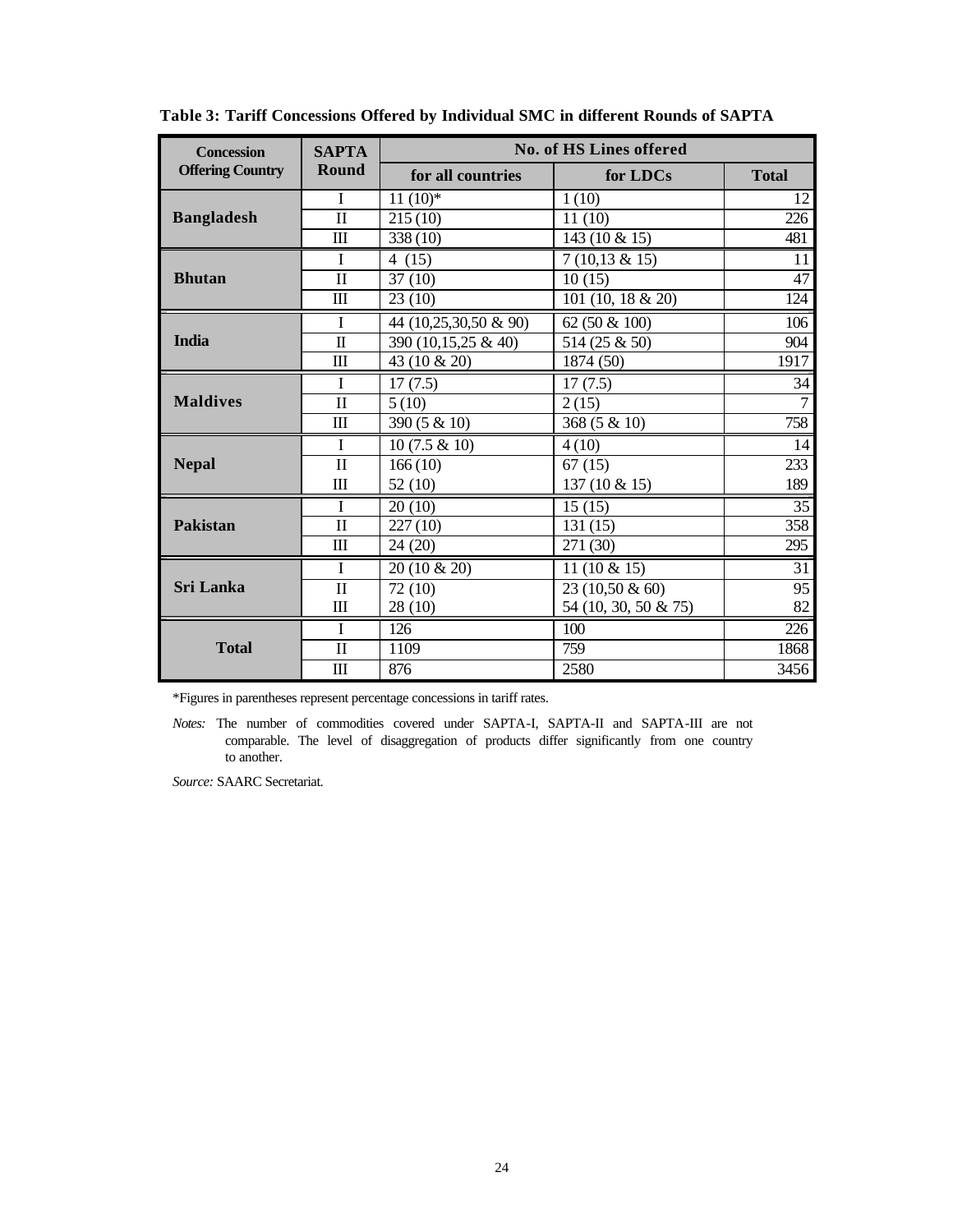|                                    |                              |                          |                          |          |          |          | (in Rupees Lakh)* |          |
|------------------------------------|------------------------------|--------------------------|--------------------------|----------|----------|----------|-------------------|----------|
| <b>Exporting</b><br><b>Country</b> | <b>SAPTA</b><br><b>Round</b> | 1994-95                  | 1995-96                  | 1996-97  | 1997-98  | 1998-99  | 1999-00           | 2000-01  |
|                                    | I                            |                          |                          |          |          | 13.57    | 26.56             | 203.31   |
| <b>Bangladesh</b>                  | $\mathbf{I}$                 | 9.08                     | 6.56                     | 6.49     | 35.90    | 26.91    | 26.34             | 65.47    |
|                                    | III                          | 5959.24                  | 6739.92                  | 9203.63  | 12024.00 | 20868.79 | 22546.51          | 24086.08 |
|                                    | <b>NCT</b>                   | 897.76                   | 516.48                   | 388.98   | 1520.46  | 1222.91  | 942.27            | 3155.92  |
|                                    | $\mathbf I$                  | $\overline{\phantom{0}}$ |                          |          |          |          |                   | 1.20     |
| <b>Bhutan</b>                      | $\mathbf{I}$                 | $\overline{\phantom{0}}$ | $\overline{\phantom{0}}$ |          | 21.95    |          | 60.83             | 13.56    |
|                                    | Ш                            | 1571.63                  | 2651.16                  | 3739.88  | 1454.58  | 1957.06  | 1043.46           | 1052.94  |
|                                    | <b>NCT</b>                   | 424.26                   | 1011.57                  | 515.84   | 366.61   | 242.25   | 365.48            | 432.40   |
|                                    | I                            | 107.80                   | 239.66                   | 485.70   | 524.74   | 2353.29  | 2519.35           | 2119.47  |
| <b>Sri Lanka</b>                   | $\mathbf{I}$                 | 210.19                   | 536.10                   | 307.79   | 244.44   | 63.20    | 182.52            | 208.07   |
|                                    | III                          | 12.37                    | 38.76                    | 18.70    | 118.99   | 150.83   | 142.68            | 63.95    |
|                                    | <b>NCT</b>                   | 6711.08                  | 7651.31                  | 9324.20  | 7269.00  | 9536.14  | 10966.04          | 13709.19 |
| <b>Maldives</b>                    | III                          | 4.93                     | 2.24                     | 6.23     | 24.65    | 7.75     | 61.94             | 17.52    |
|                                    | <b>NCT</b>                   | 24.00                    | 59.24                    | 44.62    | 38.89    | 10.67    | 95.85             | 20.43    |
|                                    | I                            | 462.48                   | 302.05                   | 612.15   | 541.44   | 612.35   | 644.71            | 1077.24  |
| <b>Nepal</b>                       | $\mathbf{I}$                 | 129.54                   | 460.03                   | 102.65   | 206.75   | 891.67   | 1576.37           | 1232.42  |
|                                    | III                          | 3457.11                  | 7402.13                  | 11601.48 | 23314.90 | 43605.77 | 54552.47          | 71653.79 |
|                                    | $\ensuremath{\text{NCT}}$    | 3497.20                  | 3866.79                  | 4212.32  | 5140.60  | 5919.46  | 7987.94           | 18813.78 |
|                                    | I                            | 60.24                    | 70.29                    | 211.28   | 115.23   | 287.68   | 379.10            | 208.42   |
| <b>Pakistan</b>                    | $\mathbf{I}$                 | 1961.00                  | 2161.73                  | 841.48   | 634.21   | 583.62   | 983.05            | 3657.64  |
|                                    | III                          | 5932.59                  | 4286.06                  | 8403.92  | 7809.43  | 8315.35  | 9606.31           | 11199.12 |
|                                    | <b>NCT</b>                   | 5679.01                  | 1509.01                  | 965.96   | 6325.79  | 78338.00 | 11019.59          | 11558.94 |

### **Table 4: Profile of India's Imports from South Asian Countries under various Rounds of SAPTA**

*Data Source*: SAARC Secretariat, Kathmandu and India Trades, CMIE, India.

*Note*: The actual implementation of different Rounds of SAPTA is indicated by the shaded region NCT denotes bilateral trade out side SAPTA.

\* One million = Ten lakh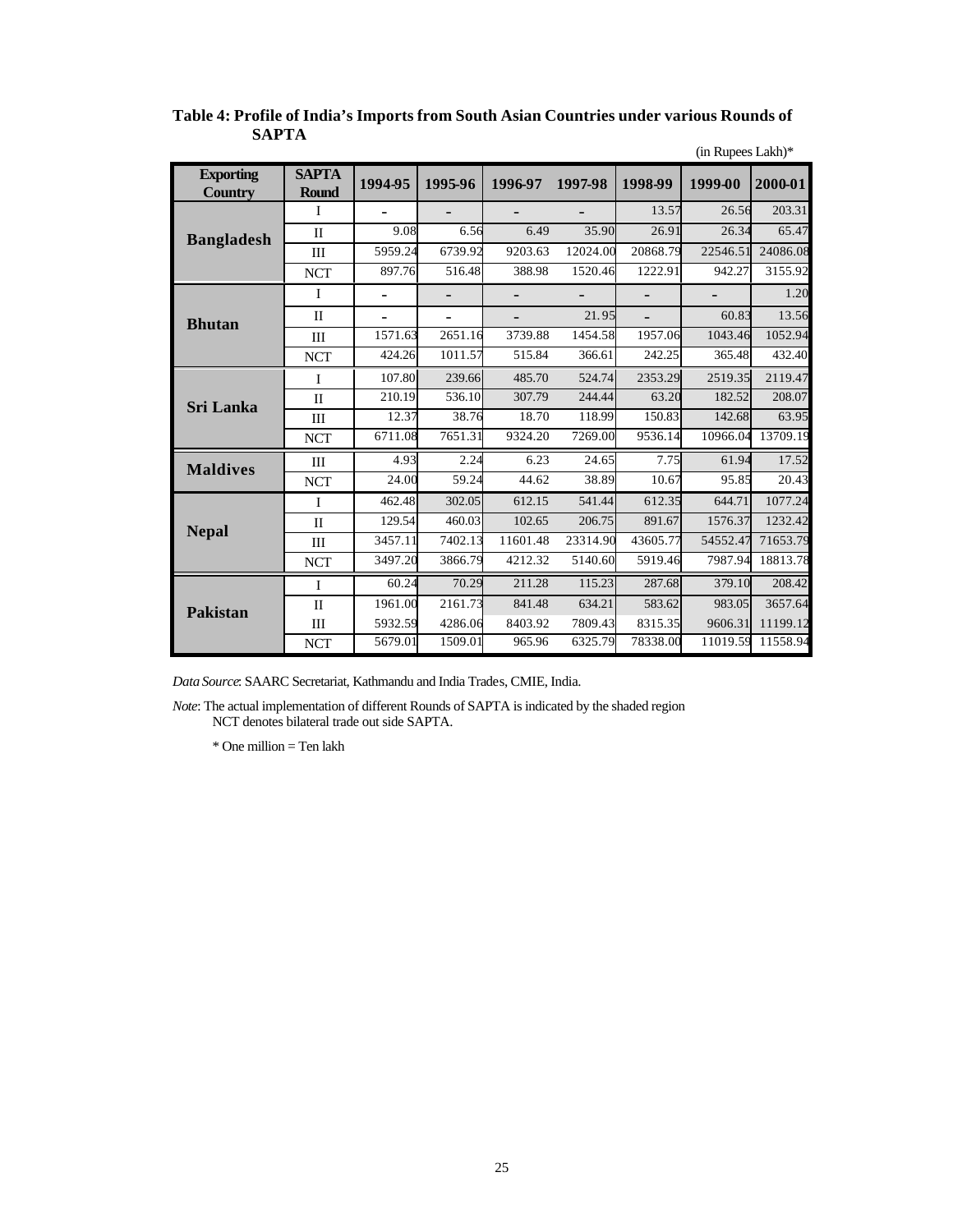|                | (in Rupees Lakh)                |         |         |                                         |         |         |         |          |
|----------------|---------------------------------|---------|---------|-----------------------------------------|---------|---------|---------|----------|
| <b>Section</b> | <b>Description</b>              |         |         | 1994-95 1995-96 1996-97 1997-98 1998-99 |         |         | 1999-00 | 2000-01  |
|                | Live animals and animal         |         |         |                                         |         |         |         |          |
| I              | products                        | 200.0   | 2719.9  | 1638.3                                  | 3926.4  | 6057.4  | 2997.1  | 2401.0   |
| $\mathbf{I}$   | Vegetable products              | 8362.6  | 7104.5  | 10222.6                                 | 9422.8  | 11302.5 | 12856.5 | 17645.5  |
| III            | Animal or veg fats & oils       | 604.8   | 732.1   | 619.9                                   | 6493.2  | 19114.0 | 16156.3 | 23702.1  |
|                | Prepared foodstuff, beverages,  |         |         |                                         |         |         |         |          |
| IV             | etc.                            | 165.9   | 455.6   | 493.9                                   | 1056.1  | 949.5   | 2123.1  | 1488.0   |
| V              | Mineral products                | 282.    | 299.8   | 354.6                                   | 60.9    | 11.8    | 180.0   | 190.3    |
| VI             | Products of the chemicals       | 891.2   | 3502.4  | 6661.7                                  | 10477.5 | 13140.2 | 24039.6 | 29835.6  |
| VII            | Plastics & articles thereof     | 13.8    | 48.5    | 13.1                                    | 117.0   | 164.9   | 609.8   | 1623.0   |
| VIII           | Raw hides & skins, leather      | 118.3   | 467.3   | 102.4                                   | 145.3   | 203.4   | 208.6   | 165.3    |
| IX             | Wood & articles of wood         | 1501.2  | 2323.1  | 3739.2                                  | 1481.9  | 2374.5  | 1621.4  | 1976.3   |
| X              | Pulp of wood or of other fibers | 12.5    | 54.7    | 15.0                                    | 64.7    | 429.5   | 466.9   | 1198.3   |
| XI             | Textile & textile articles      | 7685.0  | 7173.9  | 11251.7                                 | 13216.5 | 24500.7 | 28723.0 | 30748.0  |
| XII            | Footwear, headgear, umbrellas   | 2.0     | 0.9     |                                         | 199.2   | 531.7   | 489.0   | 623.7    |
|                | Articles of stone, plaster,     |         |         |                                         |         |         |         |          |
| XIII           | cement                          | 1.0     | 7.0     | 29.5                                    | 12.6    | 21.2    | 58.0    | 139.7    |
|                | Base metals & articles of base  |         |         |                                         |         |         |         |          |
| XV             | metal                           | 12.0    | 2.0     | 390.4                                   | 293.4   | 739.6   | 2959.2  | 3969.7   |
|                | Machinery & mechanical          |         |         |                                         |         |         |         |          |
| <b>XVI</b>     | appliances                      | 26.0    | 3.0     | 9.0                                     | 101.0   | 180.5   | 808.7   | 1093.1   |
|                | Optical, photograph,            |         |         |                                         |         |         |         |          |
| <b>XVIII</b>   | cinematographic                 |         | 1.0     | 0.0                                     | 0.0     | 7.0     | 36.5    | 16.9     |
| XX             | Misc manufactured articles      | 0.0     | 1.0     | 0.0                                     | 3.0     | 9.5     | 18.7    | 43.8     |
|                | Total                           | 19878.2 | 24896.7 | 35541.4                                 | 47071.2 | 79737.8 | 94352.2 | 116860.2 |

**Table 5: India's Imports from South Asian Countries under SAPTA I, II and III**

*Data Source*: India Trades, CMIE, India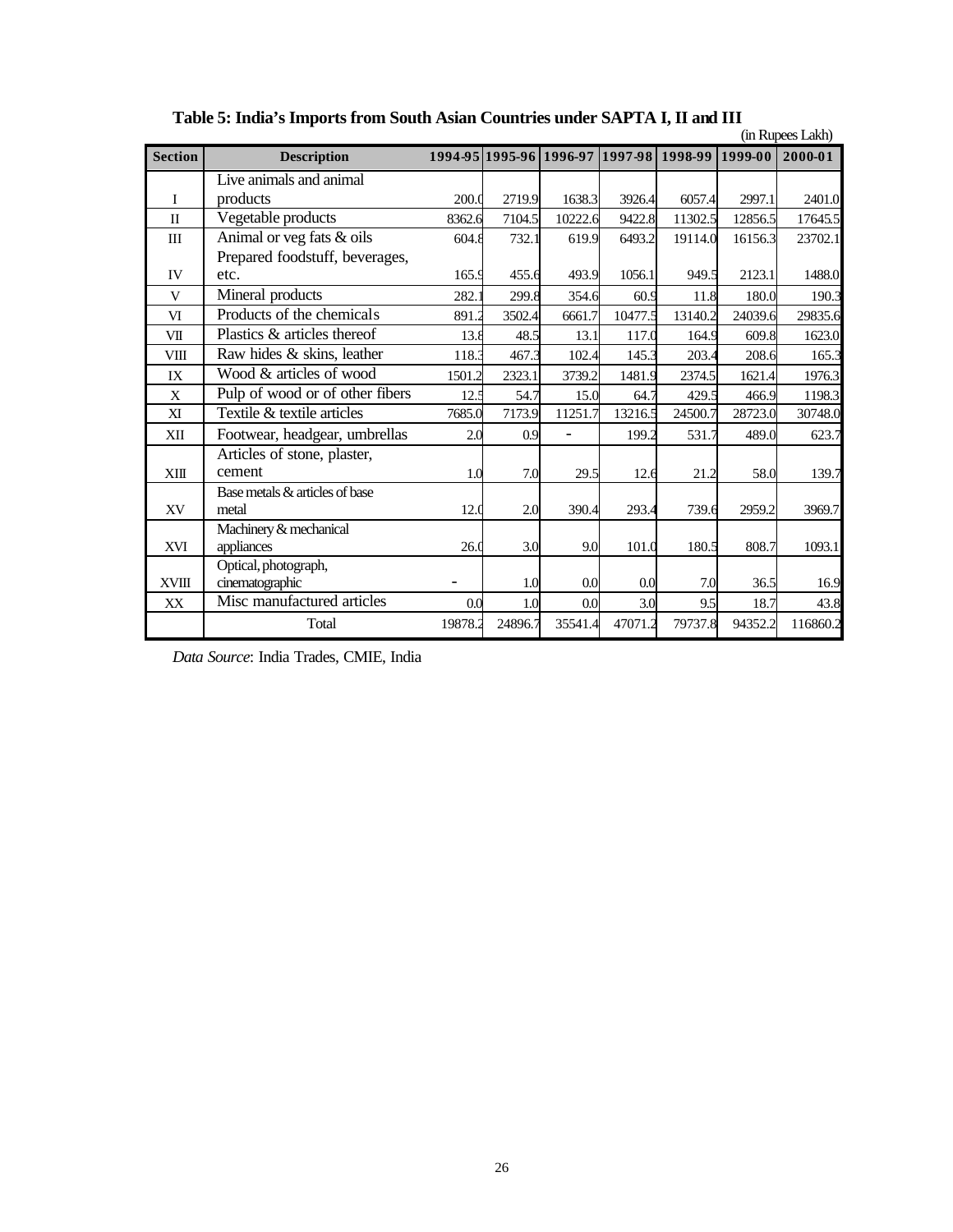## **Table 6: Structure of India's Technology Intensive Imports from South Asian Countries under SAPTA I, II & III**

|       |                                                            |         |         |         |         |         | (in Rupees Lakh) |          |
|-------|------------------------------------------------------------|---------|---------|---------|---------|---------|------------------|----------|
| Sl No | <b>Product Description</b>                                 | 1994-95 | 1995-96 | 1996-97 | 1997-98 | 1998-99 | 1999-00          | 2000-01  |
|       | Primary products                                           | 8776.5  | 10015.0 | 12117.2 | 13385.7 | 17777.7 | 16928.9          | 20313.2  |
| 2     | Resource based manufacturers (agro-based)                  | 8456.3  | 8302.6  | 12471.7 | 14148.9 | 31468.9 | 34308.3          | 36913.0  |
| 3     | Resource based manufacturers (other)                       | 129.7   | 249.    | 286.4   | 464.7   | 1056.6  | 2070.1           | 2016.8   |
| 4     | Low technology manufactures (textile, garments & footwear) | 1580.3  | 2721    | 3625.6  | 7855.4  | 15589.9 | 13924.3          | 22254.0  |
| 5     | Low technology manufactures (Other products)               | 24.1    | 58.6    | 412.6   | 378.5   | 920.2   | 3485.8           | 5378.5   |
| 7     | Medium technology manufactures (process)                   | 872.8   | 2628.0  | 3755.5  | 8021.6  | 10651.9 | 19590.2          | 24715.0  |
| 8     | Medium technology manufactures (engineering)               | -       | 3.0     | 0.0     | 79.0    | 122.0   | 792.5            | 1028.8   |
| 9     | High technology manufactures (Electronic and Electrical)   | 25.0    | 1.0     | 9.0     | 20.0    | 65.5    | 19.0             | 80.8     |
| 10    | High technology manufactures (Other)                       | 13.5    | 917.1   | 2863.4  | 2717.5  | 2085.   | 3233.1           | 4160.1   |
|       | Total                                                      | 19878.2 | 24896.7 | 35541.4 | 47071.2 | 79737.8 | 94352.2          | 116860.2 |

*Data Source:* India Trades, CMIE, India

*Note:* The classification of products is made by the author based on Lal (2001).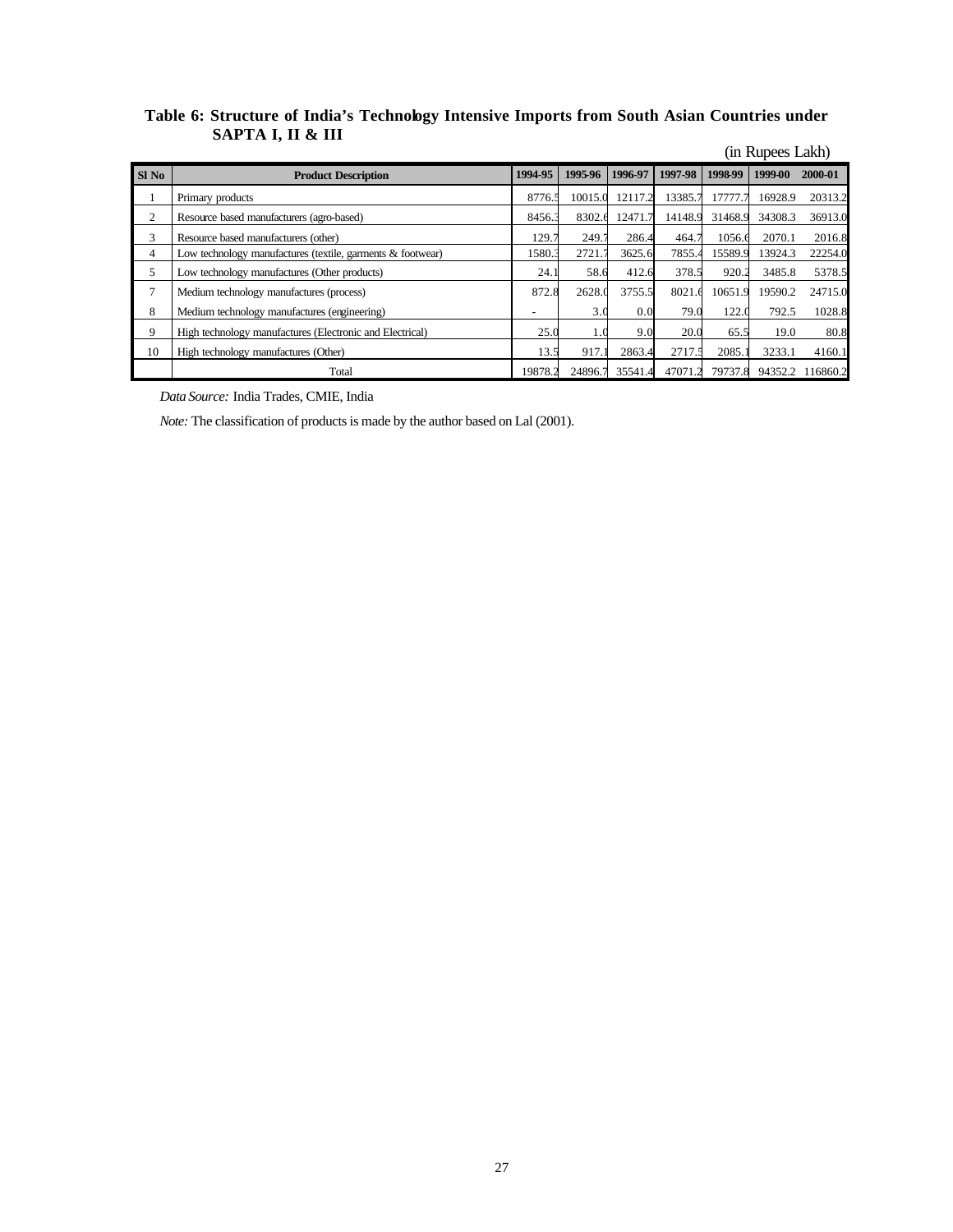|                             |                                  |                          |                          |           |           |           |                | THE INIFICATE LAND |
|-----------------------------|----------------------------------|--------------------------|--------------------------|-----------|-----------|-----------|----------------|--------------------|
| <b>Importing</b><br>Country | <b>SAPTA</b><br><b>Round</b>     | 1994-95                  | 1995-96                  | 1996-97   | 1997-98   | 1998-99   | 1999-00        | 2000-01            |
|                             | <b>NCT</b>                       | 165722.2                 | 299735.59                | 238244.16 | 225025.19 | 359620.71 | 196849.52      | 305369.96          |
| <b>Bangladesh</b>           | I                                | 629.75                   | 991.63                   | 1426.91   | 1237.55   | 1326.14   | 3220.15        | 2723.38            |
|                             | $\Pi$                            | 524.35                   | 747.91                   | 2263.99   | 6002.01   | 5268.59   | 6507.98        | 14279.7            |
|                             | $\mathbf{I}$                     | 261.32                   | 499.4                    | 1191.67   | 562.04    | 454.07    | 907.89         | 1468.58            |
|                             | <b>NCT</b>                       | 3008.82                  | 4879.82                  | 6562.21   | 3496.21   | 2710.96   | 2222.06        | 306.75             |
| <b>Bhutan</b>               | I                                | $\overline{a}$           | $\overline{\phantom{0}}$ | 3.59      | 2.58      | 2.05      |                | 2.6                |
|                             | $\Pi$                            | $\overline{\phantom{a}}$ | $\overline{\phantom{0}}$ | 41.11     | 3.94      | 2.07      | 3.75           | 0.28               |
|                             | $\mathbf{I}$                     | $\overline{a}$           | $\overline{a}$           | 4.88      | 4.8       | 3.34      | $\overline{a}$ |                    |
|                             | <b>NCT</b>                       | 76910.03                 | 90523.22                 | 117795.27 | 116488.19 | 114750.25 | 137742.75      | 174787.73          |
| <b>Sri Lanka</b>            | I                                | 6841.35                  | 9027.69                  | 8588.59   | 7546.64   | 8333.84   | 6846.51        | 8851.79            |
|                             | $\mathbf I$                      | 5698.7                   | 5828.02                  | 8371.64   | 10163.86  | 6059.29   |                | 14387.14           |
|                             | $\mathbf{I}$                     | 223.99                   | 323.07                   | 1447.07   | 1268.39   | 832.94    | 1317.94        | 1402.67            |
|                             | <b>NCT</b>                       | 3539.36                  | 3777.65                  | 2834.27   | 2829.08   | 3004.3    | 2469.76        | 8615.94            |
| <b>Maldives</b>             | I                                | 2.85                     | 15.15                    | 7.14      | 4.43      | 8.38      | 6.15           | 13.96              |
|                             | $\overline{\mathbf{u}}$          |                          |                          |           |           | 0.11      | $\overline{a}$ | 2.93               |
|                             | $\mathop{\mathrm{III}}\nolimits$ | 0.46                     | 0.42                     | 5.62      | 3.18      | 2.27      | 3.16           | 31.13              |
|                             | <b>NCT</b>                       | 26445.88                 | 37870.15                 | 37622.28  | 42556.4   | 33341.93  | 43985.74       | 37631.37           |
|                             | I                                | 180.04                   | 649.94                   | 807.3     | 681.68    | 535.27    | 666.04         | 290.47             |
| <b>Nepal</b>                | $\Pi$                            | 5603.94                  | 7302.56                  | 9390.05   | 10230.26  | 9880.02   | 12575.82       | 14919.73           |
|                             | $\mathop{\mathrm{III}}\nolimits$ | 19.29                    | 48.28                    | 30.33     | 47.57     | 89.79     | 43.01          | 89.55              |
|                             | <b>NCT</b>                       | 5388.44                  | 7558.92                  | 34536.98  | 28880.11  | 18572.95  | 19126.94       | 49781.68           |
| <b>Pakistan</b>             | I                                | 332.31                   | 920.52                   | 542.36    | 531.69    | 1268.13   | 1149.74        | 563.36             |
|                             | $\rm II$                         | 8712.49                  | 14741.11                 | 14992.15  | 17339.37  | 18187.41  | 14066.27       | 15692.5            |
|                             | $\mathbf{m}$                     | 391.23                   | 74.82                    | 46.84     | 103.17    | 556.21    | 117.15         | 274.81             |

**Table 7: Profile of India's Exports from South Asian Countries Under various Rounds of SAPTA** (in Rupees Lakh)

*Data Source*: SAPTA Secretariat, Kathmandu, India Trades, CMIE, India.

*Note*: NCT denotes bilateral trade out side SAPTA.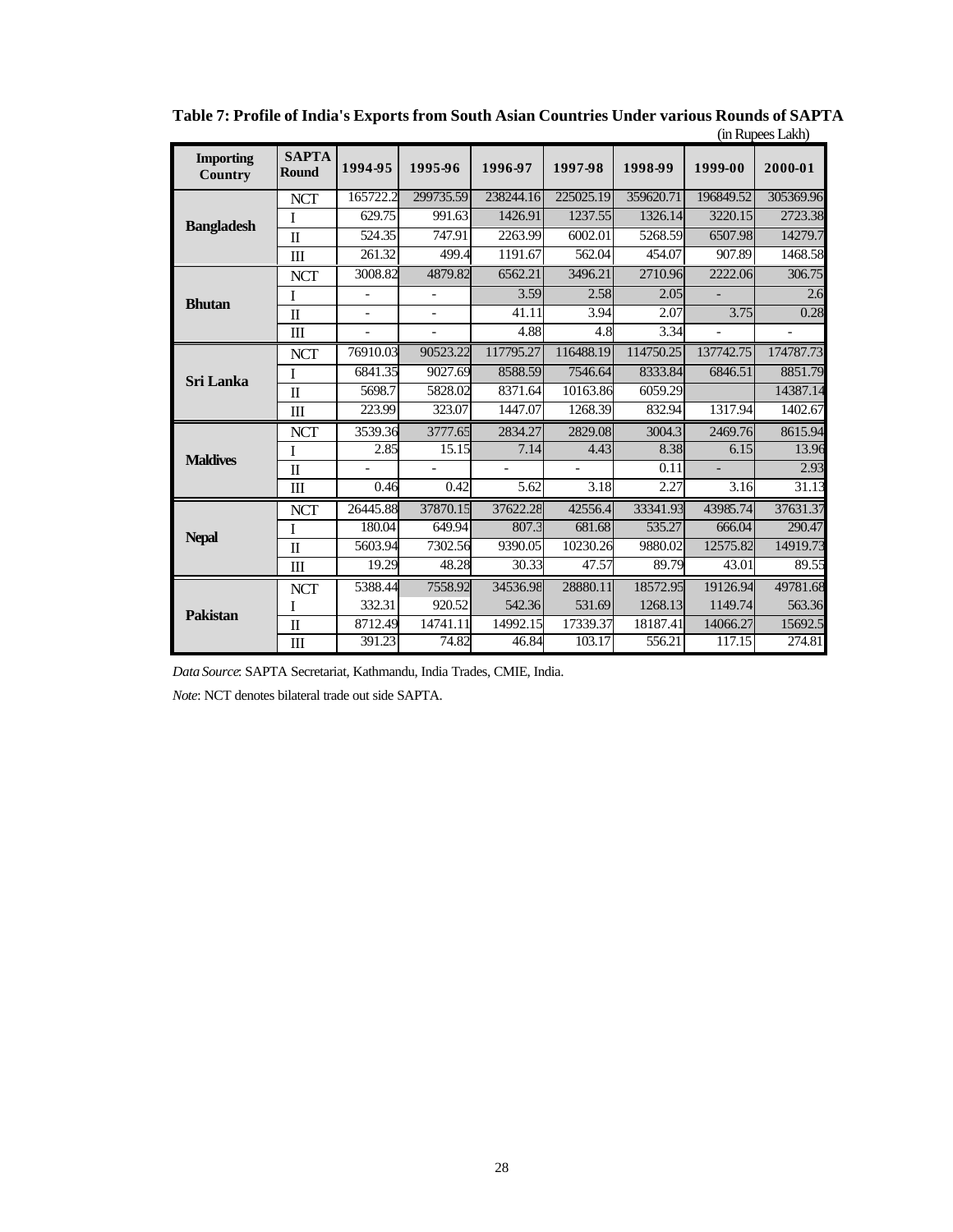|                |                                       |          |                |          |          |                |                          | (in Rupees Lakh)         |
|----------------|---------------------------------------|----------|----------------|----------|----------|----------------|--------------------------|--------------------------|
| <b>Section</b> | <b>Description</b>                    | 1994-95  | 1995-96        | 1996-97  | 1997-98  | 1998-99        | 1999-00                  | 2000-01                  |
| 1              | Live animals and animal products      | 546.63   | 768.59         | 1796.95  | 1516.8   | 1051.81        | 919.32                   | 1039.68                  |
| $\mathbf{I}$   | Vegetable products                    | 1900.77  | 3520.43        | 5268.07  | 4659.67  | 3623.35        | 3345.78                  | 3219.29                  |
| $\mathbf{m}$   | Animal or veg fats & oils             |          |                |          |          | 0.08           | 0.73                     | 1.31                     |
| IV             | Prepared foodstuff, beverages, etc.   | 4780.51  | 8809.98        | 8622.48  | 12789.46 | 15408.68       | 14839.72                 | 21936.34                 |
| V              | Mineral products                      | 1930.3   | 2383.72        | 2481     | 4074.48  | 3237.88        | 2651.12                  | 3288.07                  |
| VI             | Products of the chemicals             | 7459.22  | 11418.77       | 13852.51 | 15490.92 | 15991.04       | 18022.46                 | 21824.67                 |
| VII            | Plastics & articles thereof           | 1179.05  | 1342.52        | 1684.95  | 1753.7   | 821.58         | 292.37                   | 568.75                   |
| VIII           | Raw hides & skins, leather            | 7.63     | 16.43          | 65.82    | 53.85    | 37.89          | 161.99                   | 246.01                   |
| IX             | Wood & articles of wood               | 0.06     | 13.64          | 14.13    | 9.33     | 7.34           | 2.5                      | 36.82                    |
| X              | Pulp of wood or of other fibers       |          | 6.62           | 3.13     |          |                |                          |                          |
| XI             | Textile & textile articles            | 2008.32  | 2422.46        | 4034.01  | 5759.69  | 3948.51        | 4349.9                   | 6235.86                  |
| XII            | Footwear, headgear, umbrellas         |          | $\blacksquare$ | 4.88     | 4.8      | 3.34           | $\overline{\phantom{a}}$ | $\overline{\phantom{a}}$ |
| XIII           | Articles of stone, plaster, cement    | 207.09   | 97.46          | 163.15   | 97.19    | 88.37          | 27.2                     | 101.65                   |
| XIV            | Natural or cultured pearls, jewellery |          | 5.29           | 33.9     | 0.43     | 8.26           | 2.21                     | 44.15                    |
| XV             | Base metals & articles of base metal  | 5617.44  | 3733.85        | 5509.72  | 5096.86  | 3315.36        | 4428.82                  | 9838.07                  |
| XVI            | Machinery & mechanical appliances     | 892.21   | 734.71         | 1340.85  | 1001.09  | 1103.09        | 1747.41                  | 1348.76                  |
| XVII           | Vehicles, Aircraft, Vessels           | 2663.32  | 5657.34        | 4080.9   | 3091.64  | 3846.88        | 2610.98                  | 4833.3                   |
| <b>XVIII</b>   | Optical, photograph, cinematographic  | 196.96   | 215.98         | 194.37   | 268.58   | 268.87         | 322.34                   | 389.17                   |
| XX             | Misc manufactured articles            | 32.56    | 22.73          | 10.42    | 63.96    | 47.59          | 26.6                     | 42.68                    |
| XXI            | Works of art collectors' pieces       |          | $\overline{a}$ | $\Omega$ | 0.71     | $\overline{a}$ |                          |                          |
|                | Total                                 | 29422.07 | 41170.52       | 49161.24 | 55733.16 | 52809.92       | 53751.45                 | 74994.58                 |

## **Table 8: India's Exports to South Asian Countries Under various Rounds of SAPTA: BY HS Section**

*Data Source*: India Trades, CMIE, India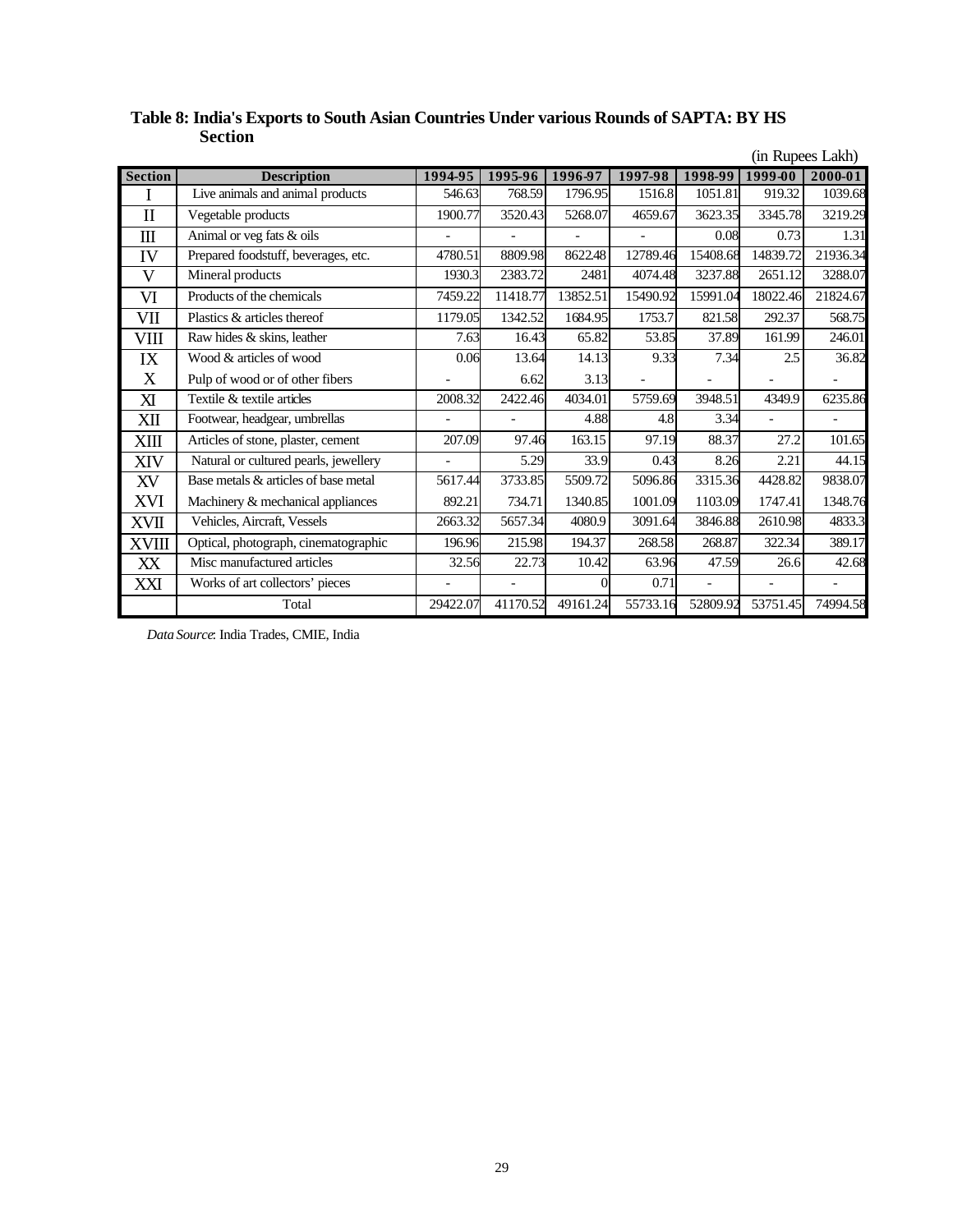**Table 9: Structure of India's Exports from South Asia Under SAPTA I, II & III**

|       | $\frac{1}{2}$                                                           |          |          |          |          |          | (in Rupees Lakh) |          |
|-------|-------------------------------------------------------------------------|----------|----------|----------|----------|----------|------------------|----------|
| Sl No | <b>Description</b>                                                      | 1994-95  | 1995-96  | 1996-97  | 1997-98  | 1998-99  | 1999-00          | 2000-01  |
|       | Primary products                                                        | 7560.88  | 13406.37 | 16521.46 | 19768.38 | 20543.53 | 21133.55         | 27273.68 |
| 2     | Resource based manufacturers (agro-based)<br>639.72<br>631.42<br>479.22 |          |          |          | 464.22   | 656.54   | 837.33           | 824.93   |
| 3     | Resource based manufacturers (other)                                    | 4224.82  | 6830.56  | 7122.39  | 8981.57  | 8973.16  | 5981.96          | 8630.17  |
| 4     | Low technology manufactures (textile, garments $\&$<br>footwear)        | 2010.91  | 2438.89  | 4104.71  | 5818.27  | 3991.22  | 4510.76          | 6471.21  |
| 5     | Low technology manufactures (Other products)                            | 3348.51  | 1735.75  | 2840.11  | 4036.08  | 3083.29  | 3587.4           | 4374.34  |
| 6     | Medium technology manufactures: Automotive                              | 2663.32  | 5657.34  | 4080.9   | 3091.01  | 3846.88  | 2610.98          | 4833.3   |
| 7     | Medium technology manufactures (process)                                | 3427.64  | 3552.05  | 4599.51  | 3695.58  | 1702.83  | 1933.49          | 7462.41  |
| 8     | Medium technology manufactures (engineering)                            | 856.65   | 747.66   | 1144.03  | 1068.88  | 1133.87  | 1852.08          | 1559.78  |
| 9     | High technology manufactures (Electronic and<br>Electrical              | 261.59   | 202.97   | 390.37   | 207.66   | 239.3    | 225.09           | 179.36   |
| 10    | High technology manufactures (Other)                                    | 4588.53  | 5967.51  | 7718.04  | 8601.51  | 8639.3   | 11078.81         | 13385.4  |
|       | Total                                                                   | 29422.07 | 41170.52 | 49161.24 | 55733.16 | 52809.92 | 53751.45         | 74994.58 |

*Data Source:* India Trades, CMIE, India

*Note:* The classification of products is made by the author based on (2001).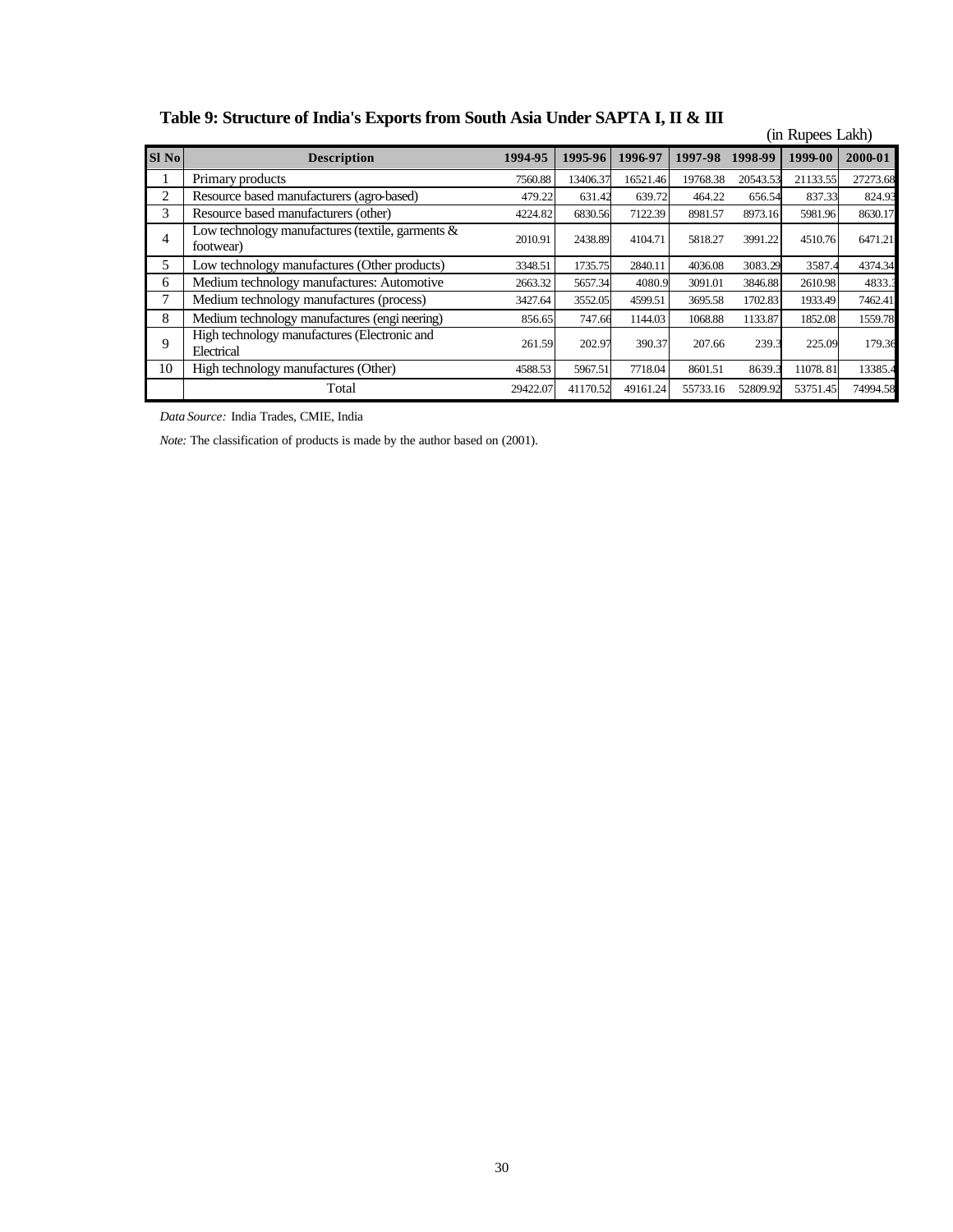|                |                                       |                |                | $(in 000 \text{ US})$             |
|----------------|---------------------------------------|----------------|----------------|-----------------------------------|
| <b>Section</b> | <b>Description</b>                    | <b>Imports</b> | <b>Exports</b> | <b>Trade</b><br><b>Potentials</b> |
| Ι              | Live animals and animal products      | 116455         | 1728947        | 83044                             |
| $\mathbf{I}$   | Vegetable products                    | 1706580        | 4002522        | 874910                            |
| III            | Animal or veg fats & oils             | 1267011        | 282872         | 79625                             |
| IV             | Prepared foodstuff, beverages, etc.   | 680090         | 1035038        | 170736                            |
| V              | Mineral products                      | 8973499        | 1433769        | 290642                            |
| VI             | Products of the chemicals             | 3824440        | 3371323        | 1362106                           |
| VШ             | Plastics & articles thereof           | 1129242        | 858062         | 387646                            |
| VIII           | Raw hides & skins, leather            | 140932         | 1496967        | 59451                             |
| IX             | Wood & articles of wood               | 405348         | 98538          | 23402                             |
| X              | Pulp of wood or of other fibres       | 761837         | 144983         | 119066                            |
| XI             | Textile & textile articles            | 3269645        | 16310334       | 1325953                           |
| XII            | Footwear, headgear, umbrellas         | 42679          | 994387         | 21688                             |
| XIII           | Articles of stone, plaster, cement    | 140092         | 477457         | 82207                             |
| XIV            | Natural or cultured pearls, jewellery | 9284088        | 7396941        | 367555                            |
| XV             | Base metals & articles of base metal  | 2359748        | 2252903        | 801594                            |
| XVI            | Machinery & mechanical appliances     | 6200869        | 2336491        | 1767802                           |
| <b>XVII</b>    | Vehicles, Aircraft, Vessels           | 1370624        | 963193         | 634520                            |
| <b>XVIII</b>   | Optical, photograph, cinematographic  | 686640         | 238560         | 144164                            |
| XIX            | Arms & ammunitions                    | 7375           | 2614           | 576                               |
| XX             | Misc manufactured articles            | 131311         | 606461         | 68556                             |
| XXI            | Works of art collectors' pieces       | 134            | 31705          | $\overline{0}$                    |

# **Table 10: Trade Potentials of South Asian Region\* in 1998**

*Data Source*: TRAINS, UNCTAD, 2001.

*Note*: \* Imports of the region does not include Pakistan and Bhutan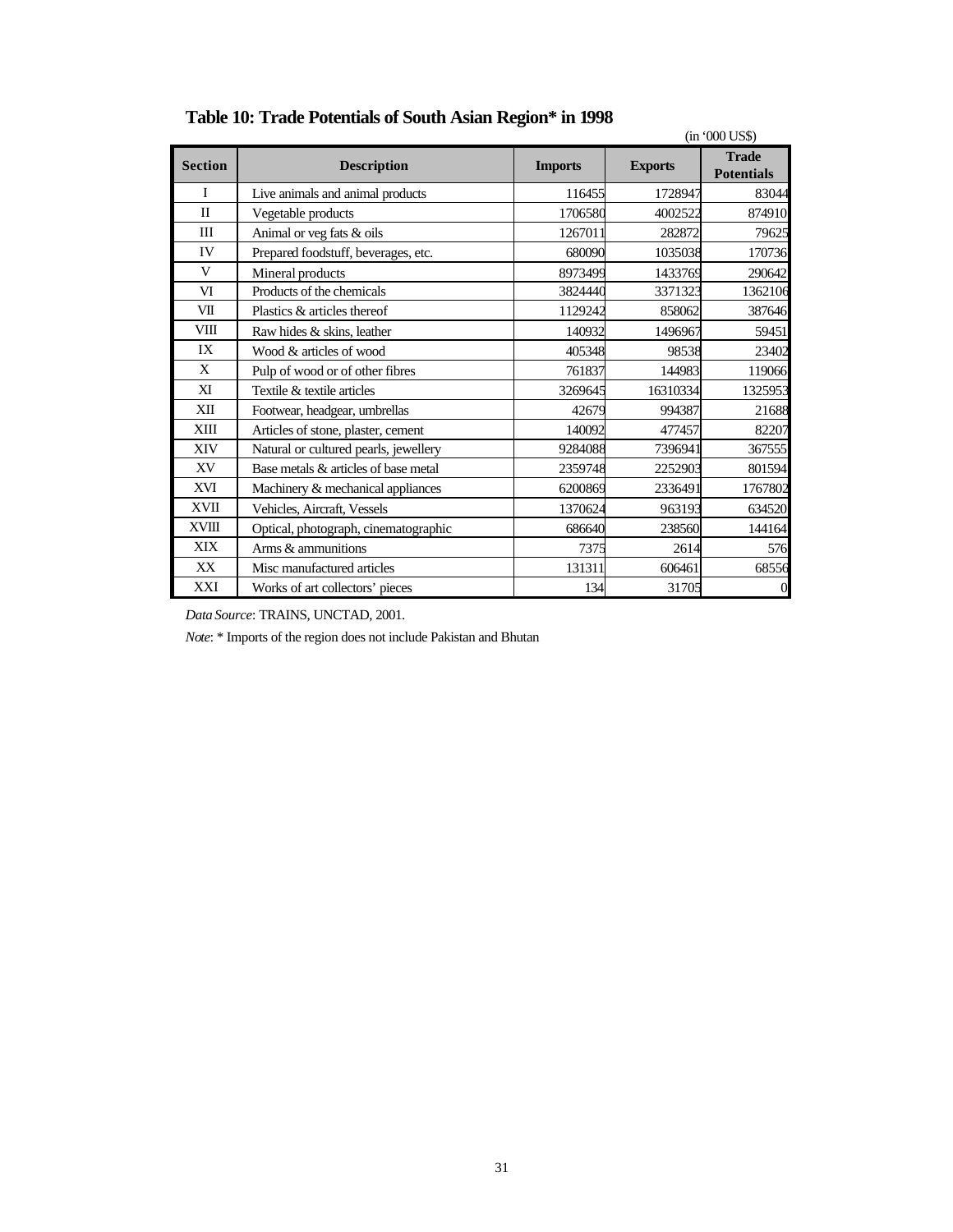**Appendix I: Classification of Technology Intensive Products**

| Sl.No.         | <b>Product Type</b>                                               | <b>Commodities</b>                                                                                                                                                                                                                                                                                                                                                                                                                                                                                                                                                                                                                                                                                                                                                                                                                                                                                                                                                                                                                                                              |
|----------------|-------------------------------------------------------------------|---------------------------------------------------------------------------------------------------------------------------------------------------------------------------------------------------------------------------------------------------------------------------------------------------------------------------------------------------------------------------------------------------------------------------------------------------------------------------------------------------------------------------------------------------------------------------------------------------------------------------------------------------------------------------------------------------------------------------------------------------------------------------------------------------------------------------------------------------------------------------------------------------------------------------------------------------------------------------------------------------------------------------------------------------------------------------------|
| 1              | <b>Primary Products</b>                                           | Live animal for food, Meat fresh, child, frozen, Milk and Cream, Eggs, birds,<br>fresh, preserved, Fish, fresh, chilled, frozen, Shell fish fresh, frozen, Wheat Etc.<br>unmilled, Rice, Barely unmilled, Maize unmilled, Cereals nes unmilled, Veg etc.<br>fresh, simply preserved, Fruit, nuts, fresh, dried, Coffee and substitutes, Cocoa,<br>Tea and mate, Spices, Feeding stuff for animals, Margarine and shortening,<br>Tobacco unmanufactured, refuse, Hides, skins, exc furs, raw, furskins, raw,<br>Seeds for soft fixed oil, Seed for other fixed oils, Natural rubber, gums, Cork,<br>natural, raw, waste, Fuel wood nes, charcoal, Pulpwood, chips, woodwaste, Silk,<br>Cotton , Wool (exc tops), animal hair, Fertilizers, crude, Stone, sand and gravel,<br>Sulphur, unroasted im pyrte, Natural abrasives nes, Other crude minerals, Crude<br>animal matierals nes, Crude veg materials nes, Coal, lignite and peat, Crude<br>petroleum, Gas, natural and manufactured, Silver, platinum, etc., Copper exc<br>cement copper, Nickel, Aluminum, Lead, Zinc, Tin |
| $\overline{2}$ | <b>Resource Based</b><br>Manufactures:<br>Agro-based              | Meat dried, salted, smoked, Meat prepared, preserved, nes etc., Butter, Cheese<br>and curd, Fish salted, dried, smoked, Fish etc. prepared, preserved nes, Wheat<br>etc. meal or flour, Other cereal meals, flour, Cereal etc. preparations, Vegetables<br>etc. preserved, prepared, Fruit preserved, prepared, Sugar and honey, Sugar<br>candy non-chocolate, Chocolate and products, Edible products, preparations nes,<br>Alcoholic<br>Non-Alcohal<br>beverages<br>nes,<br>beverages,<br>Tobacco,<br>manufactured,<br>synthetic, reclaimed,<br>Other<br>wood rough,<br>Rubber,<br>squared, Wood<br>shaped,<br>sleepers, Pulp and waste paper, Jute, other textile bast fibers, Veg fiber, excel<br>cotton, jute, Waste of textile fabrics, Fexed veg oils, soft, Fixed veg oil non-soft,<br>Processed animal veg oil, etc., Materials of rubber, Rubber tyres, tubes etc.,<br>Rubber<br>articles<br>Cork manufactures, Veneers,<br>nes.<br>plywood,<br>etc.,<br>Wood<br>manufactures nes, Paper and paperboard                                                               |
| 3              | <b>Resource Based</b><br>Manufactures:<br>Other                   | Iron ore, concentrates, Iron and steel scrap, Uranium, thorium ore, conc, Base<br>metal ores, conc nes, Non-ferrous metal scrap nes, Precious metal ores, waste<br>nes, Briquets, coke, semi-coke, Petroleum products, refin, Residual petroleum<br>products nes, Animal oils and fats, Hydrocarbons nes, derives, Nitrogen-fnctn<br>compounds, Org-inorganic compounds etc., Other organic chemicals, Inorganic<br>elements, oxides, etc., Other inorganic chemicals etc., Synthetic dye, nat indgo,<br>lakes, Dyes nes, tanning products, Essential oils, perfume, etc., Starch, inulin,<br>gluten, etc., Lime, cement, building products, Clay, refractory building products,<br>Mineral manufactures nes, Glass, Pearl, precious, semi-precious stone, Uranium,<br>thorium, alloys, Non-Ferrous metals nes                                                                                                                                                                                                                                                                  |
| 4              | Low technology<br>Manufactures:<br>Textile, Garment &<br>Footwear | Leather etc. manufactures, Fur skins<br>tanned,<br>dressed,<br>Textile yarn,<br>Leather,<br>Cotton fabrics, woven, Other woven textile fabrics, Knitted, etc. fabrics, Lace,<br>ribbons, tulle, etc., Special textile fabrics, products, Textile articles nes, Floor<br>coverings, etc., Travel goods, handbags, Men's outer wear not knitted, Women's<br>outerwear non-knitted, Under garments not knitted, Outer wear knitted non-<br>elastic, Under garments knitted, Textile clothing access nes, Headgear,<br>non-<br>textile clothing, Footwear                                                                                                                                                                                                                                                                                                                                                                                                                                                                                                                           |
| 5              | Low Technology<br>Manufactures:<br><b>Other Products</b>          | Paper, etc., precut, Glassware, Pottery, Iron, steel shapes etc., Iron, steel univ,<br>plate, sheet, Iron, steel hoop, strip, Railway rails etc iron, steel, Iron, steel wire<br>(excel w rod), Iron, steel castings unworked, structures and parts nes, Metal<br>tanks, boxes, etc., Wire products non-electronic, Steel, copper nails, nuts, etc.,<br>Tools, Cutlery, Base metal household equipment, Base metal manufactures nes,<br>Furniture, parts thereof, Articles of plastic nes, Toys, sporting goods, etc., Office<br>supplies nes, Gold, silver ware, jewelery, Musical instruments, parts, Other<br>manufactured goods                                                                                                                                                                                                                                                                                                                                                                                                                                             |
| 6              | Medium<br>Technology<br>Manufactures:<br>Automotive               | Pass motor vehicle exc. Buses, Lorries, specially motor vehicles nes, Road<br>motor vehicles nes, Motor vehicle parts, access nes, Cycles, etc. motorized or<br>not                                                                                                                                                                                                                                                                                                                                                                                                                                                                                                                                                                                                                                                                                                                                                                                                                                                                                                             |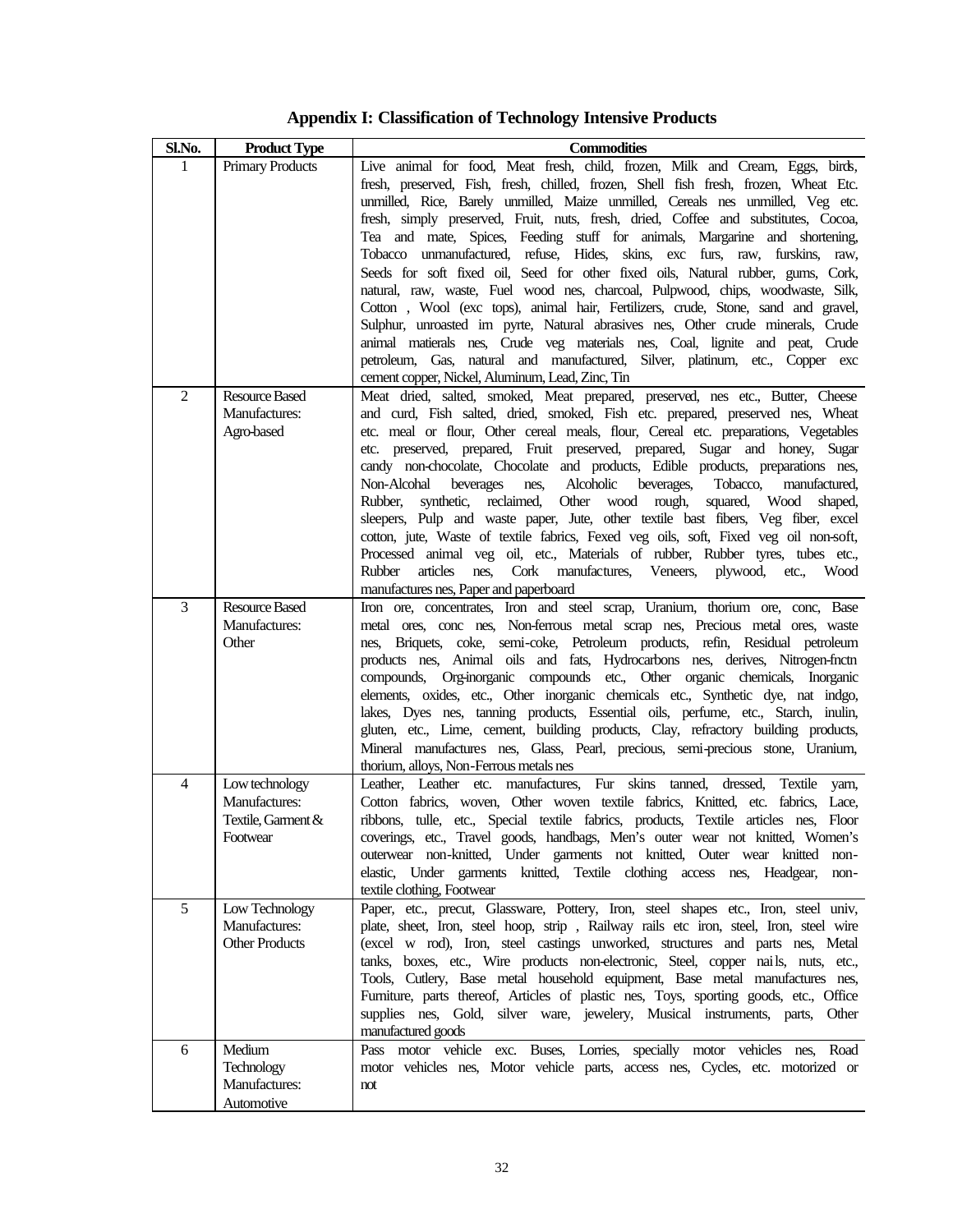| 7  | Medium<br><b>Technology</b><br>Manufactures:<br><b>Process</b> | Synthetic fibers to spin, Other man-made fibres, Alcohols, phenols etc.,<br>Carboxylic acids etc., Pigments, paints, etc., Perfumery, cosmetics, etc., Soap,<br>preparations, Fertilizers, manufactured, Explosives,<br>cleansing<br>pyrotech<br>etc.<br>products, Product of condensation etc., Polymerization etc. products, Cellulose<br>derivatives etc., Plastic material nes, Pesticides, disineffectants, Miscellaneous<br>chemical products nes, Woven man-made fibrics, Pig iron etc., Iron, steel<br>primary forms, Iron, steel tubes, pipes, etc., Trailers, non-motor vehicle, nes,<br>Railway vehicles, Photo, cinema supplies                                                                                                                                                                                                                                                                                                                                                              |
|----|----------------------------------------------------------------|----------------------------------------------------------------------------------------------------------------------------------------------------------------------------------------------------------------------------------------------------------------------------------------------------------------------------------------------------------------------------------------------------------------------------------------------------------------------------------------------------------------------------------------------------------------------------------------------------------------------------------------------------------------------------------------------------------------------------------------------------------------------------------------------------------------------------------------------------------------------------------------------------------------------------------------------------------------------------------------------------------|
| 8  | Medium<br><b>Technology</b><br>Manufactures:<br>Engineering    | Steam boilers & aux plant, Internal combus pisten engine, Engines and motors<br>nes, Agricultural machinery, exc. tractors, Tractors non-road, Civil engineering<br>equipment etc., Textile, leather machinery, Paper etc. mill machinery, Printing,<br>binding machinery pts, Food machinery non-domestic, Other machinery for<br>special industry, Metal working machinery-tools, Metal working machinery nes,<br>Heating, cooling equipment, Pumps for liquids etc., Pumps nes, centrifuges etc.,<br>Mechanical handling equipment, Non-electric machinery, tools nes, Non-electric<br>radio<br>broadcast receivers,<br>machinery<br>Sound<br>acc<br>recorders.<br>parts,<br>nes.<br>nes, Electric<br>Switchgear<br>distributing<br>equipment.<br>phonography,<br>etc,<br>parts<br>Household type equipment nes, Ships and boats etc., Plumbing, heating, lighting<br>equipment, Medical instruments nes, Meters and counters nes, Optical goods<br>nes. Watches and clocks. War firearms ammunitions |
| 9  | <b>High Technology</b><br>Manufactures:                        | Rotating electric plant, Other power generating machinery, Office machines,<br>Automatic data processing equipment, Office, adp machinery parts,<br>access.                                                                                                                                                                                                                                                                                                                                                                                                                                                                                                                                                                                                                                                                                                                                                                                                                                              |
|    | Electronic $\&$                                                | Television receivers, Telecom equipment, parts, access nes, Electric<br>power                                                                                                                                                                                                                                                                                                                                                                                                                                                                                                                                                                                                                                                                                                                                                                                                                                                                                                                            |
|    | Electrical                                                     | nes, Electro-medical, xray equipment,<br>Transistors, valves,<br>machinery<br>etc.                                                                                                                                                                                                                                                                                                                                                                                                                                                                                                                                                                                                                                                                                                                                                                                                                                                                                                                       |
|    |                                                                | Electrical machinery nes                                                                                                                                                                                                                                                                                                                                                                                                                                                                                                                                                                                                                                                                                                                                                                                                                                                                                                                                                                                 |
| 10 | <b>High Technology</b>                                         | Radioactive etc. material, Medicinal, pharmaceutical products, stream engines,                                                                                                                                                                                                                                                                                                                                                                                                                                                                                                                                                                                                                                                                                                                                                                                                                                                                                                                           |
|    | Manufactures:                                                  | turbines, Aircraft etc., Optical instruments, Measuring controlling instruments,                                                                                                                                                                                                                                                                                                                                                                                                                                                                                                                                                                                                                                                                                                                                                                                                                                                                                                                         |
|    | Other                                                          | Photo apparatus, equipment nes                                                                                                                                                                                                                                                                                                                                                                                                                                                                                                                                                                                                                                                                                                                                                                                                                                                                                                                                                                           |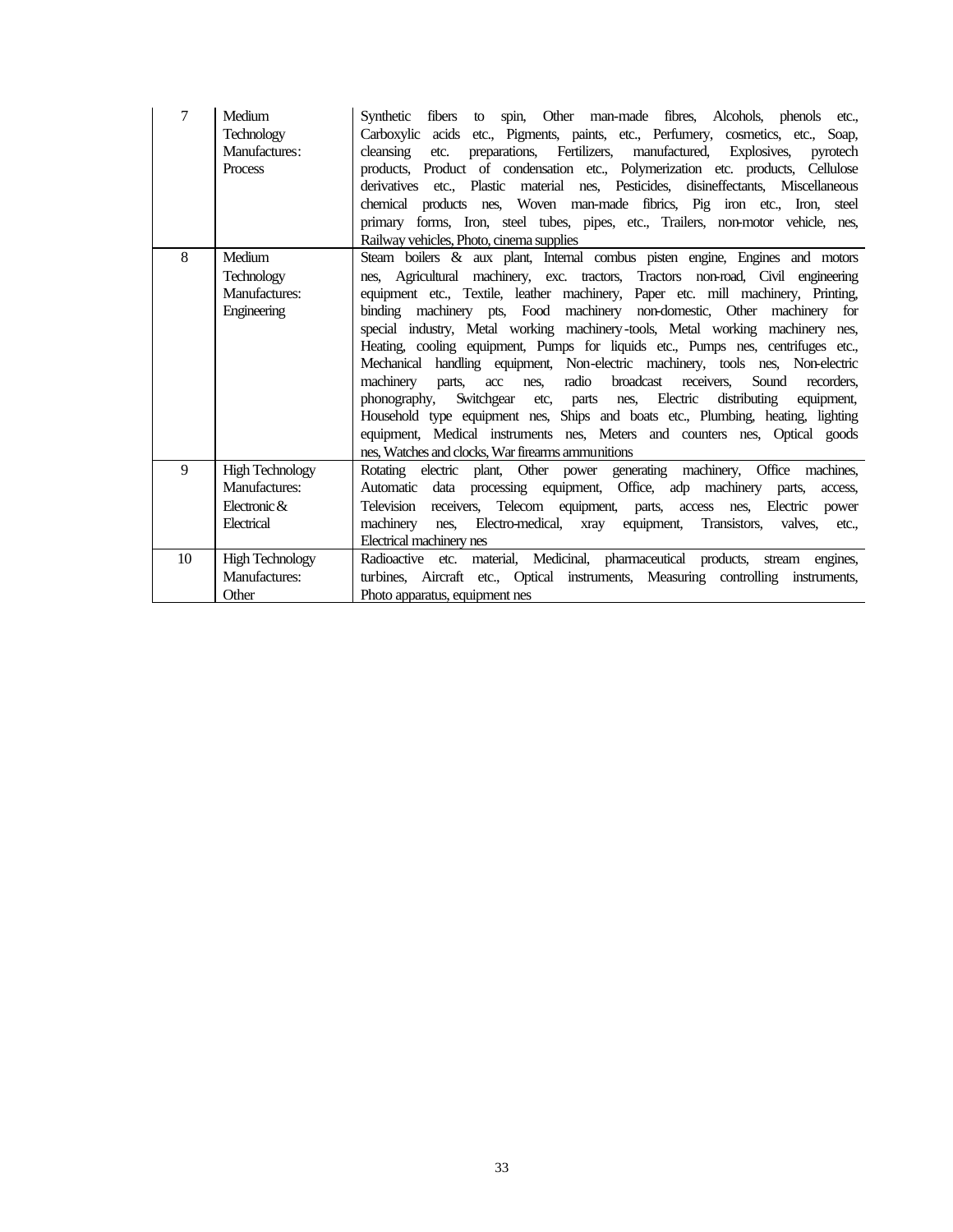## **RIS Discussion Papers**

- #01 *World Trade Organisation and India Challenges and Perspectives* by V.R. Panchamukhi, 2000
- #02 *WTO Regime, Host Country Policies and Global Patterns of Multinational Enterprises' Activity: Implications of Recent Quantitative Studies for India* by Nagesh Kumar, 2000
- #03 *Trade and Environment Linkages: A Review of Conceptual and Policy Issues* by T.R. Manoharan, Beena Pandey and Zafar Dad Khan, 2000
- #04 *Natural Resource Accounting: Economic Valuation of Intangible Benefits of Forests* by T.R. Manoharan, 2000
- #05 *Multinational Enterprises and M&As in India: Patterns and Implications* by Nagesh Kumar, 2000
- #06 *Explaining the Geography and Depth of International Production: The Case of US and Japanese Multinational Enterprises* by Nagesh Kumar, 2000
- #07 *Liberalisation Outward Orientation and In-house R&D Activity of Multinational and Local Firms: A Quantitative Exploration for Indian Manufacturing* by Nagesh Kumar and Aradhna Agarwal, 2000
- #08 *China as # 1: Threat or Opportunity?* by Ramgopal Agarwala, 2001
- #09 *Market Access for Industrial Sector in WTO Negotiations An Agenda for Developing Countries* by Rajesh Mehta, 2001
- #10 *India's Trade in 2020: A Mapping of Relevant Factors* by Nagesh Kumar, 2001
- #11 *Alternate Forms of Trading Arrangements in Indian Ocean Basin: Implication for India from IOR-ARC* by Rajesh Mehta and S.K. Mohanty, 2001
- #12 *INDO-Japenese Trade: Recent Trends* by Rajesh Mehta, 2001
- #13 *Post-Reforms Export Growth in India: An Exploratory Analysis* by Saikat Sinha Roy, 2001
- #14 *WTO's Emerging Investment Regime and Developing Countries: The Way Forward for TRIMs Review and the Doha Ministerial Meeting* by Nagesh Kumar, 2001
- #15 *India-Central Asian Republics Economic Cooperation with Special Reference to Kazakhastan – India Economic Relations* by N. Makhanov, 2001
- #16 *India-ASEAN Economic Cooperation with Special Reference to Lao PDR-India Economic Relations* by Thatsaphone Noraseng, 2001
- #17 *The Public-Private Debate in Agricultural Biotechnology and New Trends in the IPR Regime: Challenges before Developing Countries* by Sachin Chaturvedi, 2001
- #18 *Review of the WTO Agreement on Agriculture: The Current State of Negotiation* by Biswajit Dhar and Sudeshna Dey, 2001
- #19 *Indian Software Industry Development in International and National Development Perspective* by Nagesh Kumar, 2001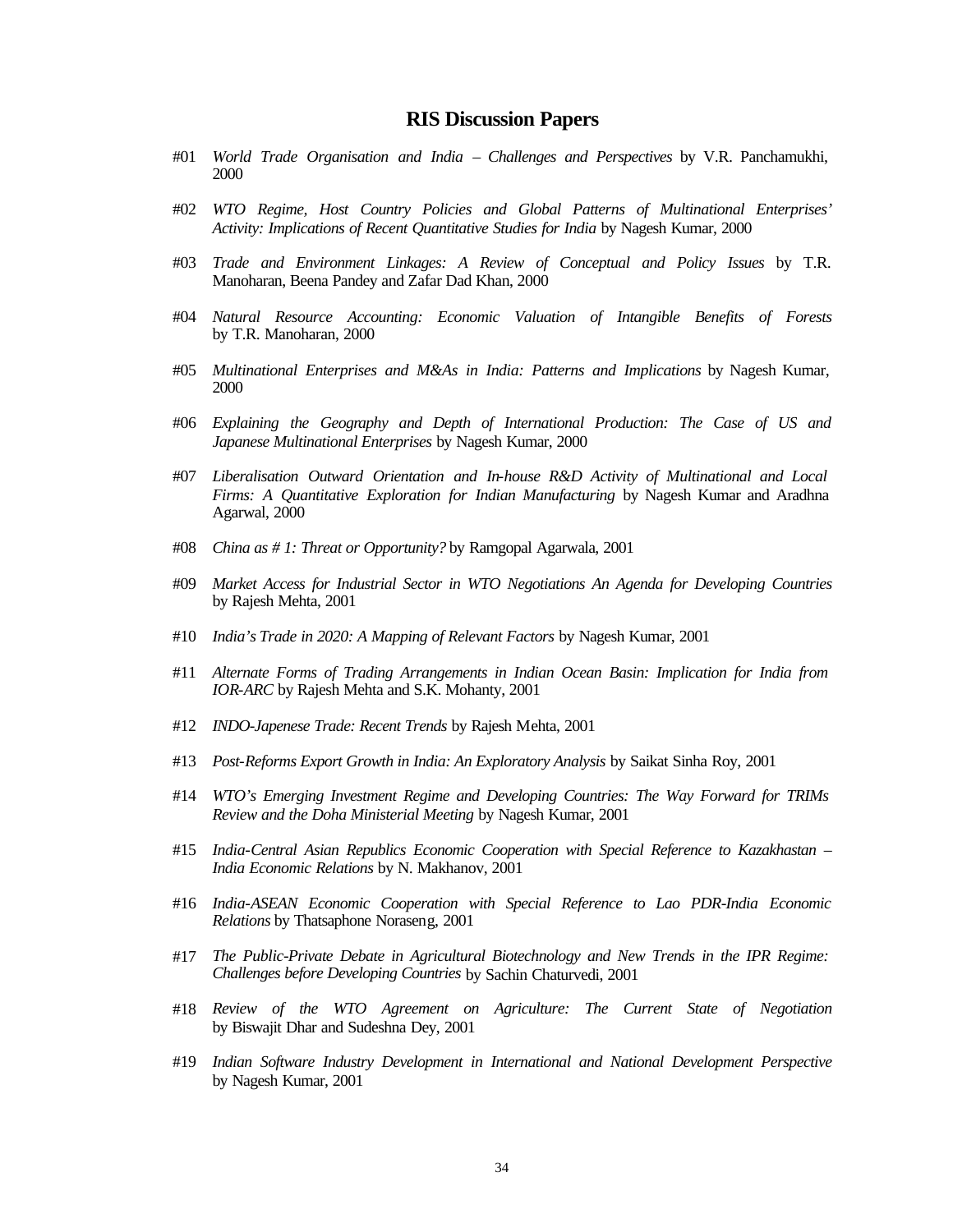- #20 *Implementation of Article X of the Biological Weapons Convention in a Regime of Strengthened Intellectual Property Protection* by Biswajit Dhar, 2001
- #21 *Perceptions on the Adoption of Biotechnology in India* by Biswajit Dhar, 2001
- #22 *Product Standards and Trade in Environmentally Sensitive Goods: A Study of South Asian Experience* by Sachin Chaturvedi and Gunjan Nagpal, 2001
- #23 *Establishment of Free Trade Arrangement Among BIMST-EC Countries: Some Issues* by Rajesh Mehta, 2002
- #24 *Potential of India's Bilateral Free Trade Arrangements: A Case Study of India and Thailand* by Rajesh Mehta, 2002
- #25 *Intellectual Property Rights, Technology and Economic Development: Experiences of Asian Countries* by Nagesh Kumar, 2002
- #26 *Infrastructure Availability, Foreign Direct Investment Inflows and Their Export-orientation: A Cross-Country Exploration* by Nagesh Kumar, 2002
- #27 *Foreign Direct Investment, Externalities and Economic Growth in Developing Countries: Some Empirical Explorations and Impliations for WTO Negotiations on Investment* by Nagesh Kumar and Jaya Prakash Pradhan, 2002
- #28 *Status and Development of Biotechnology in India: An Analytical Overview* by Sachin Chaturvedi, 2002
- #29 *Persistence in India's Manufactured Export Performance* by Saikat Sinha Roy, 2002
- #30 *Measuring Developments in Biotechnology: International Initiatives, Status in India and Agenda before Developing Countries* by Sachin Chaturvedi, 2002
- #31 *WTO and Indian Poultry Sector: Lessons from State Support Measures in Select Countries* by Rajesh Mehta, 2002
- #32 *Towards an Asian Economic Community Vision of Closer Economic Cooperation in Asia: An Overview* by Nagesh Kumar, 2002
- #33 *Towards an Asian Economic Community: Monetary and Financial Cooperation* by Ramgopal Agarwala, 2002
- #34 *Towards an Asian Economic Community: The Relevance of India* by Nagesh Kumar, 2002
- #35 *India, the European Union and Geographical Indications (GI): Convergence of Interests and Challenges Ahead* by Sachin Chaturvedi, 2002.
- #36 *WTO and Product Related Environmental Standards: Emerging Issues and Policy Options before India* by Sachin Chaturvedi and Gunjan Nagpal, 2002.
- #37 *The Determinants of India's Exports: A Simultaneous Error-Correction Approach* by Saikat Sinha Roy, 2002.
- #38 *Analysis of Environment Related Non-Tariff Measures in the European Union: Implications for South Asian Exports* by S.K. Mohanty and T.R. Manoharan, 2002.